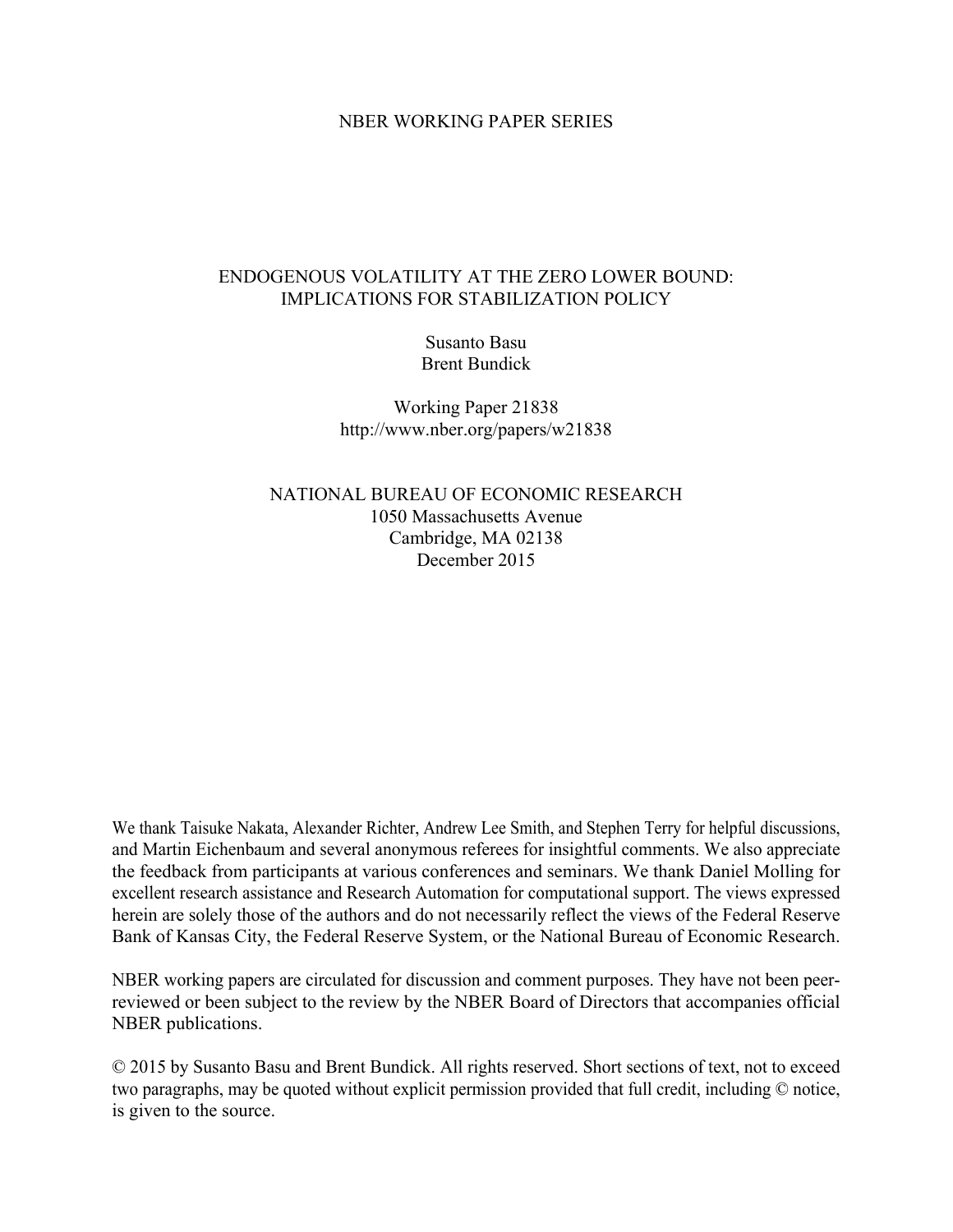Endogenous Volatility at the Zero Lower Bound: Implications for Stabilization Policy Susanto Basu and Brent Bundick NBER Working Paper No. 21838 December 2015 JEL No. E32,E52

#### **ABSTRACT**

At the zero lower bound, the central bank's inability to offset shocks endogenously generates volatility. In this setting, an increase in uncertainty about future shocks causes significant contractions in the economy and may lead to non-existence of an equilibrium. The form of the monetary policy rule is crucial for avoiding catastrophic outcomes. State-contingent optimal monetary and fiscal policies can attenuate this endogenous volatility by stabilizing the distribution of future outcomes. Fluctuations in uncertainty and the zero lower bound help our model match the unconditional and stochastic volatility in the recent macroeconomic data.

Susanto Basu Department of Economics Boston College 140 Commonwealth Avenue Chestnut Hill, MA 02467 and NBER susanto.basu@bc.edu

Brent Bundick Federal Reserve Bank of Kansas City Economic Research Department 1 Memorial Drive Kansas City, MO 64198 brent.bundick@kc.frb.org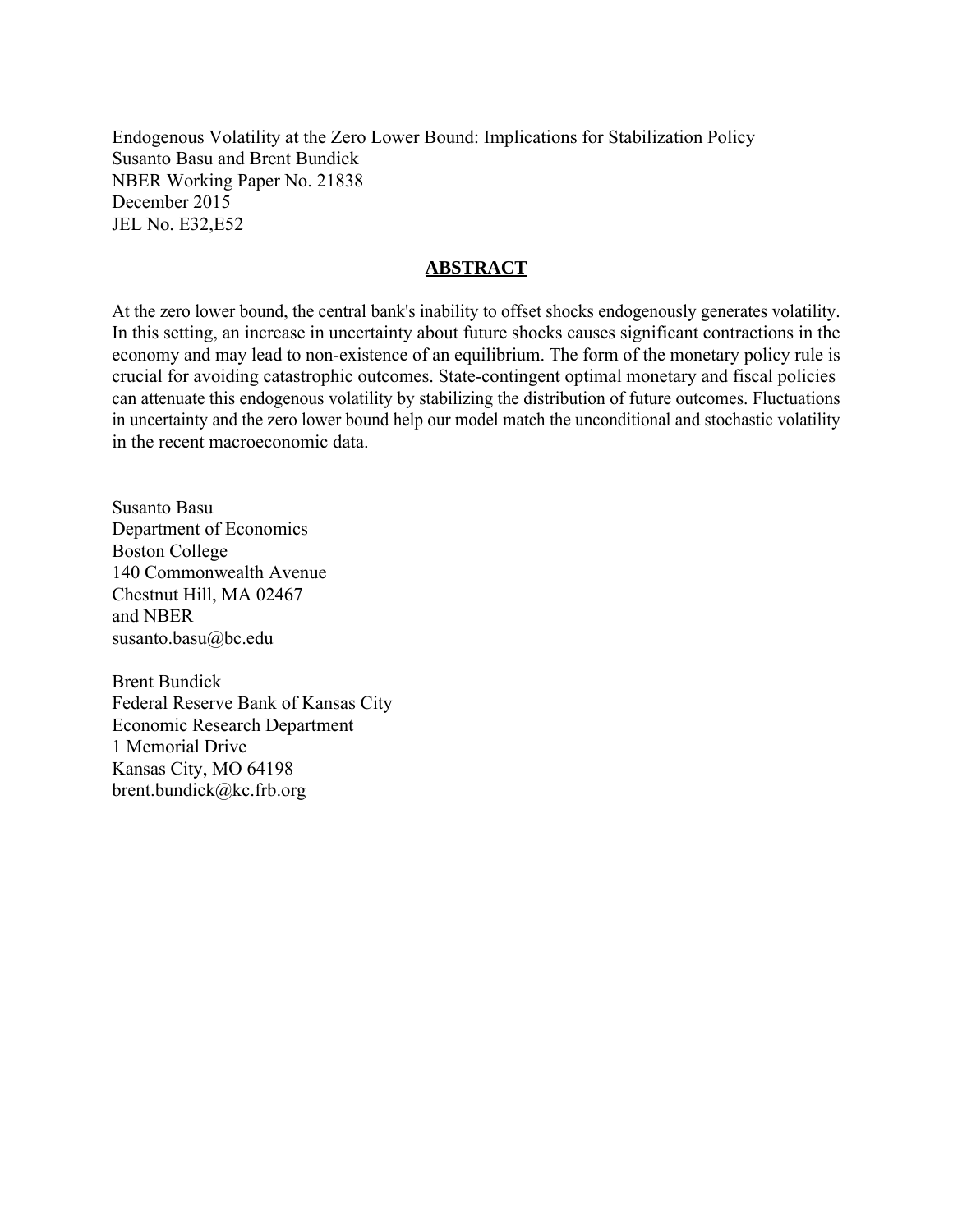# 1 Introduction

Models with nominal rigidities allow aggregate demand to determine output. In response to declines in aggregate demand, monetary policy plays a key role in stabilizing real activity and inflation. Even in the face of significant exogenous shocks, an unconstrained central bank can stabilize the economy using its nominal policy rate. Households internalize this ability of the monetary authority to influence real activity and inflation in all states of the world. In this setting, uncertainty about future exogenous shocks is irrelevant because monetary policy can effectively offset all possible shocks.

At the zero lower bound, however, monetary policy cannot offset further negative shocks but will offset sufficiently large positive shocks. This asymmetry reduces the mean of expected future outcomes and increases their variance. Thus, the zero lower bound generates endogenous volatility. This endogenous volatility leads households to increase their desired savings. With flexible prices, higher desired savings by households would simply lower the real interest rate but leave equilibrium output unchanged. With nominal rigidities, precautionary saving by households reduces aggregate demand further, and keeps the economy at the zero lower bound for a longer period of time. Under standard assumptions about monetary policy, this destabilizing feedback mechanism leads to significant contractions in the economy. In fact, this feedback mechanism may be so powerful that an equilibrium fails to exist. We show that the form of the monetary policy reaction function is crucial for avoiding this catastrophic outcome.

Through this destabilizing feedback mechanism, the distribution of possible future shocks becomes crucially important. Expectations of more volatile shocks further increase the expected variance of future consumption and strengthen the destabilizing feedback loop. Through the endogenous volatility generated by the zero lower bound, small amounts of uncertainty about future exogenous shocks are transformed into large declines in aggregate demand.

This paper illuminates these interactions between the zero lower bound and the uncertainty about future exogenous shocks. We begin by examining the positive economics of changes in expected volatility when the economy is trapped at the zero lower bound. We then examine the normative issues of choosing optimal monetary and fiscal policy to stabilize an economy subject to stochastic volatility and the zero lower bound constraint.

Many policymakers and economists have cited increased uncertainty about the future as a key driver in generating the Great Recession and the subsequent slow recovery. Empirical work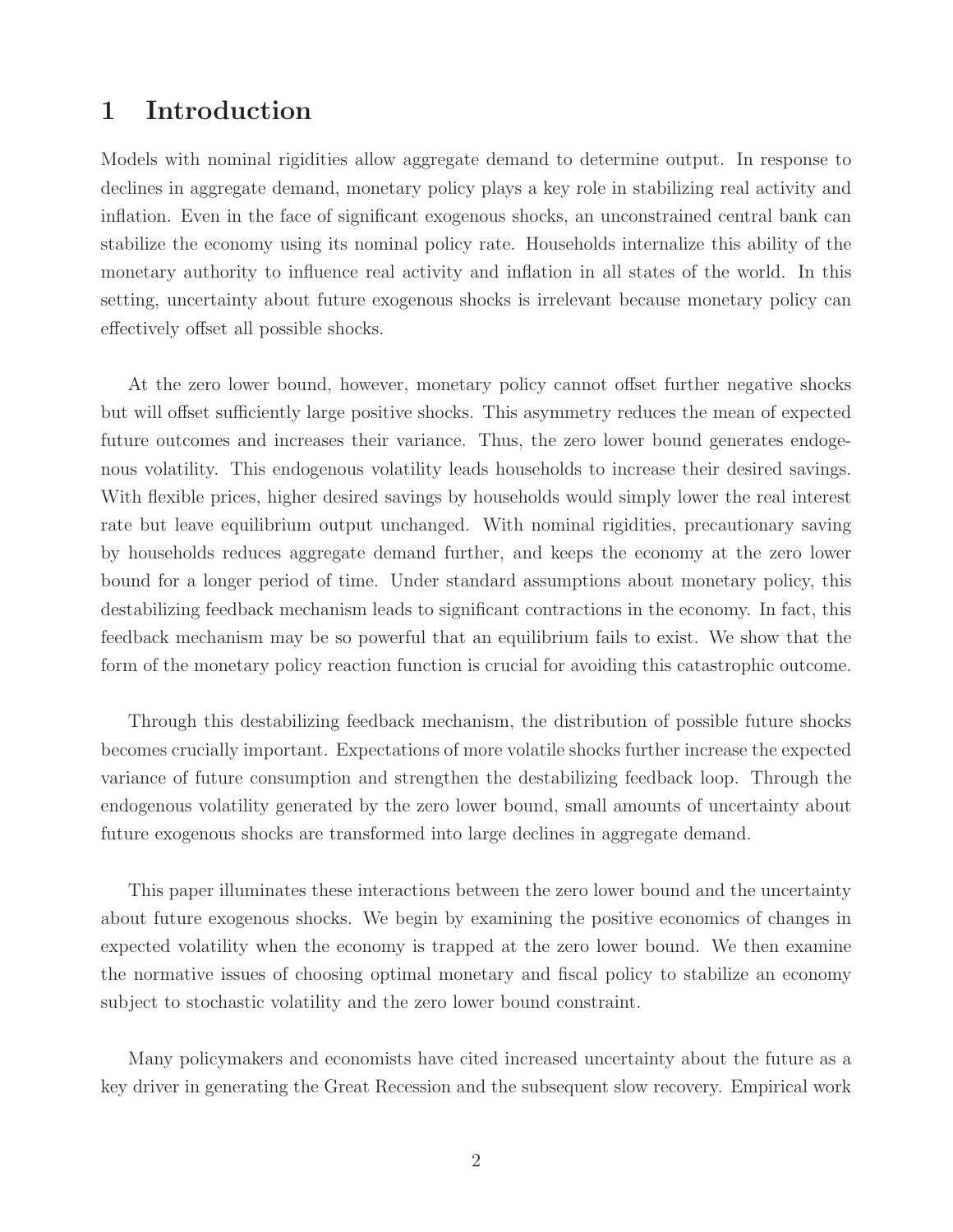by Stock and Watson (2012) and Leduc and Liu (2014) and speeches by policymakers such as Kocherlakota (2010) point to higher uncertainty as the reason for a sizable fraction of the decline in real activity during the Great Recession and the slow subsequent recovery. Basu and Bundick (2012) present a simple model where higher uncertainty about future shocks can cause contractions in all major macroeconomic aggregates. But these papers raise a puzzle: why does uncertainty sometimes have small and sometimes large macroeconomic effects? For example, Bloom (2009) documents a variety of events that generate significant uncertainty about the future. Prior to the Great Recession, however, these events did not seem to spill over dramatically to the broader economy, especially in the post-1984 period.

Our model resolves this puzzle. We show that the level of background uncertainty about the future – just the expectation of future shocks – can assume much greater importance depending on the economic environment. We identify the constraint imposed by the zero lower bound as the key culprit that can transform this normal background noise into a significant downturn. The problematic element is the famous Taylor (1993) rule. This rule interacts with uncertainty and the zero lower bound constraint to create what we term the "contractionary bias." This bias emerges when the zero lower bound prevents the monetary authority from attaining its inflation target on average. We show that higher ex ante uncertainty at the zero lower bound increases this bias and raises the expected average real interest rate. Higher expected real rates reduce output and inflation, making the zero lower bound constraint bind more strongly and creating a destabilizing feedback loop. Our paper thus explains why the effects of uncertainty can be time-varying, and why the existence of uncertainty at the zero lower bound can be catastrophic.

To derive a full set of policy implications, we show that it is crucial to use global solution methods that allow for ex ante uncertainty about future events. The existing literature often fails to uncover the contractionary bias or conflates two conceptually distinct channels: (1) the contractionary bias and (2) the effects of uncertainty *per se* at a given real interest rate. To disentangle these two effects, we need to shift away from simple Taylor rules to rules that allow the central bank to achieve its inflation target on average despite the zero lower bound constraint. These history-dependent rules prevent the average expected real rate from rising simply because the zero lower bound binds in more states of nature. We show that the negative effects of uncertainty *per se* can be substantial when the economy is at the zero lower bound. However, it is the interaction between ex ante uncertainty about future shocks, the zero lower bound, and the Taylor rule that can be devastating. The implication is that monetary policy must follow a rule that may emulate the Taylor rule during normal times, but stabilizes the real interest rate when the zero lower bound constraint binds.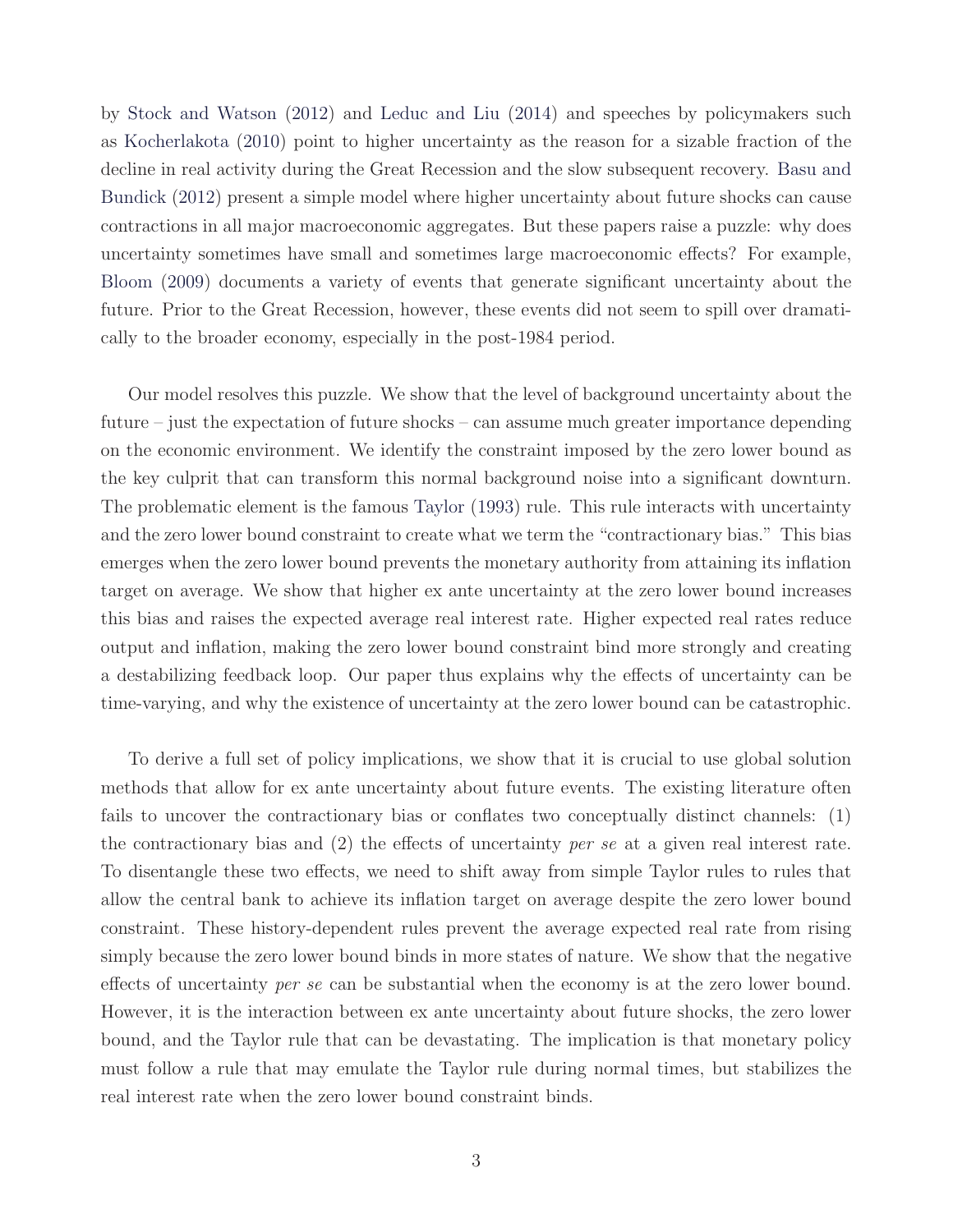Optimal monetary policy can attenuate the endogenous volatility generated by the zero lower bound. The central bank achieves this outcome via two channels: (1) lowering the expected path of real interest rates and (2) stabilizing the conditional distribution of household consumption. If a contractionary shock is realized, the central bank lowers real rates by committing to a lower path of future nominal interest rates. Households fully internalize this commitment by the central bank to respond to the economy if bad shocks are realized. This state-contingent policy response stabilizes the household's expected distribution of consumption. However, the optimal policy requires maintaining a zero policy rate for an extended period of time. To stabilize the short-run distribution of outcomes at the zero lower bound, the central bank tolerates a higher and more volatile medium-run distribution of inflation. State-contingent government spending, if available, can help stabilize the economy further.

To analyze the quantitative impact of ex ante uncertainty at the zero lower bound, we calibrate and solve a representative-agent, dynamic stochastic general equilibrium model using a global solution method. The model economy is continually hit by first- and second-moment shocks to aggregate demand. We denote a second-moment shock an "uncertainty" shock since it makes forecasting future exogenous shocks more difficult. Qualitatively, this modeling choice allows us to show how expectations about future shocks can assume much greater importance at the zero lower bound. In addition, we show that the interactions between the zero lower bound and these uncertainty shocks are quantitatively important for matching features of recent macroeconomic aggregates. In particular, these two nonlinearities help the model match the unconditional and stochastic volatility of the output gap, inflation, and the nominal interest rate. The model also can generate significant periods of time at the zero lower bound, which is consistent with the recent US experience. The zero lower bound episodes are also characterized by a highly uncertain future liftoff date, which is in line with a recent survey of Federal Open Market Committee (FOMC) participants. Without uncertainty shocks and the zero lower bound, the model struggles to jointly match these features of the recent macroeconomic data.

As an extension, we show that the endogenous volatility generated by the zero lower bound may provide an explanation for the "Forward Guidance Puzzle." Using a similar model with nominal rigidities, Del Negro, Giannoni and Patterson (2013) argues that the model is too responsive to exogenous changes in future interest rates. However, they reach this conclusion using a linearized model where households do not take into account the uncertainty about future consumption. Our paper argues that this omitted variable may be crucially important when the economy is stuck at the zero lower bound. We show that the endogenous volatility generated by the zero lower bound heavily attenuates the response of the economy to exogenous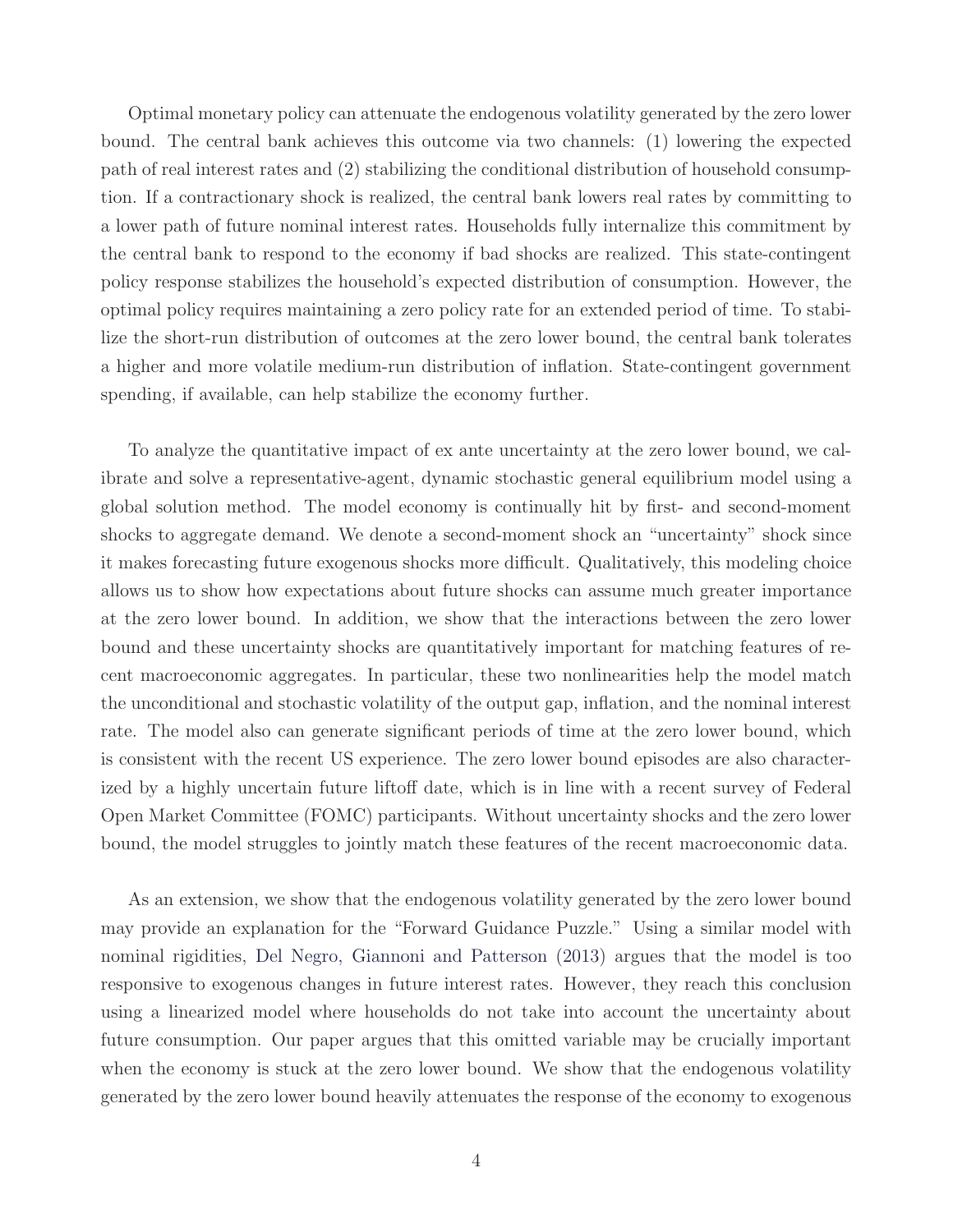changes in interest rates.

# 2 Intuition

This section formalizes the intuition from the Introduction using a few key equations from a simple general-equilibrium model. For Section 2 only, we use Taylor series approximations of these equations to show how the zero lower bound endogenously generates volatility. These approximations provide analytical tractability which is unavailable when examining the equations in their original nonlinear form. In Section 4, we show that the intuition from these approximations is consistent with the computational results using the full nonlinear model.

### 2.1 Household Consumption Under Uncertainty

The household consumption Euler equation highlights how the zero lower bound endogenously generates volatility. Under constant relative risk aversion utility from consumption, the following equation links household consumption  $C_t$  to the gross real interest rate  $R_t^R$ :

$$
1 = \mathcal{E}_t \left\{ \beta R_t^R \left( \frac{C_{t+1}}{C_t} \right)^{-\sigma} \right\},\tag{1}
$$

where  $\beta$  is the household discount factor and  $\sigma$  parameterizes intertemporal substitution and risk aversion. Using a third-order Taylor series approximation around the steady state, Appendix A shows that Equation (1) can be written as follows:

$$
c_t = \mathcal{E}_t c_{t+1} - \frac{1}{\sigma} \left( r_t^r - r^r \right) - \frac{1}{2} \sigma \, \text{Var}_t c_{t+1} + \frac{1}{6} \, \sigma^2 \, \text{Skew}_t c_{t+1},\tag{2}
$$

where lowercase variables denote the log of the respective variable,  $r<sup>r</sup>$  is the steady state net real interest rate, and  $Var_t c_{t+1}$  and  $Skew_t c_{t+1}$  denotes the conditional variance and skewness of future consumption. For any given real interest rate, households consume less if they expect a more volatile and negatively-skewed distribution of future consumption.

After defining a flexible-price version of Equation (2), Appendix A shows how to derive the following approximate higher-order version of a standard New-Keynesian IS Curve:

$$
x_t = \mathcal{E}_t x_{t+1} - \frac{1}{\sigma} \left( r_t^r - r_t^n \right) - \frac{1}{2} \sigma \, \text{Var}_t \, x_{t+1} + \frac{1}{6} \, \sigma^2 \, \text{Skew}_t \, x_{t+1} \tag{3}
$$

where  $x_t$  denotes the gap between equilibrium and flexible-price output and  $r_t^n$  is the natural real interest rate that would prevail in the flexible-price economy. Iterating Equation (3) forward and taking expectations at time  $t$  implies the following solution for current output gap: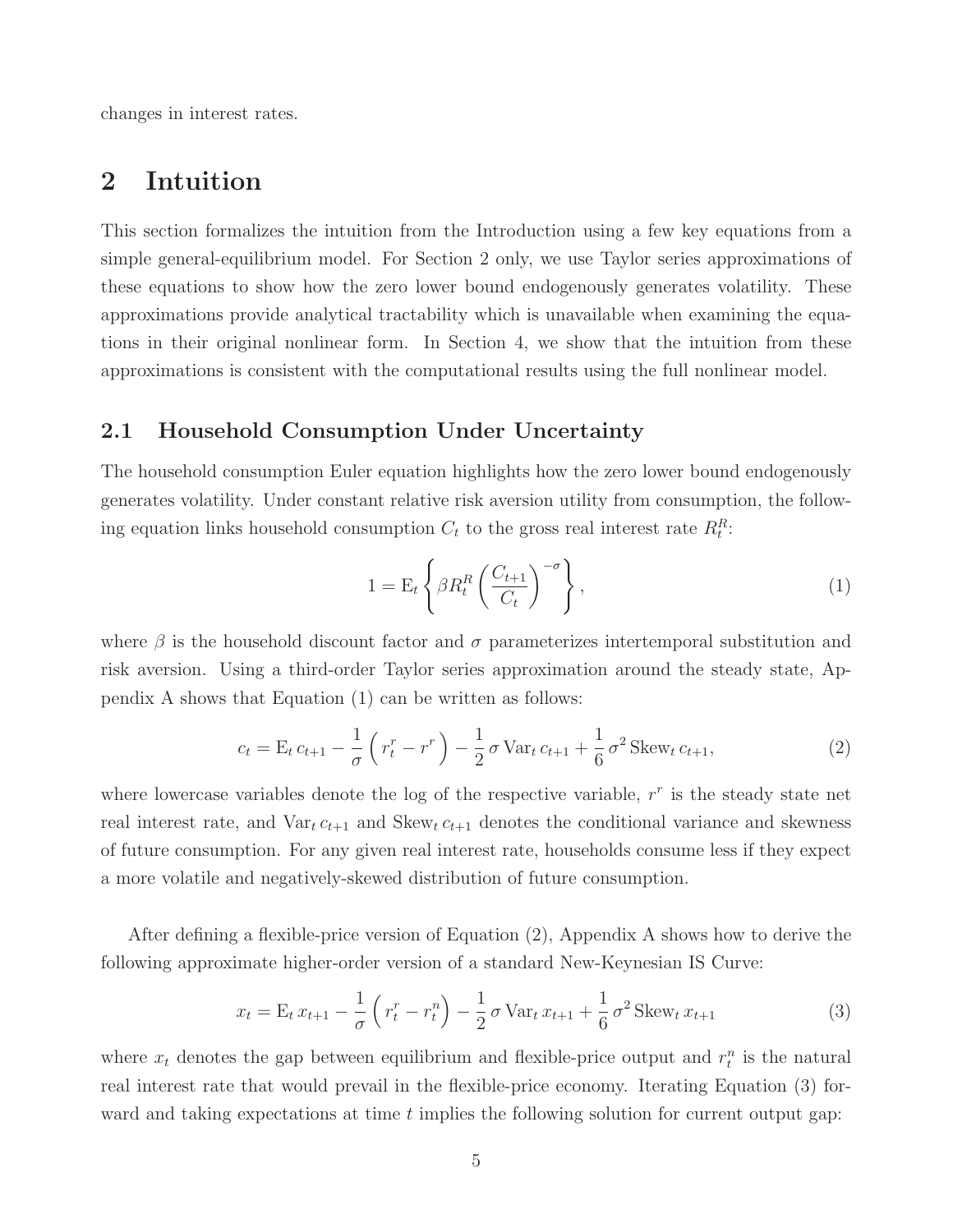$$
x_{t} = -\sum_{i=0}^{\infty} \left( E_{t} r_{t+i}^{n} - E_{t} r_{t+i}^{r} \right) - \frac{1}{2} \sigma \sum_{j=0}^{\infty} \text{Var}_{t} x_{t+1+j} + \frac{1}{6} \sigma^{2} \sum_{k=0}^{\infty} \text{Skew}_{t} x_{t+1+k} \tag{4}
$$

The impact of these higher-order terms on the macroeconomy depends the ability of monetary policy to stabilize the economy. Without a zero lower bound on the nominal interest rate, the monetary authority can always fully offset the effects of uncertainty by setting its policy rate to close the gap between the real and natural real interest rates. In this scenario, the conditional variance and skewness of the output gap are zero since the monetary authority can stabilize the economy in all future states of the world. However, suppose the natural real rate becomes negative and the zero lower bound prevents the central bank from fully stabilizing the economy. Households internalize this reduced ability to offset future contractionary shocks throughout the zero lower bound episode. This asymmetric ability to stabilize the economy endogenously generates a more volatile and negatively-skewed distribution of future output gaps. Increased uncertainty about future shocks increases this asymmetry and leads to a significantly negative output gap today due to precautionary saving by households.

In response to the endogenous volatility at the zero lower bound, the optimal monetary policy can help stabilize the economy. Even though they are constrained today, the monetary authority can offset the higher expected volatility by committing to a lower path of future nominal rates. Lower nominal rates, for any given level of expected inflation, lower real interest rates and help stabilize the output gap. In addition, the monetary authority can promise to further lower nominal rates if bad shocks are realized. Households fully internalize this commitment by the central bank to respond to the economy in bad states of the world. This state-contingent policy response helps stabilize the expected distribution of outcomes. Optimal fiscal policy can also help stabilize the economy by committing to increase government spending if adverse shocks are realized. This additional policy tool helps further stabilize the possible future outcomes for the output gap.

### 2.2 From Intuition to Model Simulations

The intuition of this section argues that the zero lower bound can transform symmetric background noise about the future into a significant economic downturn. In the following section, we calibrate and solve a nonlinear model and show that the simulated zero lower bound scenarios are consistent with the intuition developed in this section. In addition, we solve for the optimal responses of monetary and fiscal policy under commitment.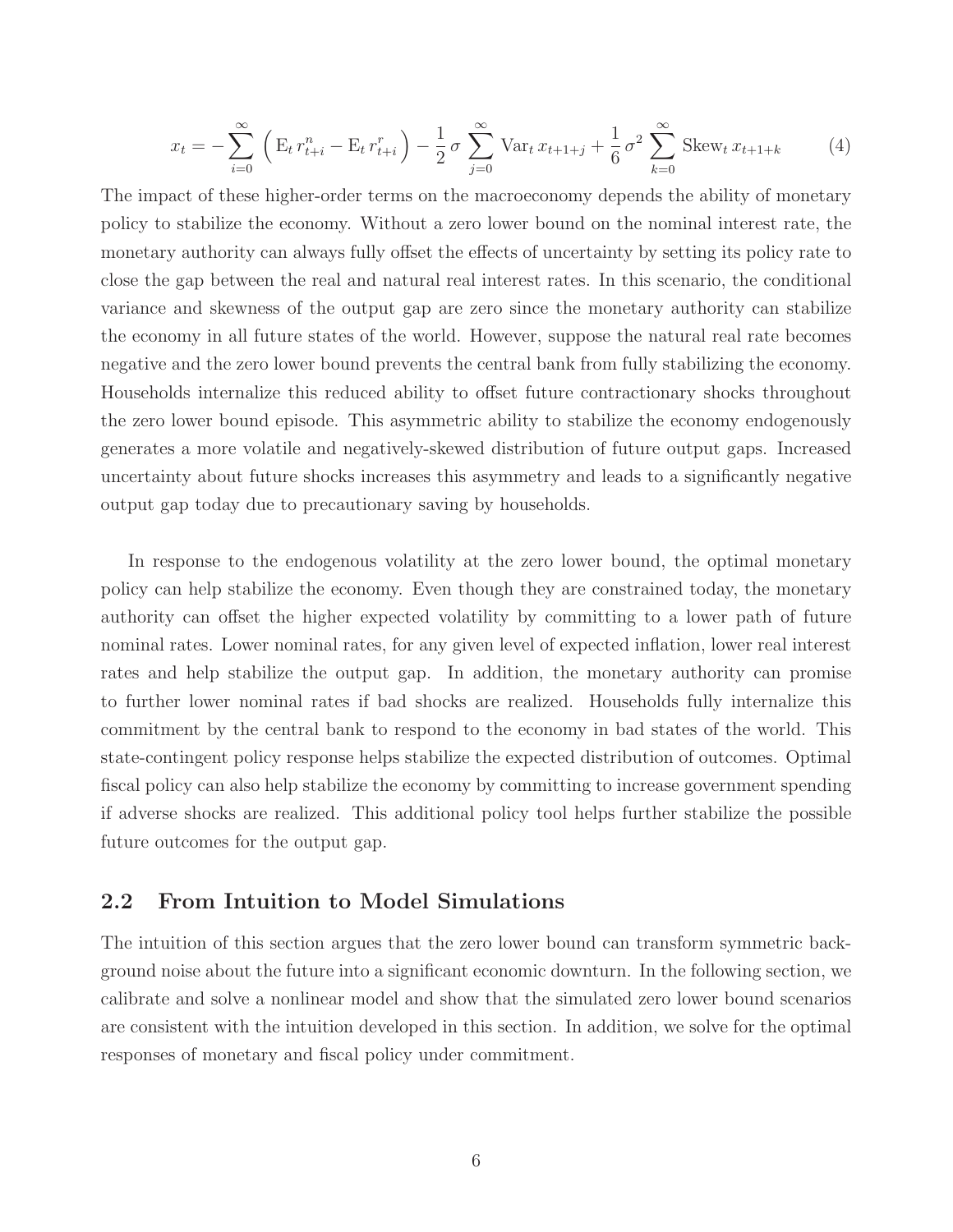# 3 Model

This section outlines the baseline dynamic stochastic general equilibrium model that we use in our analysis. The baseline model shares many features with the models of Ireland (2003) and Ireland (2011). The model features optimizing households and firms and a central bank that systematically adjusts the nominal interest rate to offset adverse shocks in the economy. We allow for sticky prices using the quadratic-adjustment costs specification of Rotemberg (1982). The baseline model considers fluctuations in the discount factor of households, which we interpret as demand shocks, since they are non-technological in nature.

### 3.1 Households

In the model, the representative household maximizes lifetime expected utility over streams of consumption  $C_t$  and leisure  $1 - N_t$ . The household receives labor income  $W_t$  for each unit of labor  $N_t$  supplied in the representative intermediate goods-producing firm. The household also owns the intermediate goods firm, receives lump-sum dividends  $D_t$ , and has access to zero net supply nominal bonds  $B_t$  and real bonds  $B_t^R$ . A nominal bond pays the gross one-period nominal interest rate  $R_t$  while a real bond pays the gross one-period real interest rate  $R_t^R$ . The household divides its income from labor and its financial assets between consumption  $C_t$ and the amount of the bonds  $B_{t+1}$  and  $B_{t+1}^R$  to carry into next period. The discount factor of the household  $\beta$  is subject to shocks via the stochastic process  $a_t$ . An increase in  $a_t$  induces households to consume more and work less.

The representative household maximizes lifetime utility by choosing  $C_{t+s}$ ,  $N_{t+s}$ ,  $B_{t+s+1}$ , and  $B_{t+s+1}^R$ , for all  $s = 0, 1, 2, \ldots$  by solving the following problem:

$$
\max \mathcal{E}_t \sum_{s=0}^{\infty} a_{t+s} \beta^s \frac{(C_{t+s}^{\eta} (1 - N_{t+s})^{1-\eta})^{1-\sigma}}{1-\sigma}
$$

subject to the intertemporal household budget constraint each period,

$$
C_t + \frac{1}{R_t} \frac{B_{t+1}}{P_t} + \frac{1}{R_t^R} B_{t+1}^R \le \frac{W_t}{P_t} N_t + \frac{B_t}{P_t} + \frac{D_t}{P_t} + B_t^R.
$$

Using a Lagrangian approach, household optimization implies the following first-order conditions:

$$
\eta a_t C_t^{\eta(1-\sigma)-1} (1 - N_t)^{(1-\eta)(1-\sigma)} = \lambda_t \tag{5}
$$

$$
(1 - \eta) a_t C_t^{\eta(1 - \sigma)} (1 - N_t)^{(1 - \eta)(1 - \sigma) - 1} = \lambda_t \frac{W_t}{P_t}
$$
\n(6)

$$
1 = \mathcal{E}_t \left\{ \left( \beta \frac{\lambda_{t+1}}{\lambda_t} \right) \left( \frac{R_t P_t}{P_{t+1}} \right) \right\} \tag{7}
$$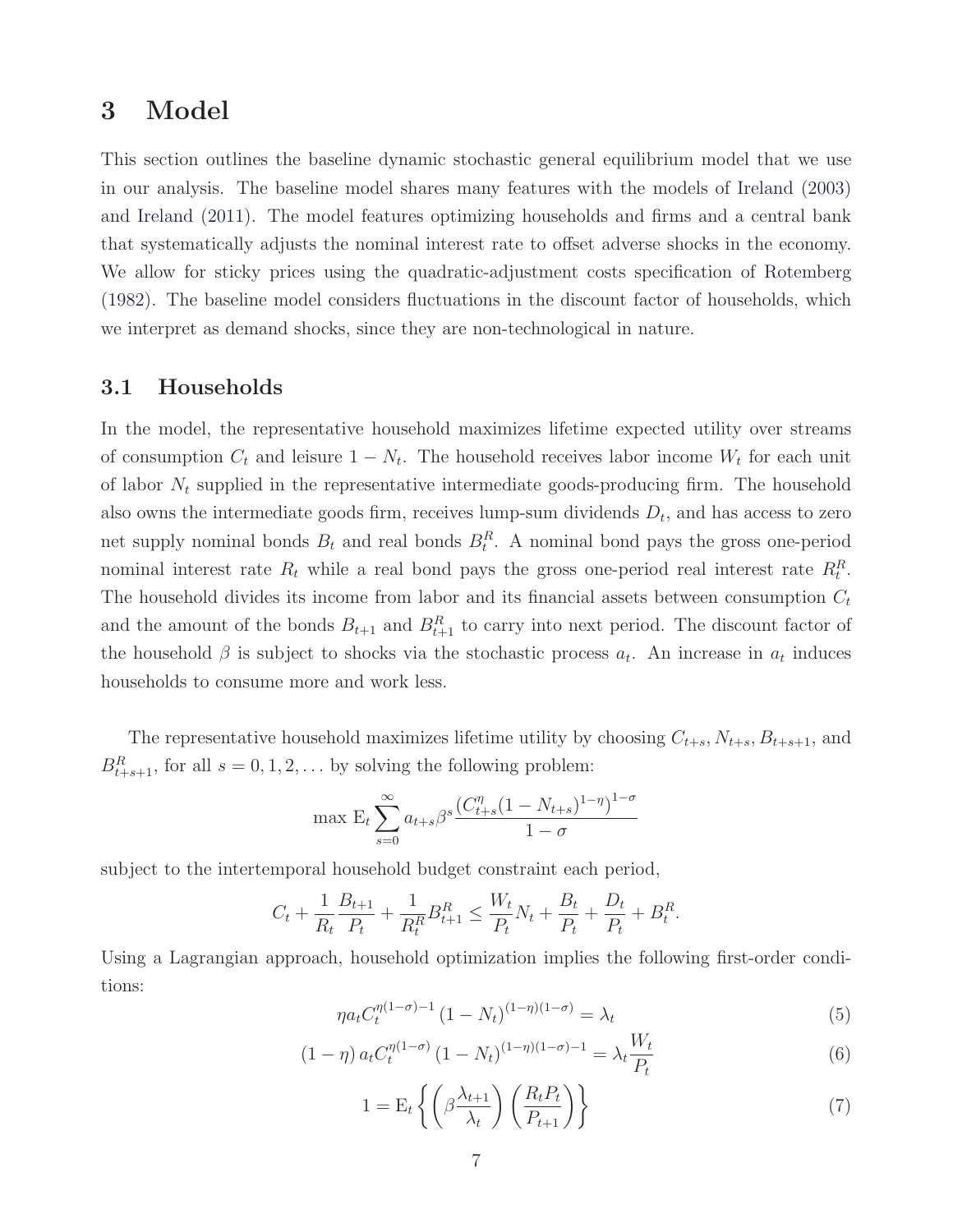$$
1 = \mathcal{E}_t \left\{ \left( \beta \frac{\lambda_{t+1}}{\lambda_t} \right) R_t^R \right\} \tag{8}
$$

where  $\lambda_t$  denotes the Lagrange multiplier on the household budget constraint. Equations (5) -(6) represent the household intratemporal optimality conditions with respect to consumption and leisure, and Equations (7) - (8) represent the Euler equations for the one-period nominal and real bonds.

### 3.2 Intermediate Goods Producers

Each intermediate goods-producing firm i rents labor  $N_t(i)$  from the representative household in order to produce intermediate good  $Y_t(i)$ . Intermediate goods are produced in a monopolistically competitive market where producers face a quadratic cost of changing their nominal price  $P_t(i)$  each period. Firm i chooses  $N_t(i)$ , and  $P_t(i)$  to maximize the discounted present-value of cash flows  $D_t(i)/P_t(i)$  given aggregate demand,  $Y_t$ , and the price  $P_t$  of finished goods. The intermediate goods firms all have access to the same constant returns-to-scale Cobb-Douglas production function. We introduce a production subsidy  $\Psi = \theta/(\theta-1)$  to ensure that the steady state of the model is efficient, where  $\theta$  is the elasticity of substitution across intermediate goods.

Each intermediate goods-producing firm maximizes discount cash flows using the household stochastic discount factor:

$$
\max \mathbf{E}_t \sum_{s=0}^{\infty} \left( \beta^s \frac{\lambda_{t+s}}{\lambda_t} \right) \left[ \frac{D_{t+s}(i)}{P_{t+s}} \right]
$$

subject to the production function:

$$
\left[\frac{P_t(i)}{P_t}\right]^{-\theta} Y_t \le N_t(i),
$$

where

$$
\frac{D_t(i)}{P_t} = \Psi \left[ \frac{P_t(i)}{P_t} \right]^{1-\theta} Y_t - \frac{W_t}{P_t} N_t(i) - \frac{\phi_P}{2} \left[ \frac{P_t(i)}{\Pi P_{t-1}(i)} - 1 \right]^2 C_t
$$

The first-order conditions for the firm  $i$  are as follows:

$$
\frac{W_t}{P_t} N_t(i) = \Xi_t N_t(i)
$$
\n(9)

$$
\phi_P\left[\frac{P_t(i)}{\Pi P_{t-1}(i)} - 1\right] \left[\frac{P_t C_t}{\Pi Y_t P_{t-1}(i)}\right] = \Psi(1-\theta) \left[\frac{P_t(i)}{P_t}\right]^{-\theta} + \theta \Xi_t \left[\frac{P_t(i)}{P_t}\right]^{-\theta-1} + \phi_P \mathcal{E}_t \left\{ \left(\beta \frac{\lambda_{t+1}}{\lambda_t}\right) \frac{C_{t+1}}{Y_{t+1}} \frac{Y_{t+1}}{Y_t} \left[\frac{P_{t+1}(i)}{\Pi P_t(i)} - 1\right] \left[\frac{P_{t+1}(i)}{\Pi P_t(i)} \frac{P_t}{P_t(i)}\right] \right\},\tag{10}
$$

where  $\Xi_t$  is the multiplier on the production function, which denotes the real marginal cost of producing an additional unit of intermediate good i.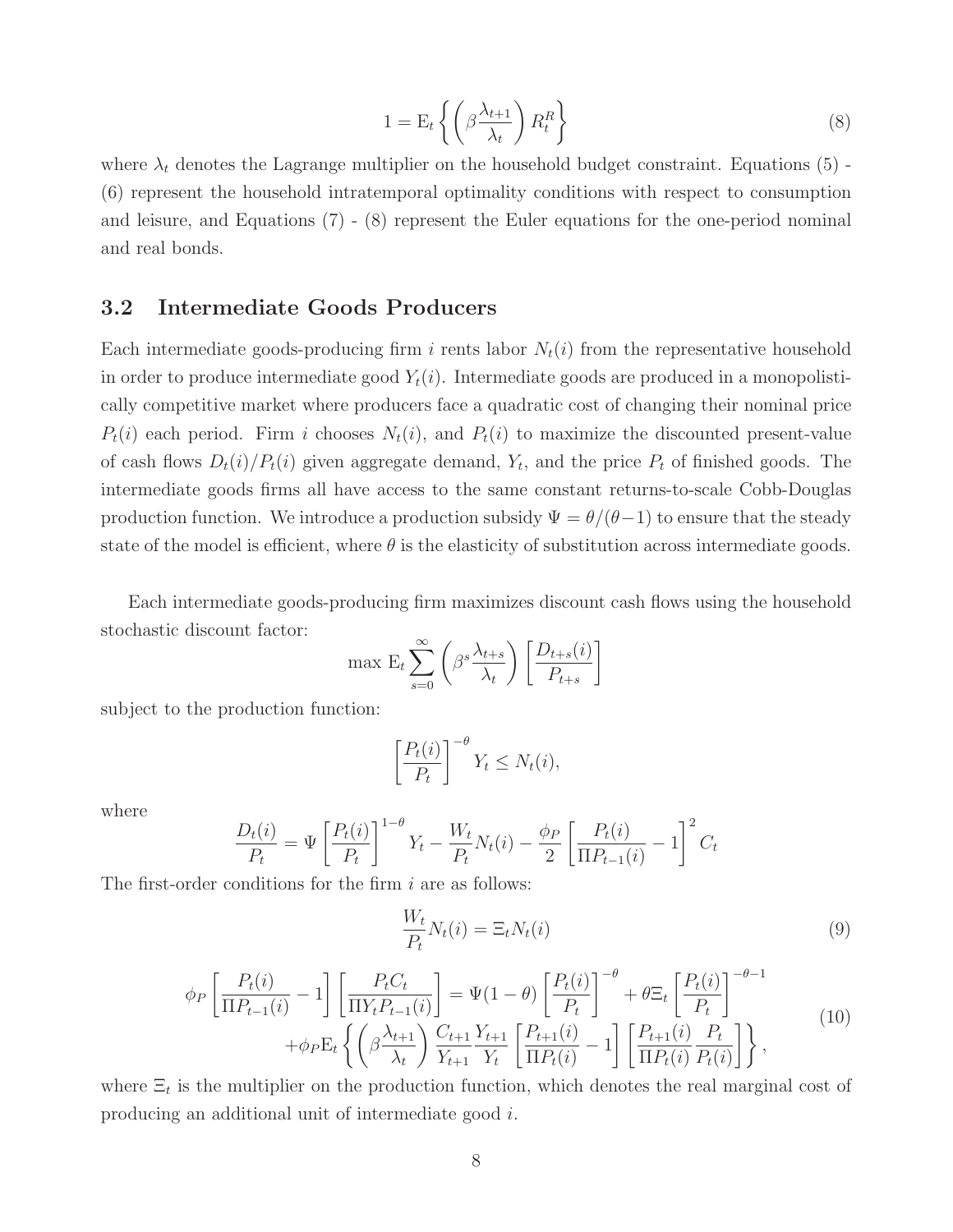#### 3.3 Final Goods Producers

The representative final goods producer uses  $Y_t(i)$  units of each intermediate good produced by the intermediate goods-producing firm  $i \in [0, 1]$ . The intermediate output is transformed into final output  $Y_t$  using the following constant returns to scale technology:

$$
\left[\int_0^1 Y_t(i)^{\frac{\theta-1}{\theta}} di\right]^{\frac{\theta}{\theta-1}} \ge Y_t
$$

Each intermediate good  $Y_t(i)$  sells at nominal price  $P_t(i)$  and each final good sells at nominal price  $P_t$ . The finished goods producer chooses  $Y_t$  and  $Y_t(i)$  for all  $i \in [0,1]$  to maximize the following expression of firm profits:

$$
P_t Y_t - \int_0^1 P_t(i) Y_t(i) di
$$

subject to the constant returns to scale production function. Finished goods-producer optimization results in the following first-order condition:

$$
Y_t(i) = \left[\frac{P_t(i)}{P_t}\right]^{-\theta} Y_t
$$

The market for final goods is perfectly competitive, and thus the final goods-producing firm earns zero profits in equilibrium. Using the zero-profit condition, the first-order condition for profit maximization, and the firm objective function, the aggregate price index  $P_t$  can be written as follows:

$$
P_t = \left[ \int_0^1 P_t(i)^{1-\theta} di \right]^{\frac{1}{1-\theta}}
$$

#### 3.4 Monetary Policy

We assume a cashless economy where the monetary authority sets the one-period net nominal interest rate  $r_t = \log(R_t)$ . Due to the zero lower bound on nominal interest rates, the central bank cannot lower its nominal policy rate below zero. In the following results, we show that the form of the monetary policy reaction function is crucial in determining how uncertainty affects the macroeconomy. In our baseline model, we follow the previous literature and assume that the monetary authority sets its policy rate according to the following Taylor (1993)-type policy rule subject to the zero lower bound:

$$
r_t^d = r + \phi_\pi \left(\pi_t - \pi\right) + \phi_x x_t \tag{11}
$$

$$
r_t = \max\left(0, r_t^d\right) \tag{12}
$$

where  $r_t^d$  is the desired policy rate of the monetary authority,  $r_t$  is the actual policy rate subject to the zero lower bound,  $\pi_t$  is the log of the gross inflation rate, and  $x_t$  is the gap between current output and output in the equivalent flexible-price economy.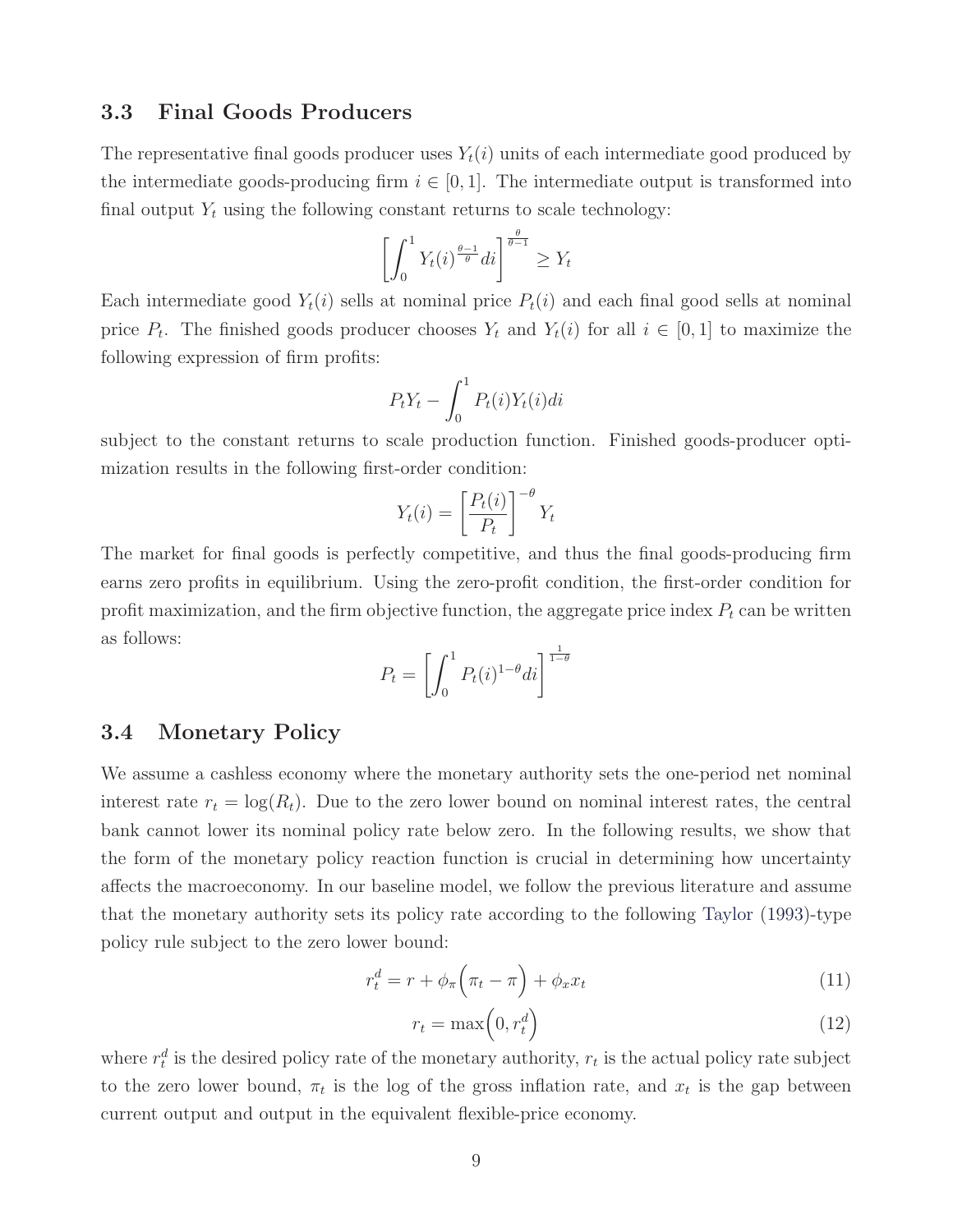#### 3.5 Shock Processes

Shocks to the discount rate of households are the exogenous stochastic processes in the baseline model. Large negative innovations to the level this process imply a large decline in aggregate demand, which forces the economy to encounter the zero lower bound. The stochastic processes for these fluctuations are as follows:

$$
a_t = (1 - \rho_a) a + \rho_a a_{t-1} + \sigma_{t-1}^a \varepsilon_t^a \tag{13}
$$

$$
\sigma_t^a = (1 - \rho_{\sigma^a}) \sigma^a + \rho_{\sigma^a} \sigma_{t-1}^a + \sigma^{\sigma^a} \varepsilon_t^{\sigma^a} \tag{14}
$$

 $\varepsilon_t^a$  is a first moment shock that captures innovations to the level of the household discount factors. We refer to  $\varepsilon_t^{\sigma^a}$  $\sigma_t^a$  and as a second moment or "uncertainty" shock since it captures innovations to the volatility of the exogenous processes of the model. An increase in the volatility of the shock process increases the uncertainty about its future time path. Both stochastic shocks are independent, standard normal random variables.<sup>1</sup>

#### 3.6 Equilibrium

In the symmetric equilibrium, all intermediate goods firms choose the same price  $P_t(i) = P_t$ and employ the same amount of labor  $N_t(i) = N_t$ . Thus, all firms have the same cash flows and we define gross inflation as  $\Pi_t = P_t/P_{t-1}$  and the markup over marginal cost as  $\mu_t = 1/\Xi_t$ . Therefore, we can model our intermediate-goods firms with a single representative intermediate goods-producing firm. To be consistent with national income accounting, we define a dataconsistent measure of output  $Y_t^d = C_t$ . This assumption treats the quadratic adjustment costs as intermediate inputs. Fluctuations in household discount factors do not affect the equivalent flexible-price version of the baseline model. Therefore, we define the output gap as dataconsistent output in deviation from its deterministic steady state  $x_t = \ln(Y_t^d/Y^d)$ . In addition, the gross natural real interest rate that would prevail in the equivalent flexible-price economy can be defined as  $R_t^n = \beta^{-1} a_t (\mathbf{E}_t a_{t+1})^{-1}$ . Thus, shocks to the household discount factor act as fluctuations in the natural real rate for the economy.

#### 3.7 Solution Method

We solve the model using the policy function iteration method of Coleman (1990) and Davig (2004). This global approximation method allows us to model the occasionally-binding zero

<sup>&</sup>lt;sup>1</sup>We specify the stochastic processes in levels, rather than in logs, to prevent the volatility  $\sigma^a$  from impacting average value of  $a_t$  through a Jensen's inequality effect. In the model solution,  $a_t$  always remains significantly greater than zero. To ensure that the volatility stays positive, we impose a lower bound  $\underline{\sigma}^a = 0.0005$  on the volatility in both the model solution and simulations.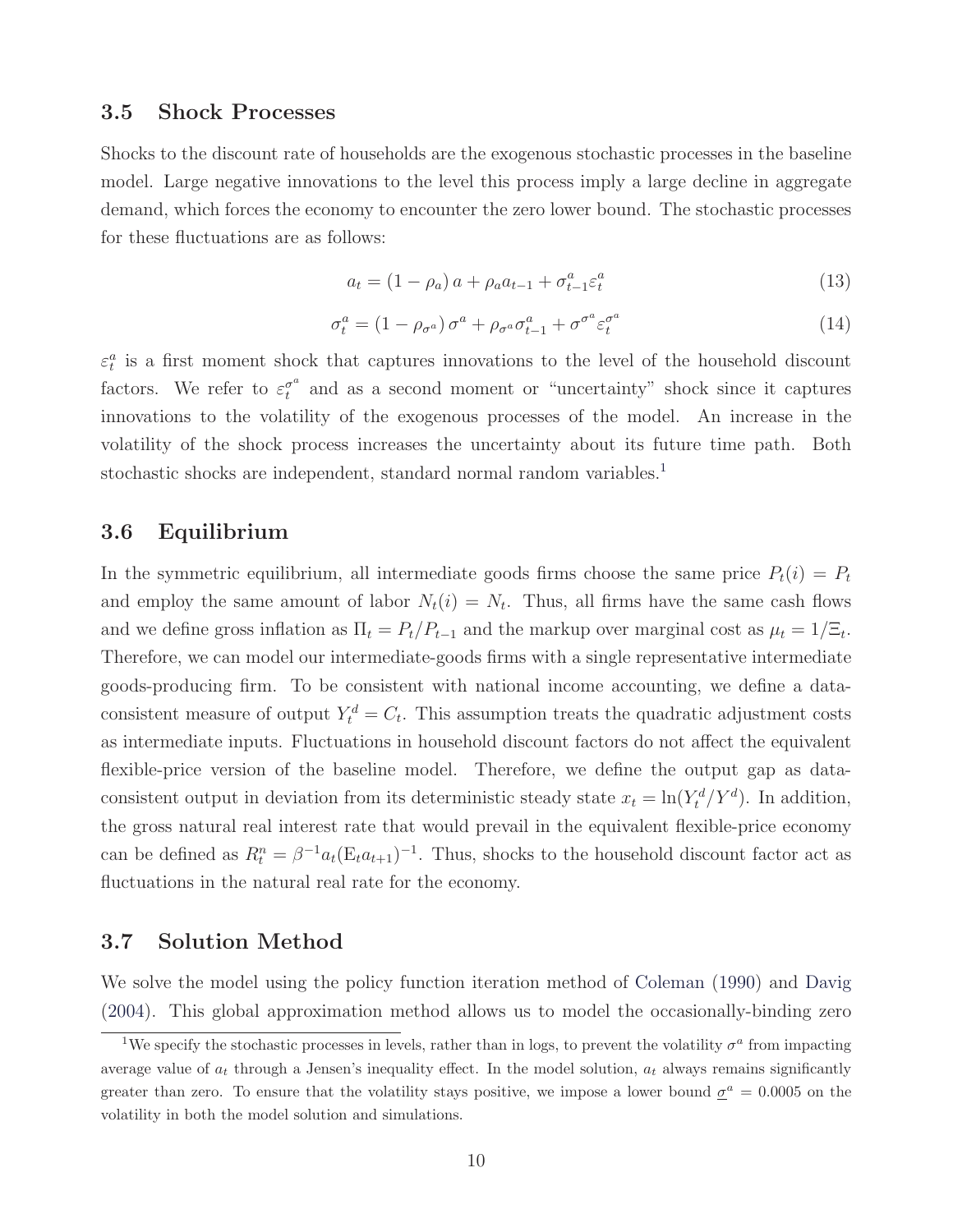lower bound constraint in an environment where ex ante uncertainty matters for macroeconomic outcomes. Our results show that global methods are crucial in deriving the full set of policy implications from the interactions of uncertainty and the zero lower bound. This method discretizes the state variables on a grid and solves for the policy functions which satisfy all the model equations at each point in the state space. Appendix B contains the details of the policy function iteration algorithm.

#### 3.8 Calibration

Table 1 lists the calibrated parameters of the model. We calibrate the model at quarterly frequency. Since the model shares features with the models of Ireland (2003) and Ireland (2011), we calibrate many of our parameters to match his estimates. To assist in numerically solving the model, we introduce a multiplicative constant into the production function to normalize output  $Y$  to equal one at the deterministic steady state. We choose steady-state hours worked N and the model-implied value for  $\eta$  such that the model has a Frisch labor supply elasticity of two. Household risk aversion over the consumption-leisure basket  $\sigma$  is 2. The value for  $\sigma$ implies an intertemporal elasticity of substitution of 0.5, which is consistent with the empirical estimates of Basu and Kimball (2002).

The crucial parameters in our calibration are the parameters that control to stochastic processes for the demand shocks. In conjunction with the monetary policy reaction function, these parameters control the amount of uncertainty about the future endogenous variables faced by the economy. For our initial baseline model, we set the unconditional volatility for  $\sigma^a = 0.01$  and the uncertainty shock volatility  $\sigma^{\sigma^a} = 0.005$ . Thus, a one-standard deviation uncertainty shock increases the volatility of the shocks hitting the economy by 50 percent. However, even after a multiple standard deviation shock uncertainty shock, the volatility of the demand shocks in this baseline economy is significantly smaller than the unconditional maximum likelihood estimate of Ireland (2011). We discuss the rationale for this calibration in detail in Section 4.7.

### 4 Uncertainty Shocks and the Zero Lower Bound

### 4.1 Increased Uncertainty Without Change in Realized Volatility

We begin by analyzing the effects of an increase in uncertainty about the future shocks hitting the economy. For these initial impulse responses, we simulate a one standard deviation uncertainty shock, but assume that the economy is hit by no further shocks. This assumption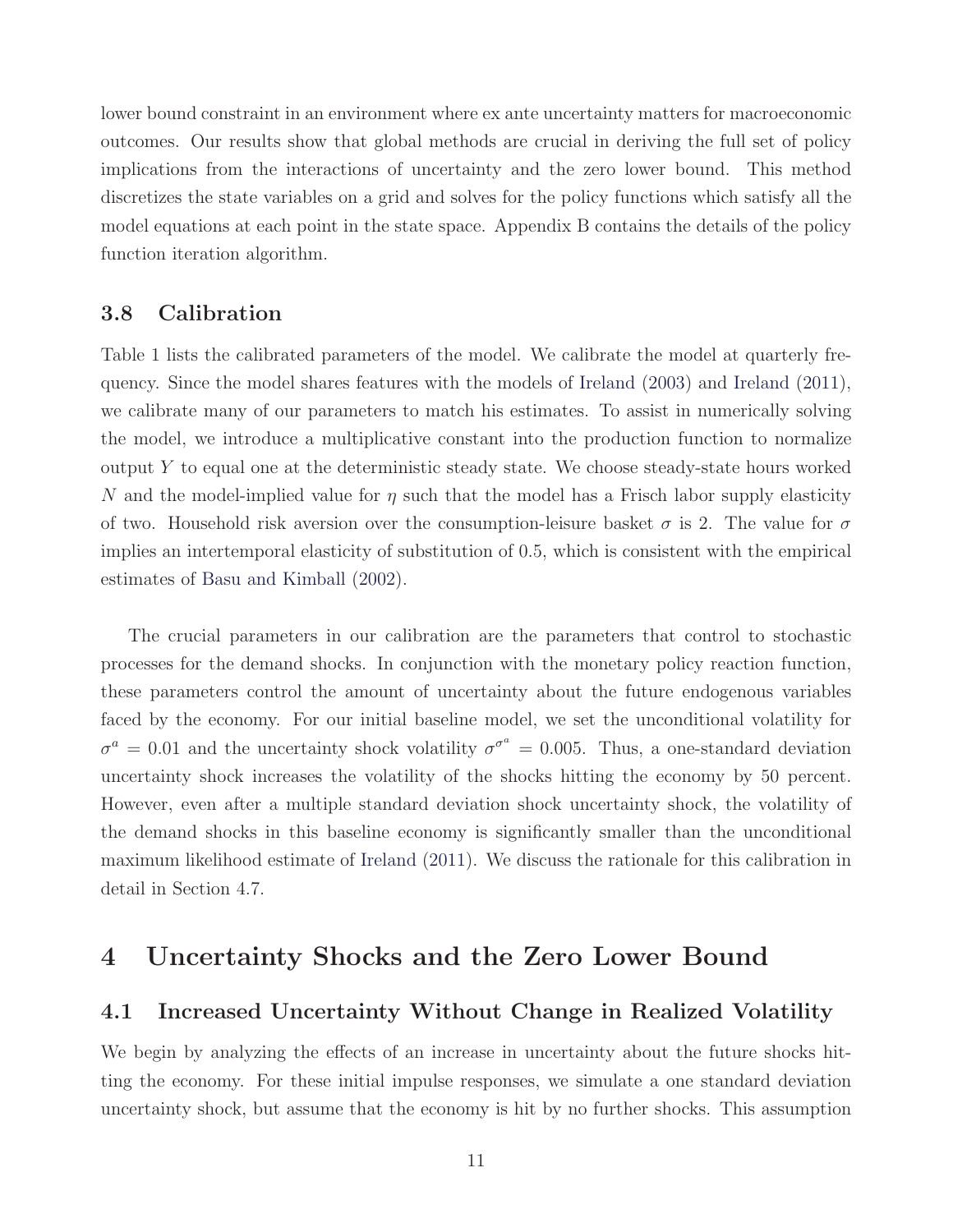isolates the effects of higher uncertainty about the future without any change in actual realized shock volatility. Figure 1 plots these traditional impulse responses both at the steady state and the zero lower bound. Holding the level of the discount factor shock constant at steady state, a 50 percent increase in the expected volatility of the demand shock causes a one basis point decline in the output gap and a three basis point fall in inflation. Despite the increase in expected shock volatility, households understand that the central bank can effectively stabilize the economy if bad shocks are realized. The ability of the central bank to lower its nominal policy rate limits the spillovers to the macroeconomy.

To compute the traditional impulse response at the zero lower bound, we generate two time paths for the economy. In the first time path, we simulate a large negative first moment demand shock, which causes the zero lower bound to bind for about eight quarters. In the second time path, we simulate the same large negative first moment demand shock, but also simulate a one standard deviation uncertainty shock. We compute the percent difference between the two time paths as the traditional impulse response to the uncertainty shock at the zero lower bound.

The inability of the monetary authority to offset the uncertainty shock magnifies the declines in output and inflation by over an order of magnitude. When the monetary authority is constrained by the zero lower bound, a one standard deviation uncertainty shock causes nearly a one-half percent decline in both the output gap and inflation. Even without any change in actual realized volatility, higher uncertainty about the future can be highly destabilizing at the zero lower bound. The results show that any amount of uncertainty about future shocks can assume much greater importance depending on the current economic conditions.

#### 4.2 Expected Distributions of Future Outcomes

Figure 1 shows that the zero lower bound greatly amplifies the negative effects of the uncertainty shock. However, these traditional impulse responses mask the underlying reasons why uncertainty shocks cause larger contractions at the zero lower bound. Therefore, we now use simulations to show the ex ante distributions of future outcomes that households expect when making their decisions. These results show the exogenous shock volatility transmits to the endogenous volatility of output and inflation. We show that the spillovers to the macroeconomy of higher uncertainty crucially depend on the monetary policy reaction function. Unlike the previous experiments, these alternative impulse responses contain the effects of both higher uncertainty about the future and higher realized shock volatility.

To compute the expected distributions of possible outcomes, we follow the "generalized im-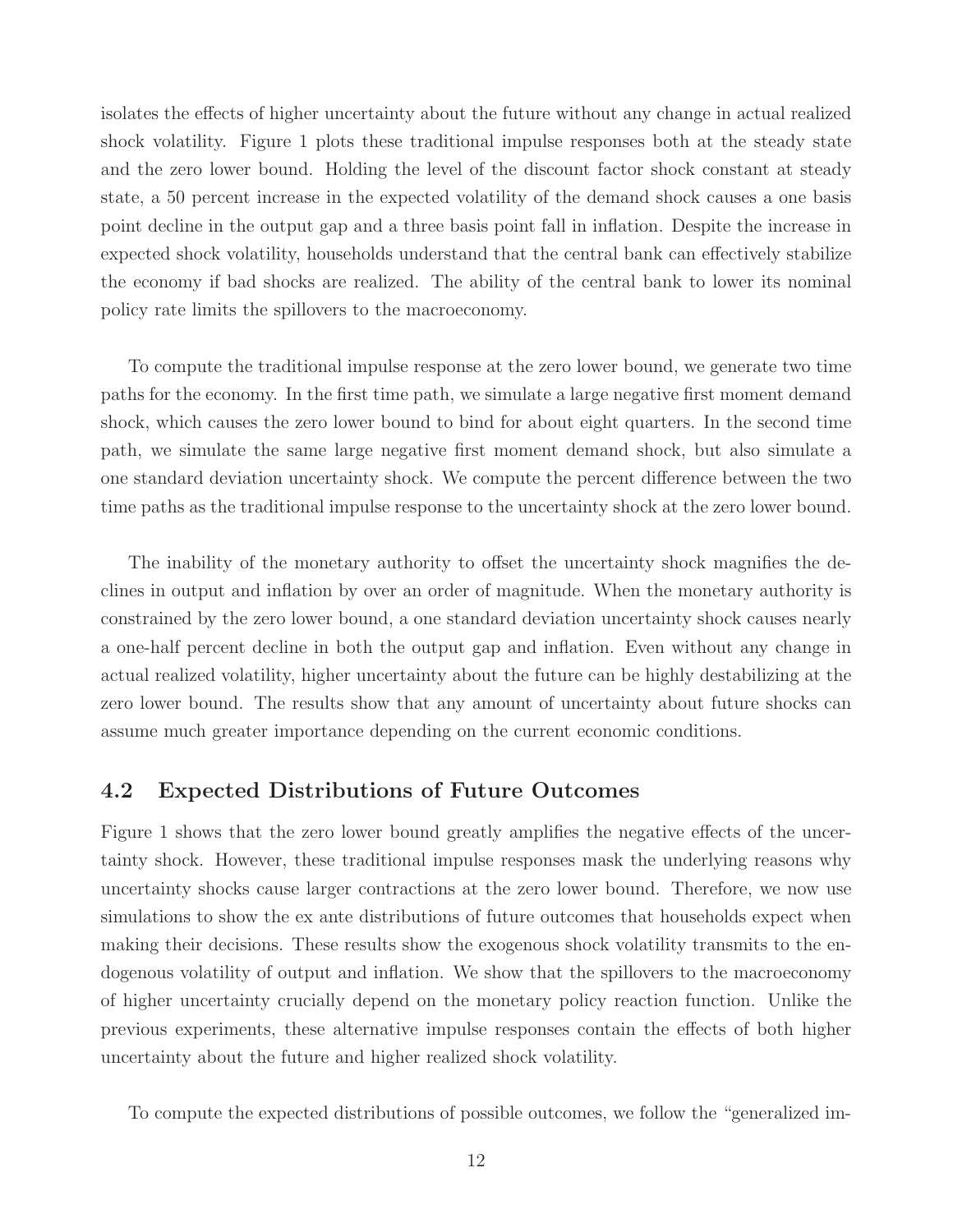pulse response" method of Koop, Pesaran and Potter (1996). In addition to simulating the uncertainty shock, we now draw shocks randomly for the life of the impulse response using Equations (13) and (14). We repeat this procedure 50,000 times for both the responses around the steady state and those around the zero lower bound. Figure 2 plots the mean and 80% prediction intervals for the simulations both at and away from the zero lower bound. These intervals show the ex ante distribution of future outcomes that households expect when making their decisions. These alternative responses are also consistent with the rational expectations assumption in the model, since the distribution of actual shocks hitting the economy matches the distribution expected by households.<sup>2</sup>

Away from the zero lower bound, the central bank's Taylor (1993)-type policy rule greatly curtails the spillovers to the macroeconomy. Despite the increase in the exogenous shock volatility, the economy experiences very little increase in the endogenous volatility of output and inflation. By responding to movements in inflation and the output gap, the central bank offsets adverse shocks using its nominal policy rate. Since the central bank remains unconstrained, their ability to offset shocks is symmetric and thus the conditional mean and skewness remain largely unchanged. Away from the zero lower bound, the uncertainty shock simply adds noise to the expectations of future output and inflation without causing a significant economic contraction.

For the same time path of exogenous shock volatility, the zero lower bound endogenously generates large increases in the volatility of output and inflation. Under its simple policy rule, the central bank cannot lower its nominal policy rate to offset contractionary shocks. Since the monetary authority can no longer play its usual stabilizing role, adverse exogenous shocks imply much higher realized volatility in output and inflation. However, the Taylor (1993)-type policy rule implies that the monetary authority will offset expansionary shocks with higher nominal rates. This asymmetric response to shocks endogenously shifts the distribution of outcomes faced by households at the zero lower bound. Since large declines in output and inflation are more likely than the offsetting positive outcomes, the zero lower bound also endogenously causes declines in the conditional mean and implies negative skewness in future outcomes. Households internalize these possible future outcomes, which induces significant precautionary saving. This decline in aggregate demand leads to sizable contractions in output and inflation at the zero lower bound at impact. In addition, the duration of the zero lower bound episode is highly

<sup>2</sup>Under a first-order linearized solution, the mean of the generalized impulse response in Figure 2 would equal the traditional impulse response in Figure 1. However, the nonlinear zero lower bound constraint amplifies contractionary shocks, which induces significant asymmetry when additional shocks hit the economy.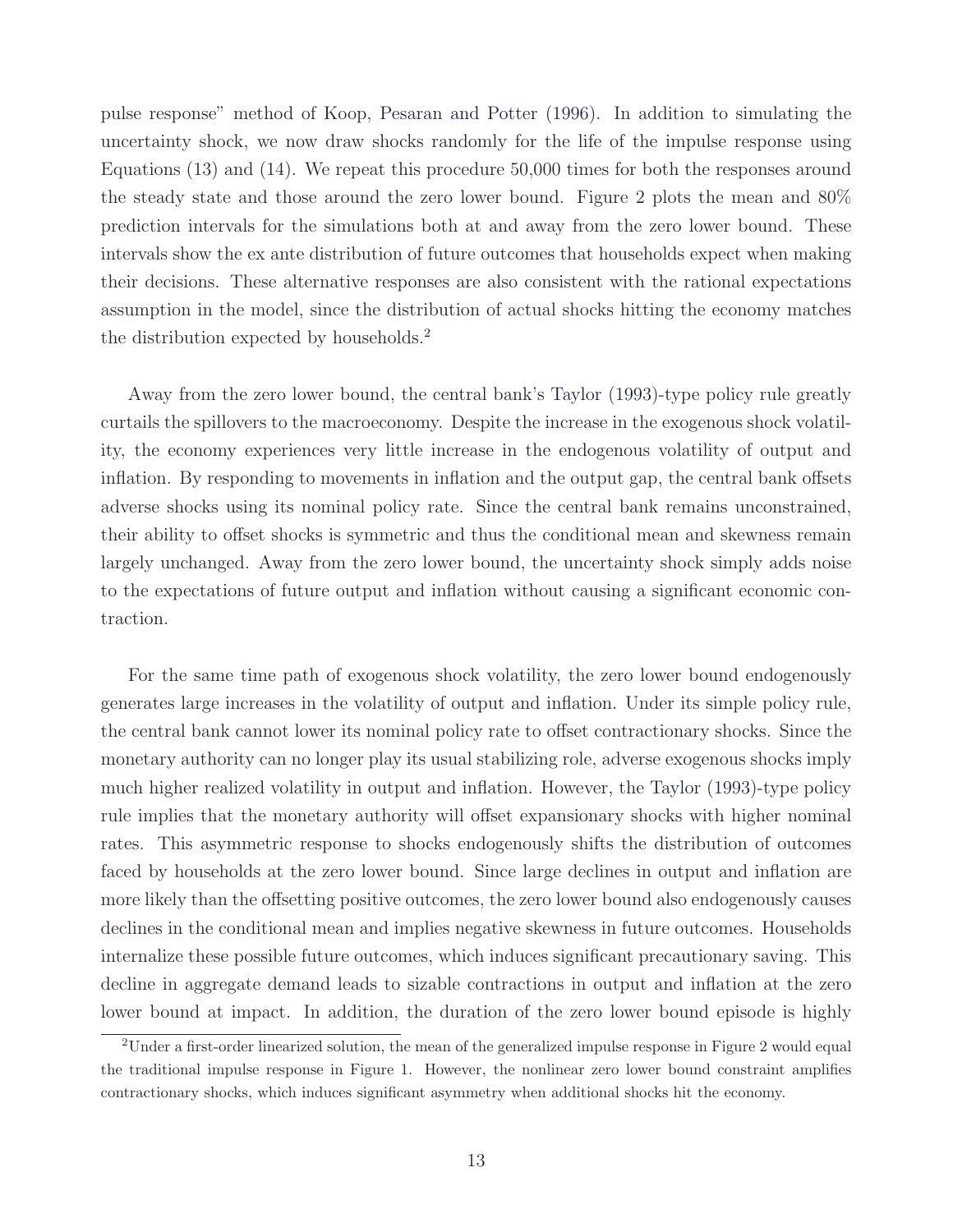uncertain and may persist even four years after the initial shock. Although the uncertainty shock is relatively short-lived with a half-life of about 4 quarters, the endogenous volatility generated by the zero lower persists for a significant period. At the zero lower bound, higher uncertainty about the future can cause a significant contraction in economic activity.

### 4.3 Inspecting the Mechanisms

Our previous results show that the endogenous volatility generated by the zero lower bound amplifies and propagates contractionary shocks. We now further inspect the transmission mechanisms of higher uncertainty to the macroeconomy. Under a standard Taylor (1993)-type policy rule, we show that the effects of ex ante uncertainty can be decomposed into two distinct mechanisms: (1) precautionary saving and working by households and (2) a bias in the monetary policy rule which causes higher nominal interest rates on average. We show that the form of the monetary policy reaction function is crucial in determining how these two mechanisms affect the macroeconomy.

### 4.4 Precautionary Labor Supply & Labor Demand

This section shows how precautionary saving by households lowers output and inflation in the macroeconomy. A more volatile and negatively-skewed expected distribution of consumption induces precautionary saving by the representative household through Equation (2). Since consumption and leisure are both normal goods, lower consumption also induces "precautionary labor supply," or a desire to supply more labor for an given level of the real wage. Figure 3 illustrates this effect graphically in real wage and hours worked space. Denoting the forward-looking marginal utility of wealth by  $\lambda_t$ , an increase in uncertainty raises  $\lambda_t$ , shifting the household labor supply curve outward through a negative wealth effect. This shift in labor supply lowers the real wage, and hence the marginal cost of production. If prices adjust slowly to changing marginal costs, however, firms' markups over marginal cost rise when the household increases its desired labor supply. At a given level of the real wage, an increase in markups decreases the demand for labor from firms.

The equilibrium increase in markups depends crucially on the behavior of the monetary authority. Even in a model without a zero lower bound constraint, Basu and Bundick (2012) shows that labor demand may decrease so much that equilibrium hours worked actually fall after an increase in uncertainty about the future. Since labor is the only input into production in the simple model of this paper, a decline in hours worked implies that output must fall. The zero lower bound further exacerbates this effect since the central bank is unable to offset the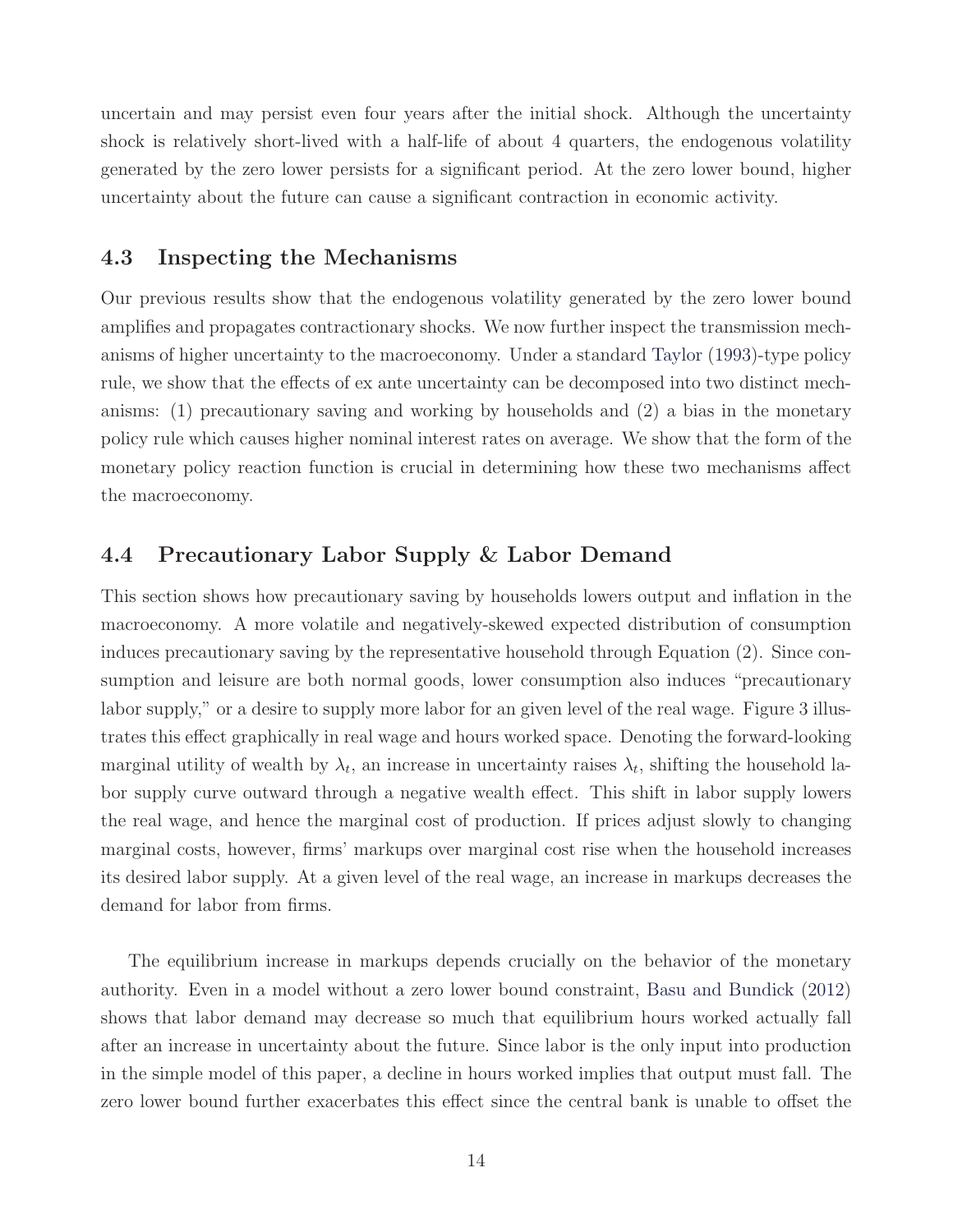increase in markups reducing its policy rate. Thus, the endogenous volatility generated by the zero lower bound leads to further precautionary saving, which results in still higher markups and lower output.

### 4.5 Contractionary Bias in the Nominal Interest Rate

In addition to the precautionary working mechanism, the interaction between ex ante uncertainty and the zero lower bound can produce an additional source of fluctuations. This additional amplification mechanism, which we define as the contractionary bias in the nominal interest rate distribution, can dramatically affect the economy when uncertainty increases at the zero lower bound. The contractionary bias emerges when the zero lower bound prevents the monetary authority from attaining its inflation goal on average.

For this discussion, assume monetary policy sets its desired policy rate using the following simple rule:

$$
r_t^d = r + \phi_\pi \left(\pi_t - \pi\right) \tag{15}
$$

$$
r_t = \max\left(0, r_t^d\right) \tag{16}
$$

For a given monetary policy rule, the volatility of the exogenous shocks determines the volatility of inflation. Through the monetary policy rule in Equation (15), the volatility of inflation dictates the volatility of the desired nominal policy rate. However, since the zero lower bound left-truncates the *actual* policy rate distribution, more volatile desired policy rates lead to higher average actual policy rates. Figure 4 illustrates this effect by plotting hypothetical distributions of the desired and actual nominal interest rate distributions under low and high levels of exogenous shock volatility. The plot shows that the average actual policy rate is an increasing function of the volatility of the exogenous shocks when monetary policy follows a simple Taylor  $(1993)$ -type rule.<sup>3</sup>

Changes in this contractionary bias caused by higher uncertainty have dramatic generalequilibrium effects on the economy. Figure 5 plots the average Fisher relation  $r = \pi + r^r$ and the average policy rule under both high and low levels of exogenous shock volatility. The upper-right intersection of the monetary policy rule and the Fisher relation dictates the normal general-equilibrium average levels of inflation and the nominal interest rate. An increase in

<sup>&</sup>lt;sup>3</sup>Reifschneider and Williams (2000) first discuss this phenomenon and Mendes (2011) analytically proves this result using a simple New Keynesian model. Nakov (2008) and Nakata and Schmidt (2014) also describe this deflationary bias when monetary policy does not attain its inflation target on average when monetary policy is conducted optimally under discretion.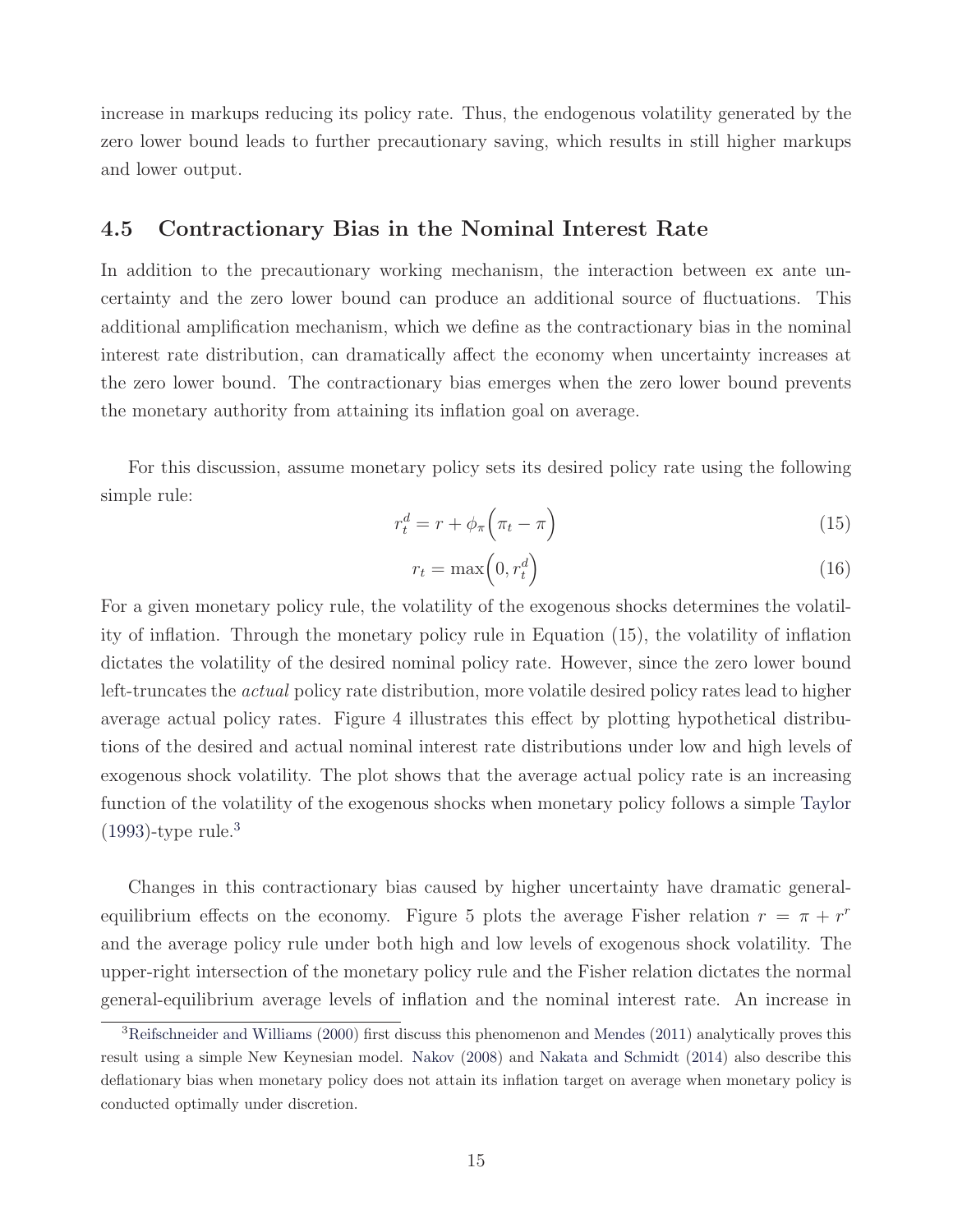shock volatility shifts the policy rule inward and increases the average nominal interest rate for a given level of inflation. Higher volatility thus raises the average real interest rate, which reduces average output and inflation in the economy. Even if households are risk-neutral, so the precautionary effects discussed in the previous sub-section cease to apply, the contractionary bias implies lower output and inflation through the interaction between higher volatility, the monetary policy rule, and the zero lower bound.

#### 4.6 Quantifying the Mechanisms

We now quantify the effects of the precautionary labor supply and contractionary bias channels. Following the insights in Reifschneider and Williams (2000), slight alterations to our baseline policy rule in Equation (11) can eliminate the contractionary bias mechanism. For example, adding a small weight on the price level automatically removes the contractionary bias. We now assume that the monetary authority conducts policy using the following simple rule:

$$
r_t^d = r + \phi_\pi \left(\pi_t - \pi\right) + \phi_x x_t + \phi_{pl} \left(p_t - p^*\right) \tag{17}
$$

$$
r_t = \max\left(0, r_t^d\right) \tag{18}
$$

where  $p_t$  is the log of the price level and  $p^*$  is the central bank's price level target. This additional term ensures a stable long-run price level by offsetting any deflation with equivalent inflation in the future, thus ensuring that the central bank achieves its inflation target on average. As discussed earlier, this result contrasts with a simple Taylor (1993)-type rule where the zero lower bound causes the average rate of inflation to be below target. This history-dependent rule prevents expectations of nominal rates from rising simply because the zero lower bound binds in a few more states of the world after an increase in exogenous volatility. We set the central bank's response to the price level  $\phi_{pl} = 0.1$ .

Both the precautionary labor supply and contractionary bias mechanisms are quantitatively significant. Figure 6 replicates the previous traditional impulse responses at the zero lower bound from Section 4.1 both with and without the response to the nominal price level. This exercise allows us to differentiate the effects of precautionary labor supply from those resulting from the contractionary bias channel. Of the 0.45 percent decline in output, about one-third of the decline is attributed to the precautionary saving channel and roughly two-thirds is due to the contractionary bias mechanism. Our results show that the exact form of the monetary policy rule, and how it affects the ex ante average nominal rate, is crucial for determining the general-equilibrium effects of uncertainty at the zero lower bound.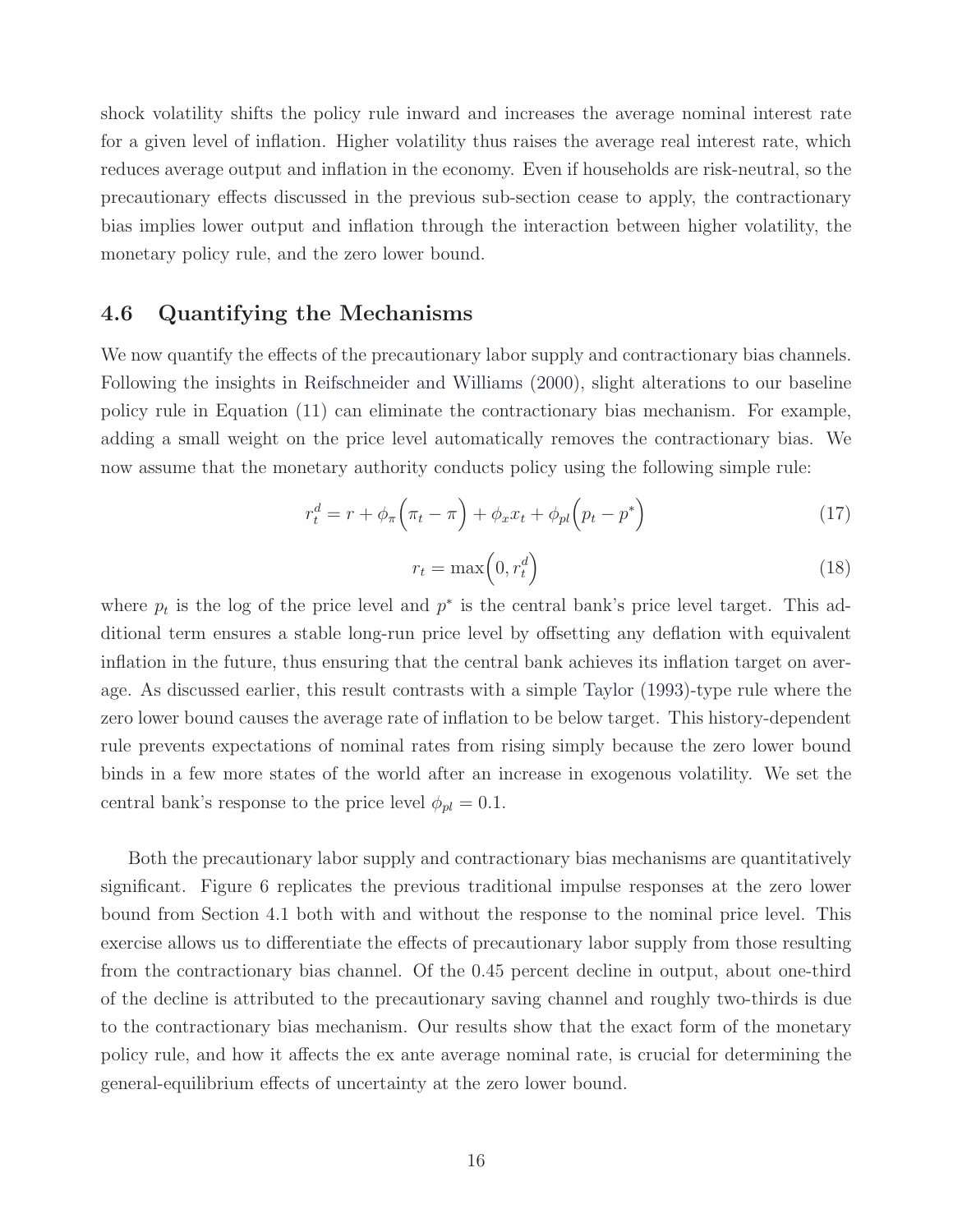#### 4.7 Should We Remove the Contractionary Bias?

We now show that the destabilizing effects of the contractionary bias may be so powerful that an equilibrium actually fails to exist. When the monetary authority responds only to inflation and output, Figure 5 shows that an increase in exogenous shock volatility shifts the policy rule to the left and increases the average nominal interest rate. For sufficiently high levels of volatility, however, the policy rule shifts far enough such that it no longer intersects the Fisher relation. In this situation, a rational-expectations equilibrium fails to exist because the contractionary bias is too large.

We find that this non-existence result under a Taylor (1993)-type policy rule is not a theoretical curiosity; non-existence occurs if we set the volatility of the exogenous shocks large enough such that the model can match the data. Recall that for our initial model, we set the unconditional volatility for  $\sigma^a = 0.01$  and the uncertainty shock volatility  $\sigma^{\sigma^a} = 0.005$ . If we increase the volatility of the shocks much higher than this level, our numerical solution procedure fails, which is consistent with the non-existence of an equilibrium. However, if we include a small weight on the price level in the monetary policy rule, we are able to solve the model for any level of exogenous shock volatility. Maintaining this lower volatility calibration allows us to solve the model under both policy rules, and decompose the relative contributions of the precautionary working and contractionary bias channels.

Existence of a rational-expectations equilibrium is a desirable property for economists, but it need not hold in the world. Suppose that the world is exactly as described by the model with the simple Taylor rule of Equation  $(11)$ . What would happen if the exogenous shock volatility increases past the level that causes equilibrium non-existence? We can only analyze this case heuristically. However, intuition suggests that after the increase in expected volatility, households would realize that the ex ante real rate is higher since the zero lower bound binds in a greater number of states. Thus, they would reduce consumption. But the reduction in consumption would lower inflation and thus the average nominal interest rate, making the zero lower bound bind in even more states. Therefore, households would further reduce consumption. This process would continue without converging, until production in the economy had been driven to a vanishingly low level. Thus, fluctuations in uncertainty can create an economic disaster at the zero lower bound, unless the monetary authority switches to a better policy rule than the simple Taylor  $(1993)$  rule.<sup>4</sup>

<sup>&</sup>lt;sup>4</sup>While this economic mechanism is simple to explain, it is difficult to uncover its quantitative implications. To examine the effect of the contractionary bias, the model must incorporate ex ante uncertainty and be solved using a global solution method. Thus, our simple model is an ideal vehicle for exploring these potentially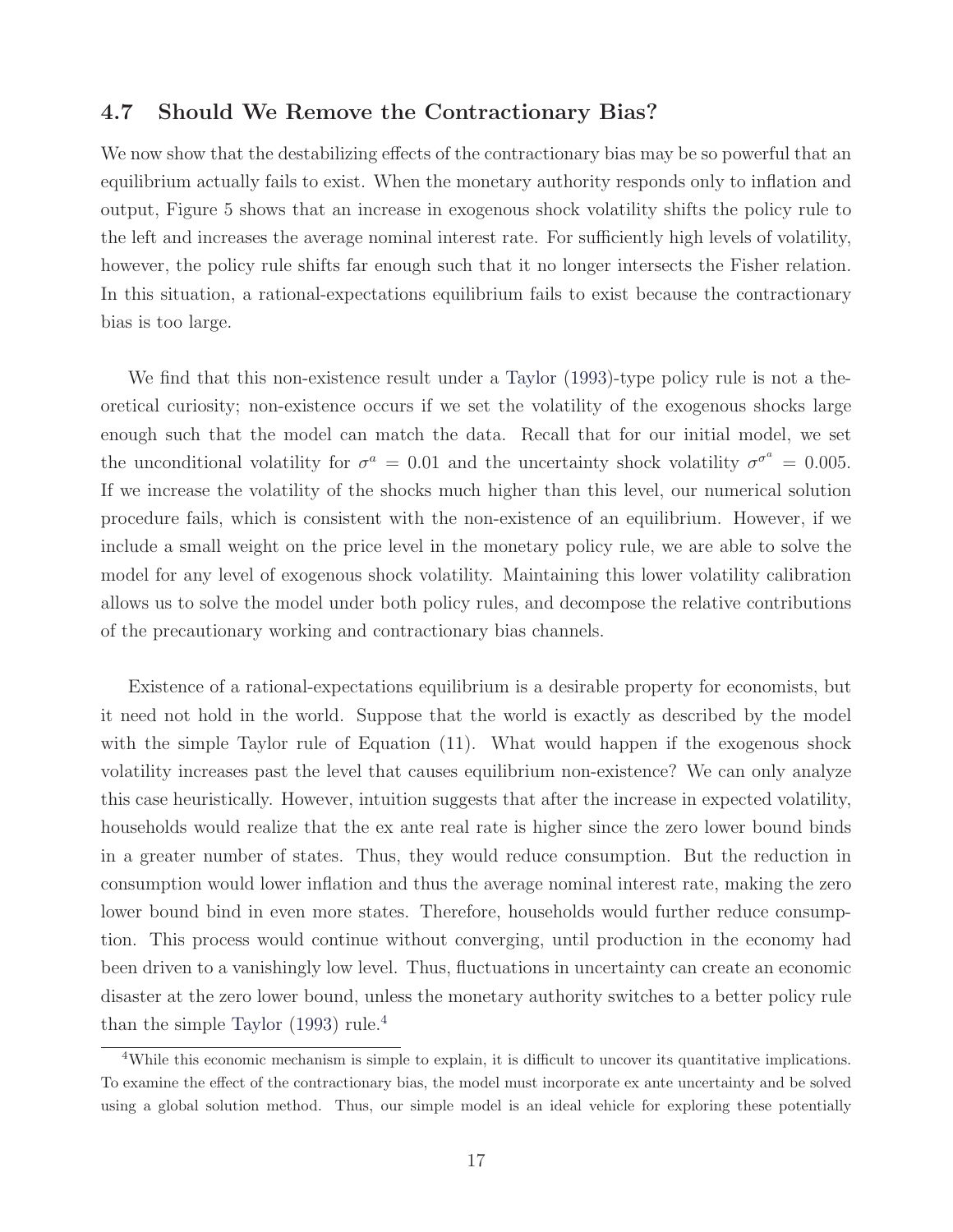How should we proceed having identified this channel by which uncertainty at the zero lower bound can have near-infinite economic consequences? We choose a very conservative path in the remainder of the paper, by focusing on monetary policy specifications that remove the contractionary bias channel. We implement this modeling choice for two reasons. First, as we show in the next section, our simple model requires considerably larger exogenous shock volatility than we have used so far if we want to match the unconditional and conditional volatility in key macroeconomic aggregates. However, a rational-expectations equilibrium fails to exist for that calibration if we use a standard Taylor (1993)-type policy rule. Therefore, we use the policy rule in Equation (17) with its response to the price level as our baseline policy rule throughout the rest of the paper. Second and more importantly, the contractionary bias channel is a consequence of examining changes in uncertainty under a particular simple monetary policy rule. For reasons we discuss next, that particular rule probably does not represent the actual conduct of Federal Reserve policy at the zero lower bound. To understand the correct quantitative effects of uncertainty shocks, we need to use a more realistic specification of monetary policy.

We think that Taylor (1993)-type policy rules that only respond to inflation and output are not good descriptions of recent Federal Reserve policy for two reasons. First, these rules have a highly counterfactual property: They imply that the central bank stops responding to the economy once it hits the zero lower bound. Even if the economy is continually hit by bad shocks at the zero lower bound, the central bank will not respond to the economy until conditions improve. This assumption is inconsistent with many actions by policymakers, which have relied on "unconventional" policy tools such as forward guidance about the future conduct of policy and quantitative easing to help stabilize the economy at the zero lower bound.<sup>5</sup> By including a history-dependent state variable like the price level in its policy rule, agents in the economy understand that the central bank will respond to economic outcomes by adjusting the future path of policy. Second, models with simple Taylor rules imply that inflation rates should fall significantly when the economy hits the zero lower bound, but US inflation rates have been surprisingly stable.

We view the incorporation of the price level response as a minimum deviation from standard assumptions that allow us to remove the contractionary bias and allow the central bank to con-

extreme consequences of relatively small uncertainty shocks.

 ${}^{5}$ Bundick (2014) discusses this issue in detail and shows that the counterfactual non-response property implicit in simple Taylor-type rules can drive many of the striking results of Eggertsson (2010), Eggertsson (2012) and Christiano, Eichenbaum and Rebelo (2011), including their estimates of large fiscal multipliers and the contractionary effects of increases in full-employment output.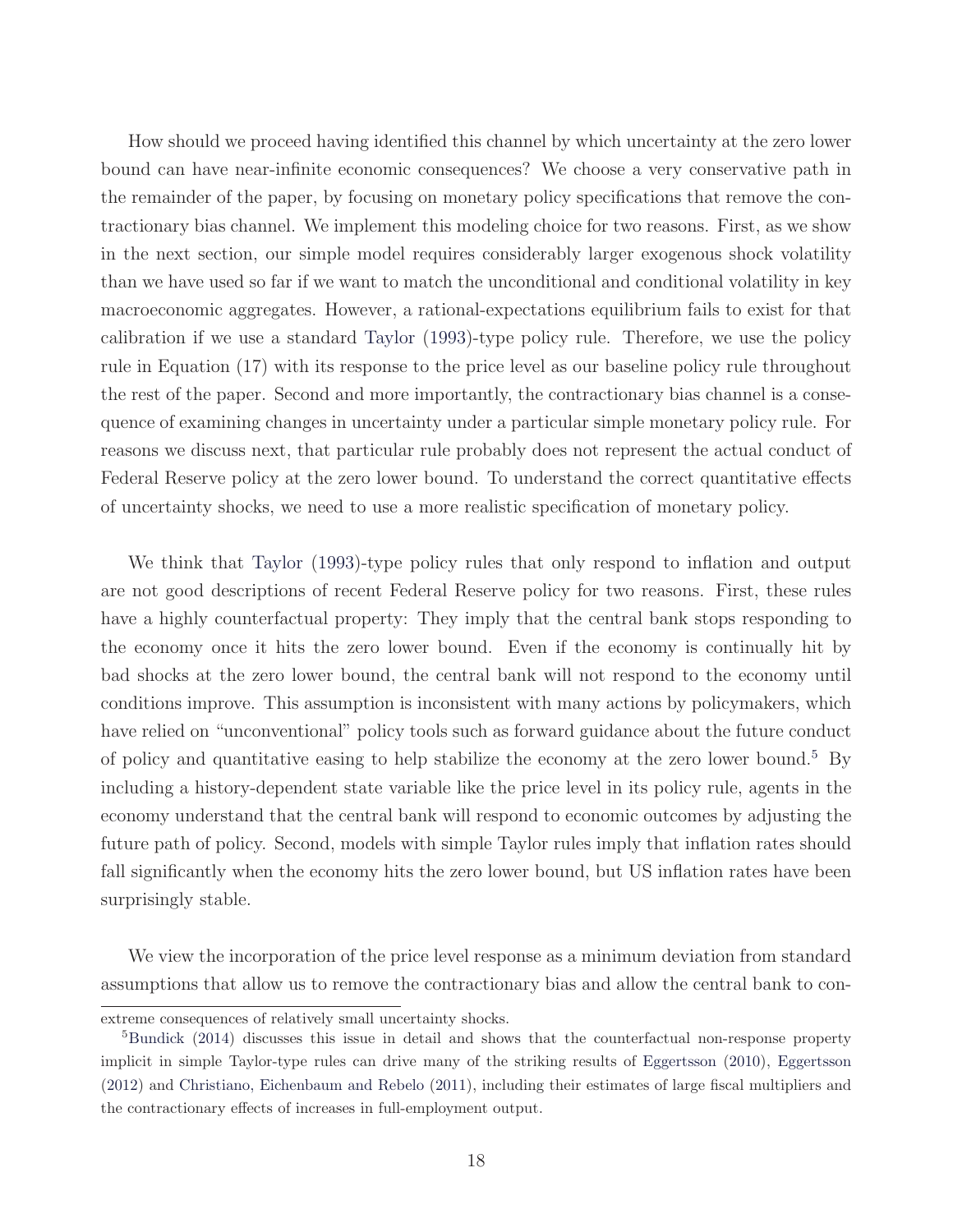tinue to respond to the economy at the zero lower bound. A potential criticism of our extended monetary policy specification is that the Federal Reserve has adopted a numerical target for inflation, not the nominal price level. Thus, one could argue that our new baseline policy rule may also fail to be a good description of recent monetary policy behavior. While the Federal Reserve has not explicitly adopted a price-level target, we believe that many equilibrium features of this history-dependent rule are consistent with recent central bank behavior. As mentioned previously, the stability of recent inflation provides some evidence that the Federal Reserve has reduced the contractionary bias enough prevent disequilibrium in the actual economy. In addition, in the following section, we show that the moments implied by this simple model under this rule are consistent with both the unconditional and stochastic volatility of key macroeconomic aggregates.

Since we are removing an amplification mechanism, our results throughout the rest of the paper will represent a lower bound on the effects of changes in uncertainty at the zero lower bound. This fact is particularly important to bear in mind when comparing our quantitative estimates of the effects of uncertainty shocks to the analysis of other real shocks at the zero lower bound.

## 5 Empirical and Model-Implied Moments

We now return to one of the key questions laid out in the Introduction: Are uncertainty shocks important drivers for real activity and inflation? The answer to this question, however, crucially depends on our assumed calibration for the exogenous shock processes. Therefore, we want to ensure that our calibration is reasonable. Given that uncertainty shocks and the zero lower bound generate stochastic volatility in the output gap and inflation, a key litmus test for our model will be its ability to match the time-varying volatility in the data of these key macro aggregates. In this section, we discuss our calibration in detail and argue that the combination of uncertainty shocks and the endogenous volatility generated by the zero lower bound help the model explain key features of the recent data.

To evaluate the model calibration, we compare its simulated moments with their data counterparts along three dimensions. First, we assess the model's ability to match the unconditional volatility in the data as measured by the sample standard deviation. Second, we evaluate the amount of stochastic volatility in key macro aggregates in both the data and in the model. Finally, we examine the model's ability to generate zero lower bound episodes of similar frequency to the most recent macroeconomic data. We use data on the output gap, inflation,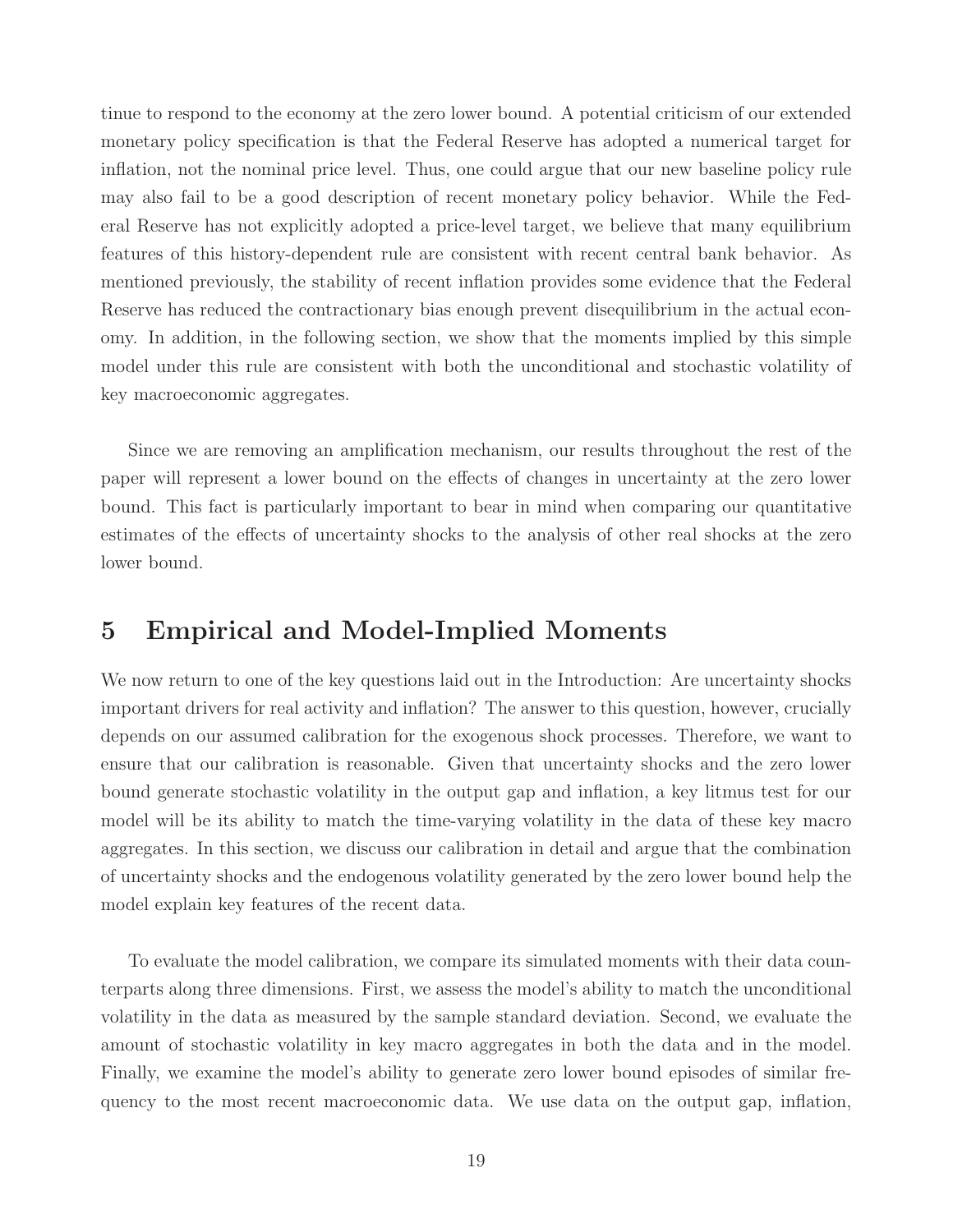and the nominal federal funds rate from 1984-2013. We measure potential output using the Congressional Budget Office estimate and compute the output gap as the percent deviation between actual and potential output. We use the annualized quarterly percent change in the GDP deflator as our measure of inflation.

We estimate stochastic volatility using a simple model-free and non-parametric method based on rolling sample standard deviations. Given a series of simulated or actual data, we estimate a rolling 5-year standard deviation. This procedure provides a time-series of realized volatility estimates for the given data series. Then, we compute the standard deviation of this time-series of estimates. This simple measure provides an estimate of the stochastic volatility in the data series. If the actual data were homoskedastic, the estimates of the 5-year rolling standard deviations should show little volatility and the resulting statistic would be near zero.

To compare the distance between the model-implied moments and their empirical counterparts, we generate small sample bootstrapped confidence intervals from the model. Our empirical moments come from a 30-year sample of quarterly data. We want to determine the likelihood that the moments from this given 30-year sample of data could be generated by our baseline model. To compute the confidence interval for each moment, we simulate the model economy for 30 years after an initial burn in sample of 500 periods.<sup>6</sup> Then, we compute and save all the desired model-implied moments using this small sample of simulated data. We repeat this exercise 1000 times, which provides us with a series of small sample estimates for each moment of interest. In our results, we report the mean and the 90% confidence interval of the estimates for each moment. If the empirical moment falls outside of this model-implied confidence interval, it is highly statistically unlikely that the model is able to generate moments consistent with the data.

We calibrate the exogenous shock volatilities  $\sigma^a$  and  $\sigma^{\sigma^a}$  such that the model-implied moments are as close as possible to their empirical counterparts. Table 2 shows the empirical and model-implied moments as well as their small sample 90% bootstrapped confidence intervals. Under the monetary policy rule in Equation (17), we find that setting  $\sigma^a = 0.02$  and  $\sigma^{\sigma^a} = 0.01$ allows the model-implied moments to be consistent with the unconditional volatility in the recent data.<sup>7</sup> We are able to closely match the unconditional volatility of inflation. In addition, the standard deviations for the output gap and nominal interest rate in the data lie well within the confidence intervals generated by the model.

<sup>&</sup>lt;sup>6</sup>Simulating and dropping this initial sample removes any influence of initial conditions.

<sup>7</sup>All other parameters are calibrated to the values listed in Table 1.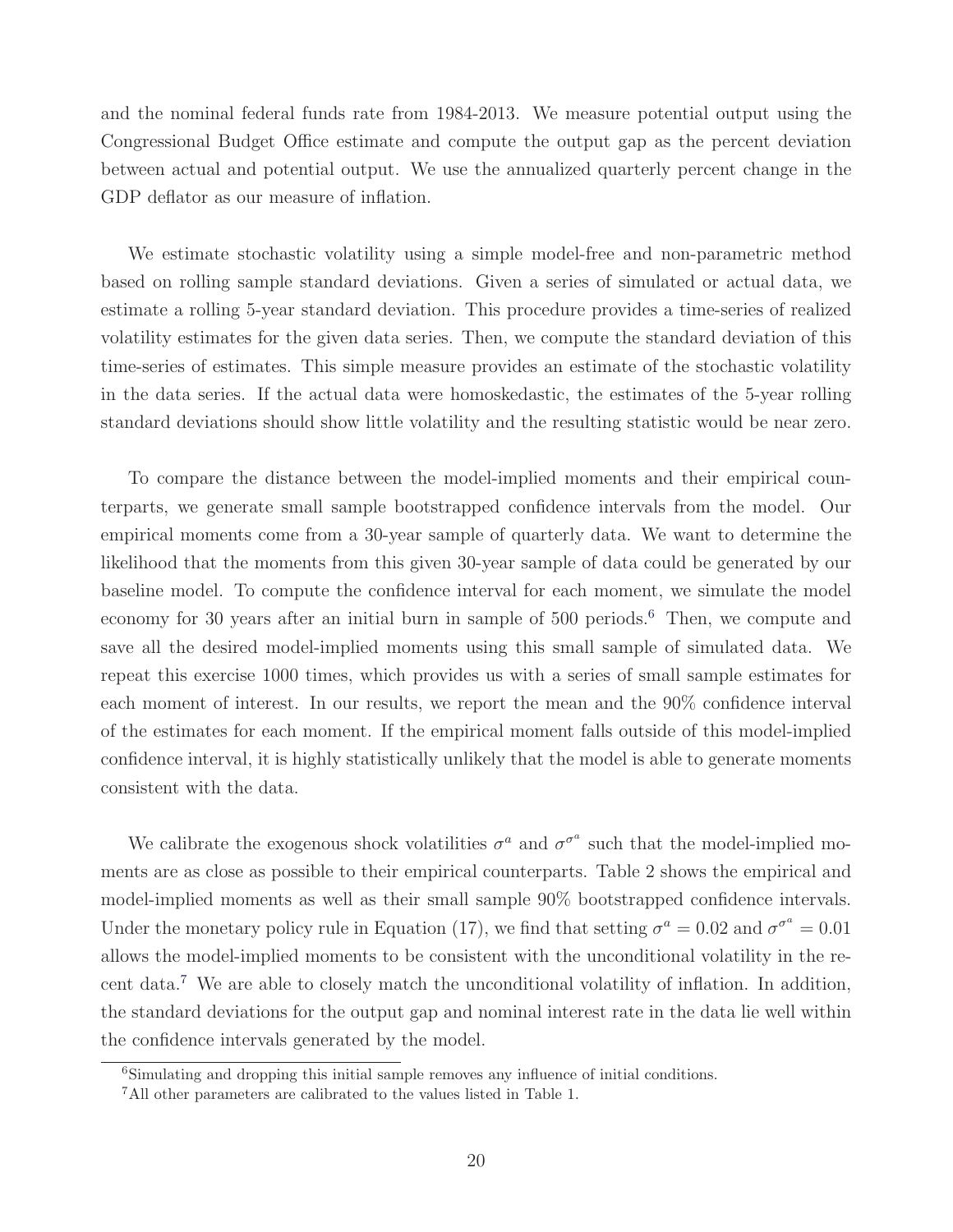Our calibrated model can closely match the stochastic volatility in the data. Since 1984, the output gap, inflation, and the nominal interest rate in the data all display significant amounts of stochastic volatility. The 5-year rolling standard deviations for the output gap and the shortterm policy rate typically fluctuate by over 75 basis points, while the estimates for inflation varies by roughly 50 basis points. The model-implied stochastic volatility for all three variables are close to their counterparts in the data.

Finally, the calibrated simple model spends an amount of time at the zero lower bound similar to the recent experience of the United States. Over the 1984-2013 sample period, the United States economy five years at the zero lower bound.<sup>8</sup> From a 30-year simulation, our economy averages just over three years at the zero lower bound. However, the confidence interval shows an incredible amount of uncertainty about the amount of time the economy is stuck at the zero lower bound. In some simulations, the monetary authority is hardly constrained by the zero lower bound for a given 30-year period. In other simulations, however, the economy can spend over seven years at the zero lower bound. Thus, the actual data falls well within this wide confidence interval generated by the model.

This wide confidence interval for the time at the zero lower bound is consistent with the recent experience of the United States. Since hitting the zero lower bound, policymakers have expressed a great deal of uncertainty when the economy will liftoff from the zero lower bound. Figure 7 plots expected liftoff date for each FOMC participant from the January 2012 Survey of Economic Projections. The Survey shows an almost uniform distribution of possible liftoff dates from less than one year to almost four years in the future. This empirical evidence is consistent with the wide confidence interval in Table 2 and the conditional distributions for the nominal rate in Figures 2 and 8. While this dispersion in policymakers' views does not perfectly align with the representative policymaker structure in the model, this cross-sectional evidence suggests that accurately predicting the amount of time at the zero lower bound may be extraordinarily difficult. Even in the full-information rational expectations setting of our model, the endogenous volatility generated by the zero lower bound makes forecasting equilibrium outcomes very difficult.

We now want to assess the relative contributions of the uncertainty shocks and the zero lower bound in generating the model's fluctuations in the key macro variables. However, since our model contains two highly nonlinear elements (uncertainty shocks and the zero lower bound),

<sup>&</sup>lt;sup>8</sup>We define being at the zero lower bound as an annualized nominal policy rate less than 25 basis points.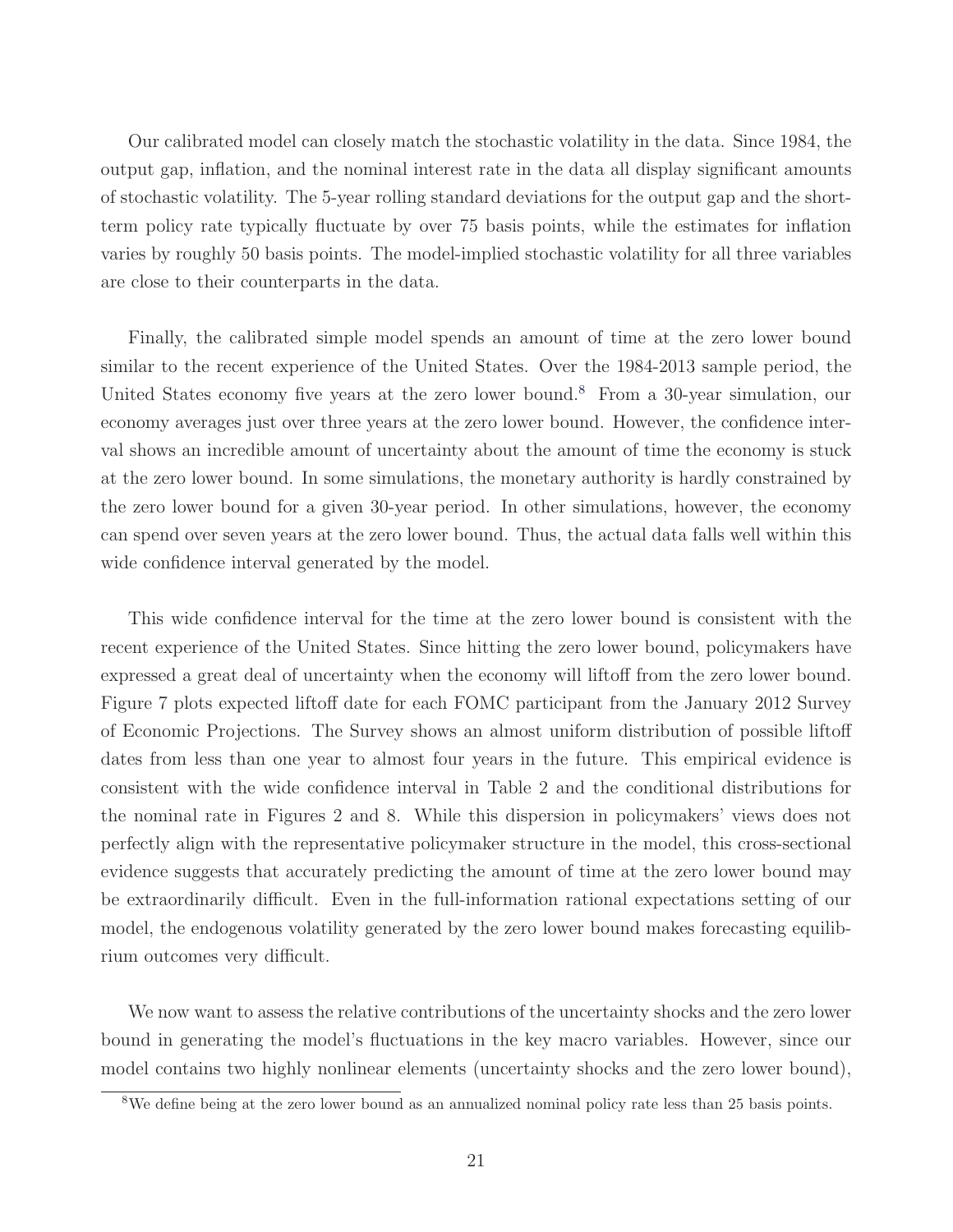we cannot do a simple variance decomposition as in a linear model. Therefore, we answer this question by solving two alternative versions of our baseline model. In the first alternative, we turn off the stochastic volatility in the exogenous shocks  $(\sigma^{\sigma^a} = 0)$  leaving all other parameters unchanged. In the second variant, we solve a version of our baseline model with stochastic shock volatility, but do not impose the zero lower bound constraint in Equation (18). These two alternative models allow us to see the relative contribution of the exogenous uncertainty shocks and the zero lower bound in generating the moments of the model. The fourth and fifth columns of Table 2 show the moments implied under these two alternative models.

Time-variation in the exogenous shock volatility is responsible for roughly 40% of the unconditional volatility of output and inflation and over 60% of their time-varying volatility. To compute the relative importance of the uncertainty shocks, we compare the change in each moment relative to the baseline model. For example, the unconditional volatility of the output gap falls by  $(0.93 - 1.70) \div 1.7 = 45\%$  when uncertainty shocks are absent in the model. Without the exogenous uncertainty shocks, both the unconditional and stochastic volatility in the endogenous macro variables falls dramatically. In almost all of the moments, the empirical moment falls outside of the confidence interval for the model without uncertainty shocks.

In addition, uncertainty shocks are responsible for the model's ability to generate significant periods at the zero lower bound. The model with constant shock volatility struggles to generate significant periods of time at the zero lower bound. Without uncertainty shocks, the model may not even encounter the zero lower bound in a given 30-year period. Even if the economy realizes a bad sequence of shocks such that monetary policy becomes constrained, the amount of time spent at the zero lower bound is significantly less than the actual data and far less uncertain.

The zero lower bound contributes about 20% to the unconditional volatility of output and inflation and at least 30% to their time-varying volatility. The simple model struggles to generate significant fluctuations in the output gap and inflation if monetary policy always remains unconstrained. Without the zero lower bound, the unconditional and stochastic volatility in the key macro aggregates greatly declines and the moments in the data again fall outside the model-implied confidence intervals.<sup>9</sup> Taken together, our results indicate that both time-

 $\overline{90}$ ur estimate of the zero lower bound's contribution to the unconditional volatility of output is in line with the work of Ireland (2011) and Gust, López-Salido and Smith (2013). Using likelihood-based methods, these papers to show that output would have been about 20% higher if monetary policy was not constrained during the Great Recession.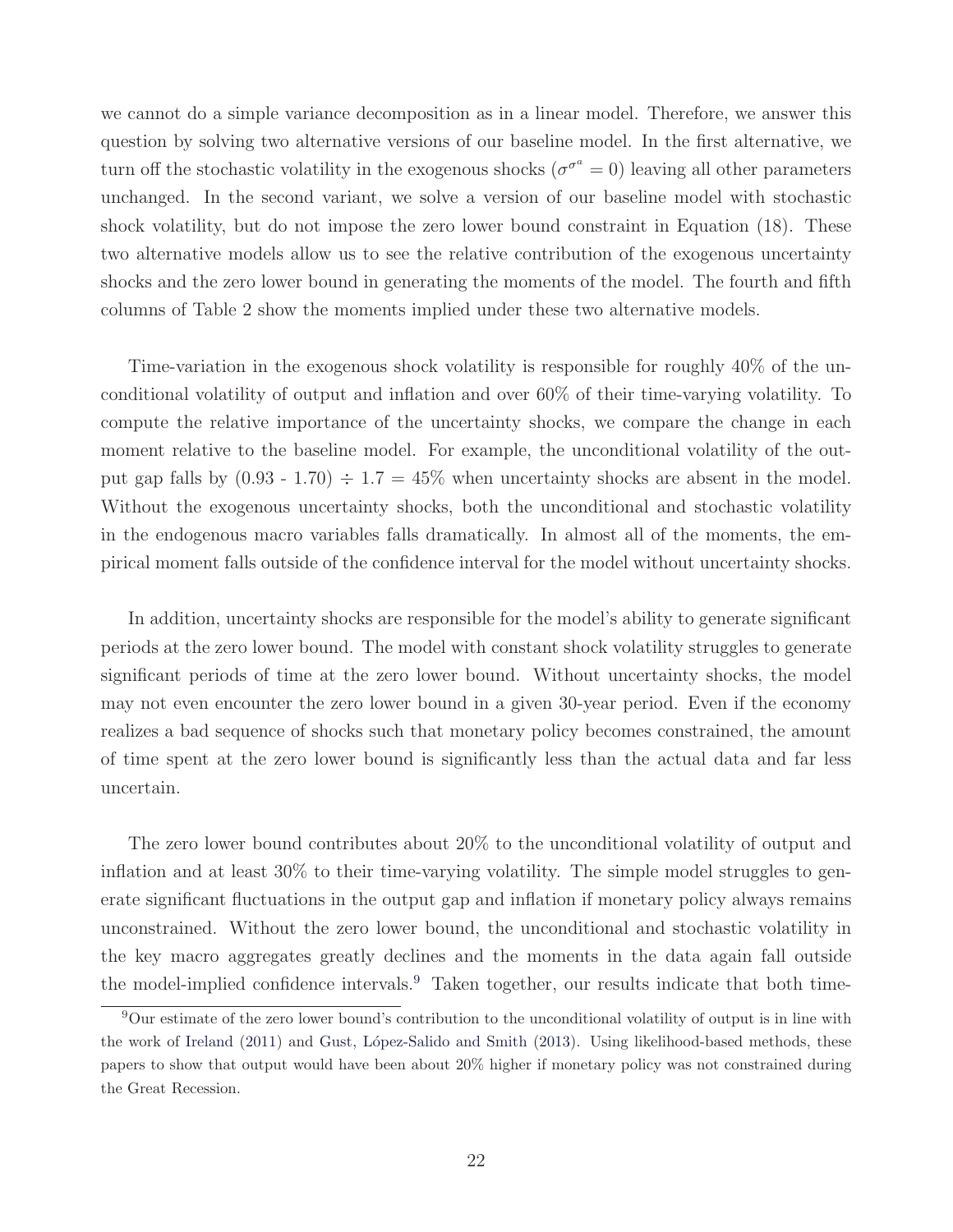varying exogenous shock volatility and the endogenous volatility generated by zero lower bound are important in matching features of the recent macroeconomic data.

# 6 Optimal Response to Endogenous Volatility

Our previous findings argue that the endogenous volatility generated by the zero lower bound can be an important driver of inflation and real activity. In this section, we examine how an optimal policymaker under commitment responds when the economy faces significant uncertainty about the future. In absence of the zero lower bound, optimal monetary policy can always fully stabilize the economy for any given level of exogenous shock volatility. Therefore, we focus our analysis on the macroeconomic outcomes when the economy hits the zero lower bound. Despite being constrained by the zero lower bound, we show that properly designed forward guidance can limit the spillovers to the macroeconomy.

We begin by examining optimal monetary policy and then examine the added benefits of optimal government spending financed via lump-sum taxation. Appendix C outlines the optimal policy problem and its associated solution. Figure 8 plots the expected distribution of outcomes at the zero lower bound under each alternative policy as well as the simple policy rule given by Equation (17).

### 6.1 Optimal Monetary Policy Under Commitment

Under optimal monetary policy, the central bank can attenuate the endogenous volatility generated by the zero lower bound. The central bank achieves this outcome via two channels: (1) lowering the expected path of real interest rates and (2) stabilizing the conditional distribution of household consumption. If a bad shock is realized, the central bank commits to lowering the expected path of future nominal interest rates. Lower nominal rates, for any given level of expected inflation, lowers the path of real interest rates through the Fisher relation. As detailed in Equation (4), a lower path of real rates raises consumption (and the output gap) even if the monetary authority remains constrained.

In addition to affecting the expected path of real rates, the central bank uses expectations about future policy to influence the conditional distribution of household consumption. If the economy is hit by contractionary shocks at the zero lower bound, the central bank will continue to respond to the economy using forward guidance about the future path of policy. Households fully internalize this commitment to help stabilize the economy if bad shocks are realized.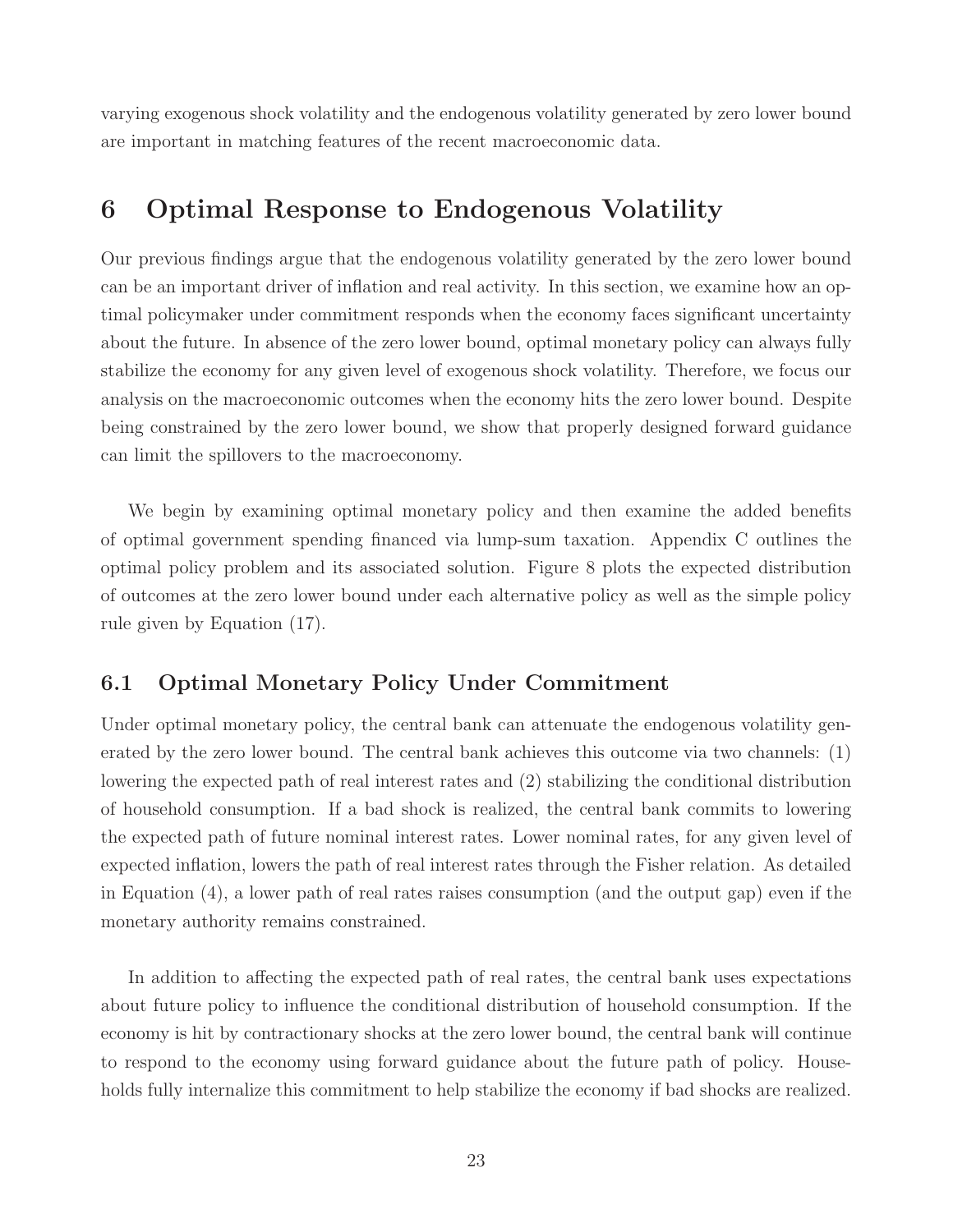Thus, this state contingent policy response stabilizes the household's expected distribution of consumption. The middle row of Figure 8 shows that the lower real rates and the more stabile distribution of future consumption significantly limits the spillovers from the uncertainty shock to the macroeconomy. As opposed to falling by roughly half of a percent under the simple policy rule, the mean response of the output gap falls by less than 10 basis points at impact when policy is conducted optimally.

However, the central bank cannot fully eliminate the endogenous volatility generated by the zero lower bound. The distribution of possible outcomes for both the output gap and inflation still show significant fluctuations after the uncertainty shock. In an effort to stabilize the economy, the central bank maintains a zero nominal policy for an extended period of time. Even under optimal policy, the economy may experience fluctuations and remain stuck at the zero lower bound for four years after the initial shock. However, the central bank is able to limit some of the spillovers to the macroeconomy. The distribution of the output gap remains much more symmetric and less diffuse under optimal policy when compared with the simple policy rule. Under the simple policy rule, the possible outcomes for inflation are volatile, negativelyskewed, and its distribution is highly correlated with the exogenous shock volatility. Under optimal policy, however, the outcomes for inflation are very concentrated around zero for the first year after the shock but then expand modestly with a slightly higher mean and positive skewness for the next few years.

These distribution of outcomes for inflation provides the key insight into the trade-offs faced by the central bank. At impact, the central bank understands that the economy faces the possibility of very bad outcomes due to the uncertainty shock and its endogenous amplification through the zero lower bound. However, the central bank also understands that the higher uncertainty is not permanent as shocks should eventually return to their steady state values. Therefore, the policymaker faces a trade-off between the medium-run distribution of inflation versus the short-run distributions of output and inflation. The central bank optimally accepts a higher and more volatile distribution of future inflation in the future to help offset the downside risks generated by the zero lower bound. The central bank commits to keeping interest rates at zero throughout the life of the uncertainty shock even if the economy experiences significantly expansionary shocks. By keeping rates low, even in the face of expansionary shocks, the central bank tolerates the higher inflation in the medium-run in order to establish a floor under inflation expectations.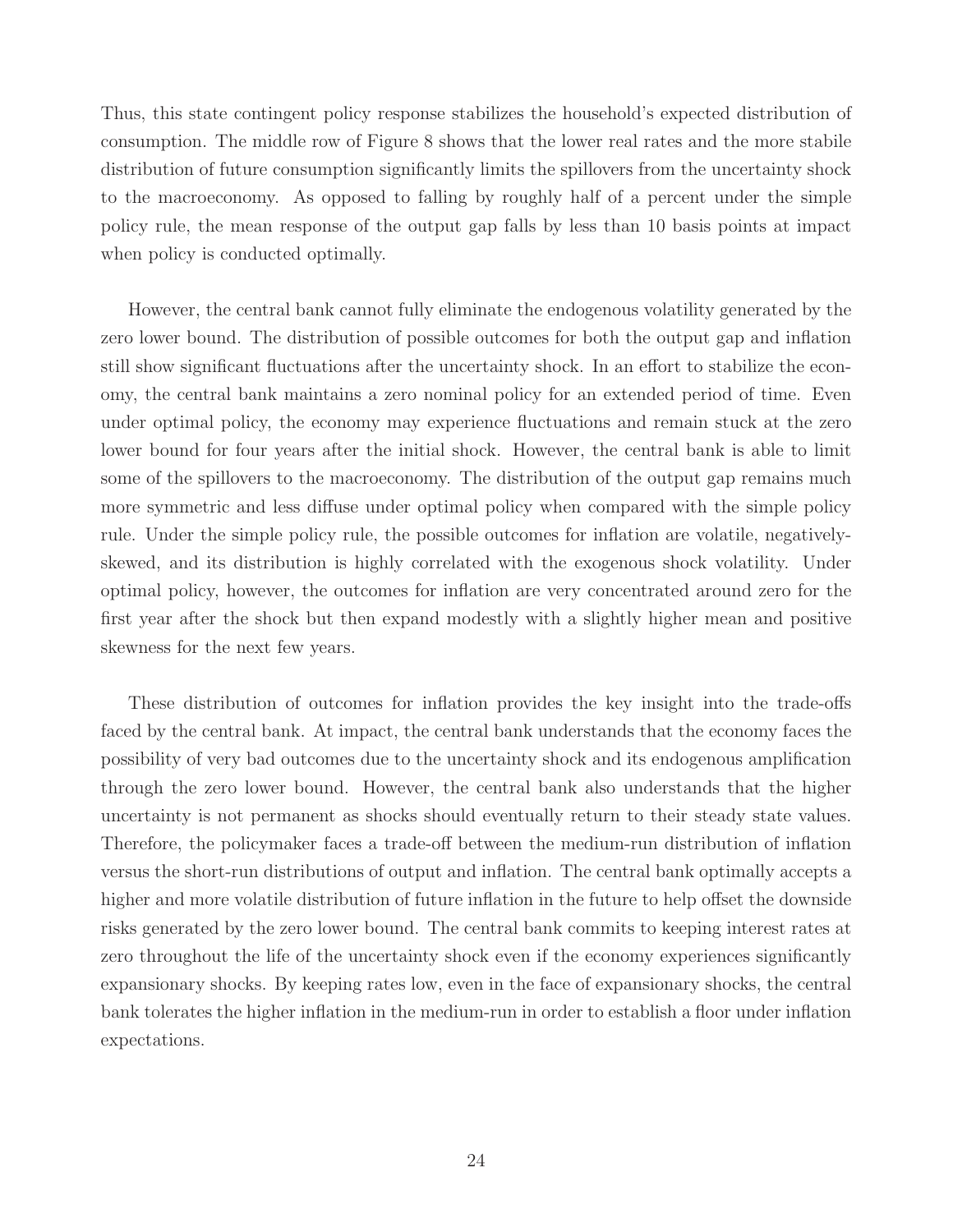### 6.2 Optimal Fiscal and Monetary Policy

Even under optimal monetary policy, higher uncertainty at the zero lower bound can cause significant fluctuations for the economy. Fiscal policy may play a significant role in stabilizing the economy in this scenario. We assume that the policymaker has access to government spending financed via lump-sum taxation. Figure 7 shows the distribution of possible outcomes under jointly optimal fiscal and monetary policy under commitment.

Access to state-contingent government spending helps stabilize the real economy during period of heightened uncertainty and allows for more effective stabilization of the future inflation. At the onset of the uncertainty shock, optimal government spending increases modestly on average. However, the distribution of possible outcomes for government spending is volatile and slightly positively-skewed after the uncertainty shock. Thus, when the nominal interest rate is constrained, the optimal policymaker uses government spending in a state-contingent manner to help offset shocks that hit the economy. As a result, the distribution of outcomes for the output gap become more stabilized when the policymaker has access to state-contingent government spending. In addition, after the uncertainty shock subsides, the optimal policy slightly lowers government spending on average but continues to use it to offset shocks. Access to this additional policy instrument allows the policymaker to assume less inflation risk and provides more effective stabilization of the medium-run outcomes for the macroeconomy.

### 7 Discussion and Connections with Literature

Rigorous modeling of the zero lower bound using a global solution method is difficult, especially when the model contains many state variables. This difficultly has lead some researchers, such as Fernández-Villaverde et al.  $(2013)$  and Erceg and Lindé  $(2014)$ , to rely on shooting-type algorithms rather than the global solution methods we employ in this paper. These methods provide quantitative predictions regarding the effect of the zero lower bound but don't suffer from the curse of dimensionality that plagues global methods. At their core, however, both of these works also use a similar structure for nominal rigidities and assume monetary policy follows a standard Taylor (1993)-type rule. Thus, our discussion regarding the contractionary bias and equilibrium existence fully applies to those papers. However, these shooting-type solution methods are unable to investigate these effects and thus cannot derive a full set of policy implications. We view our work, however, as complementary in the following sense: Using our results, researchers wishing to solve models with many state variables can use these shootingtype algorithms but assume monetary policy rules that remove the contractionary bias. This assumption maintains tractability which removing the potential for equilibrium non-existence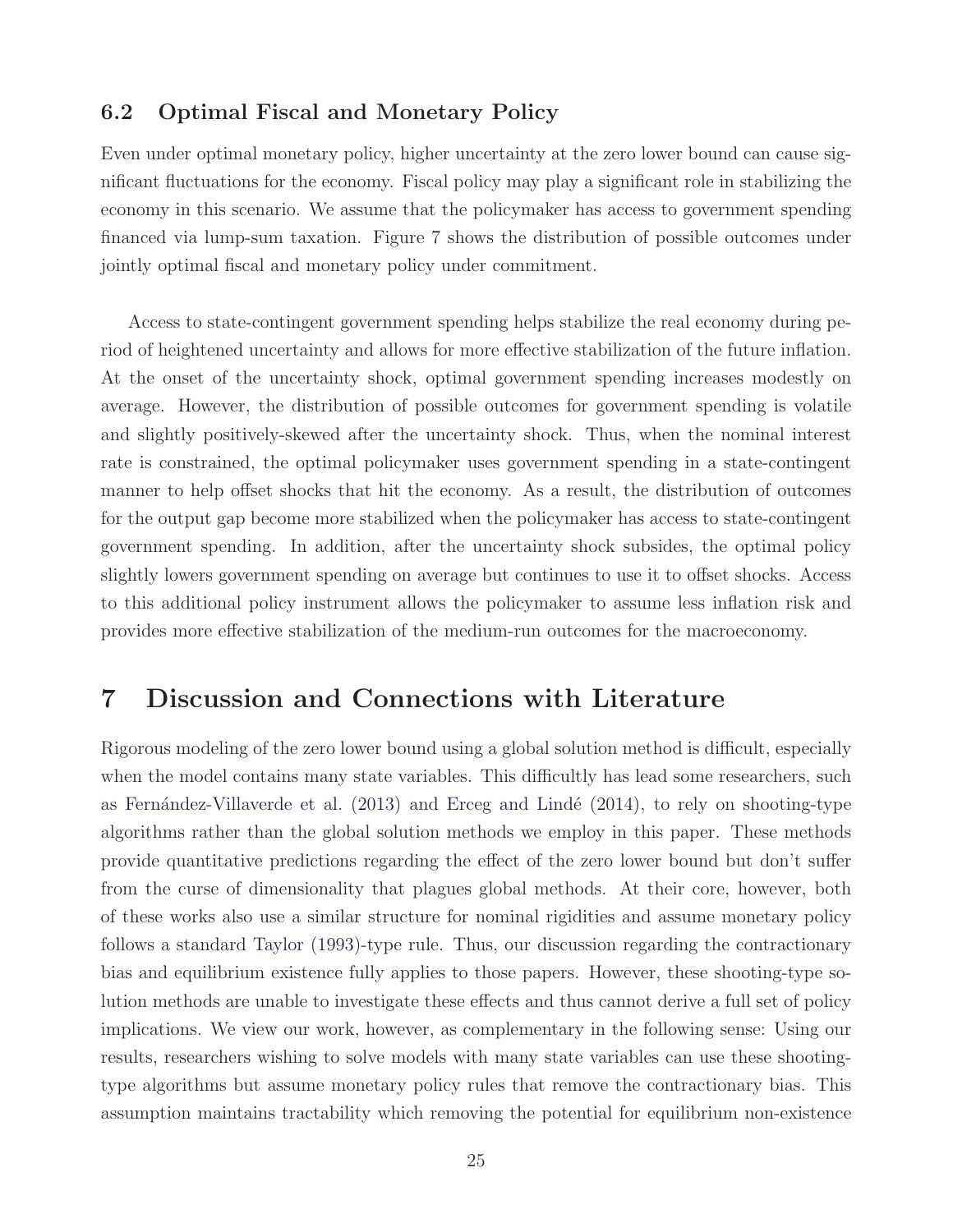in the "true" model. As we discuss earlier, we argue the equilibrium properties of these rules are more consistent with recent central bank behavior.

Our discussion of the contractionary bias helps explain the solution difficulty and mechanisms at work in some recent papers in the literature. Recent work by Fernandez-Villaverde et al. (2012), Richter and Throckmorton (2014), Nakata (2012), and Johannsen (2013) all solve a similar nonlinear New-Keynesian model with global methods but assume that monetary policy follows a standard Taylor (1993) rule. Fernández-Villaverde et al. (2012) and Richter and Throckmorton (2014) both report difficultly solving their model if they increase the volatility of the exogenous shocks. Our results show that this solution difficulty is likely caused by the contractionary bias being too large to be consistent with a rational-expectations equilibrium. Nakata (2012) and Johannsen (2013) show that higher demand and fiscal uncertainty at the zero lower bound greatly depresses the economy.<sup>10</sup> However, neither of these papers make any adjustments for the contractionary bias. Therefore, their results contain the effects of both the  $\rm{contractionary}$  bias and precautionary working mechanisms.<sup>11</sup>

This study is closest to recent work by Plante, Richter and Throckmorton (2014). Using a similar model but with constant shock volatility, they show that the zero lower bound endogenously generates increased forecast errors about future economic outcomes. Our work differs from theirs in three key respects. First, we characterize the two key mechanisms through which uncertainty about future shocks interacts with the zero lower bound. In addition, Table 2 shows that the simple model struggles to match key features of the data without time-varying exogenous shock volatility. Finally, we examine the optimal response of monetary and fiscal policy to the endogenous volatility generated by the zero lower bound. Nakata (2013) also studies optimal government spending and monetary policy at the zero lower bound. He compares a deterministic economy ( $\sigma^a = 0$ ) to an economy with uncertainty ( $\sigma^a > 0$ ) and shows that optimal government spending under discretion increases when the economy faces uncertainty about the future.

We view our work as highly complementary to other recent work on the Great Recession and

<sup>10</sup>Johannsen (2013) uses a standard New-Keynesian model, but also incorporates physical capital. In Appendix D.2, we show that our results are very similar if we include capital in our model.

<sup>&</sup>lt;sup>11</sup>This paper is also related to work by Adam and Billi  $(2006)$  and Nakov  $(2008)$ , which use a linearized New-Keynesian model, but solve the model using a global solution method. Thus, the models in these papers are able to capture changes in the conditional mean caused by the presence of uncertainty at the zero lower bound. However, households in their models do not take into account the higher-order moments of consumption, which we show are quantitatively important.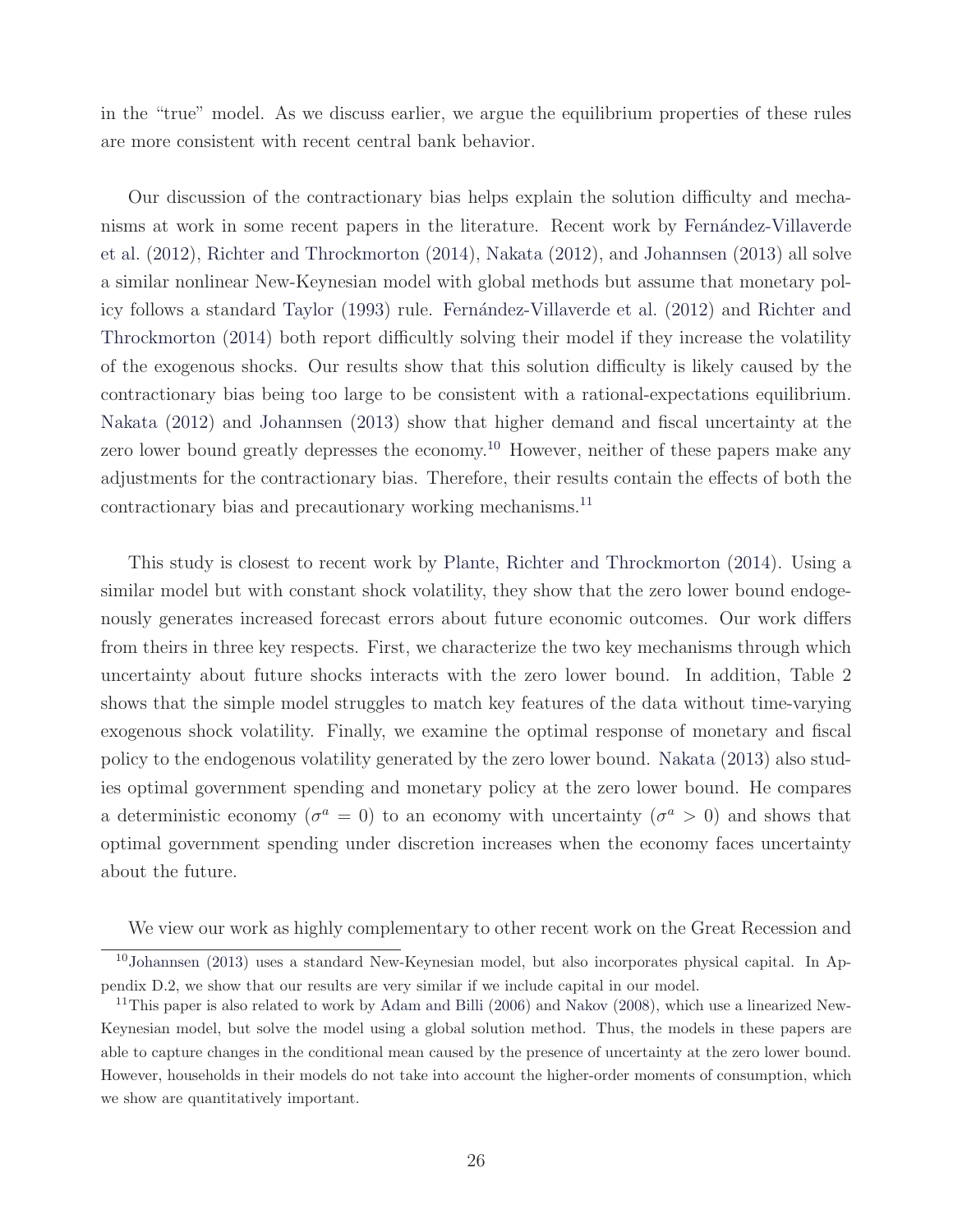business-cycle models. For example, Christiano, Eichenbaum and Trabandt (2014) argues that the interaction between financial frictions and the zero lower bound is crucial for understanding the economics during the recent recession and recovery. However, they reach this conclusion using a model solution method which relies on certainty equivalence. By contrast, our work allows for uncertainty about future shocks to interact with the zero lower bound to produce significant contractions in economic activity and a highly uncertainty liftoff date from the zero lower bound.

#### 7.1 Optimal Tax Policy & Fiscal Policy Implementation

Optimal interest rate and government spending policy can be effective in limiting the endogenous volatility generated by the zero lower bound. Recent work by Correia et al. (2013) suggests that optimal tax policy can highly effective and more efficient at overcoming the zero lower bound constraint. If we incorporate time-varying consumption and labor taxes in our framework, Equations (6) and (7) would be modified as follows:

$$
\frac{1-\eta}{\eta} \frac{1+\tau_t^c}{1-\tau_t^n} \frac{C_t}{1-N_t} = \frac{W_t}{P_t}
$$
\n(19)

$$
1 = E_t \left\{ \beta \frac{a_{t+1}}{a_t} \frac{1 + \tau_t^c}{1 + \tau_{t+1}^c} \left( \frac{C_{t+1}^{\eta} (1 - N_{t+1})^{1 - \eta}}{C_{t+1}^{\eta} (1 - N_t)^{1 - \eta}} \right)^{1 - \sigma} \left( \frac{C_t}{C_{t+1}} \right) \left( \frac{R_t}{\Pi_{t+1}} \right) \right\}
$$
(20)

Equation (20) shows that a policymaker can offset a decline in aggregate demand (fall in  $a_t$ ) by either lowering its nominal policy rate  $R_t$  or by lowering current consumption taxes  $\tau_t^c$ . If the policymaker alters its consumption tax policy, they must also raise labor taxes  $\tau_t^n$  to prevent distortions in the household's intratemporal first-order condition. Correia et al. (2013) shows that optimal tax policy can fully circumvent the zero lower bound constraint if the policy has enough flexibility in its tax instruments and the policymaker can effectively respond to business-cycle fluctuations. Due to the political economy issues surrounding consumptions taxes, however, Christiano, Eichenbaum and Rebelo (2011) express doubts about the ability of fiscal policy to implement the time-varying taxes needed to implement these proposals. Indeed, the uncertainty and delay surrounding Japan's recent consumption tax increase highlights these implementation issues.

Our results suggest that higher uncertainty further exacerbates the implementation of timevarying optimal tax policy. Equation (20) shows that more volatile demand shocks will require a concurrent increase in the volatility of the tax rates. More volatile taxes increase the likelihood that the negative taxes will be required to implement the optimal policy. In addition, our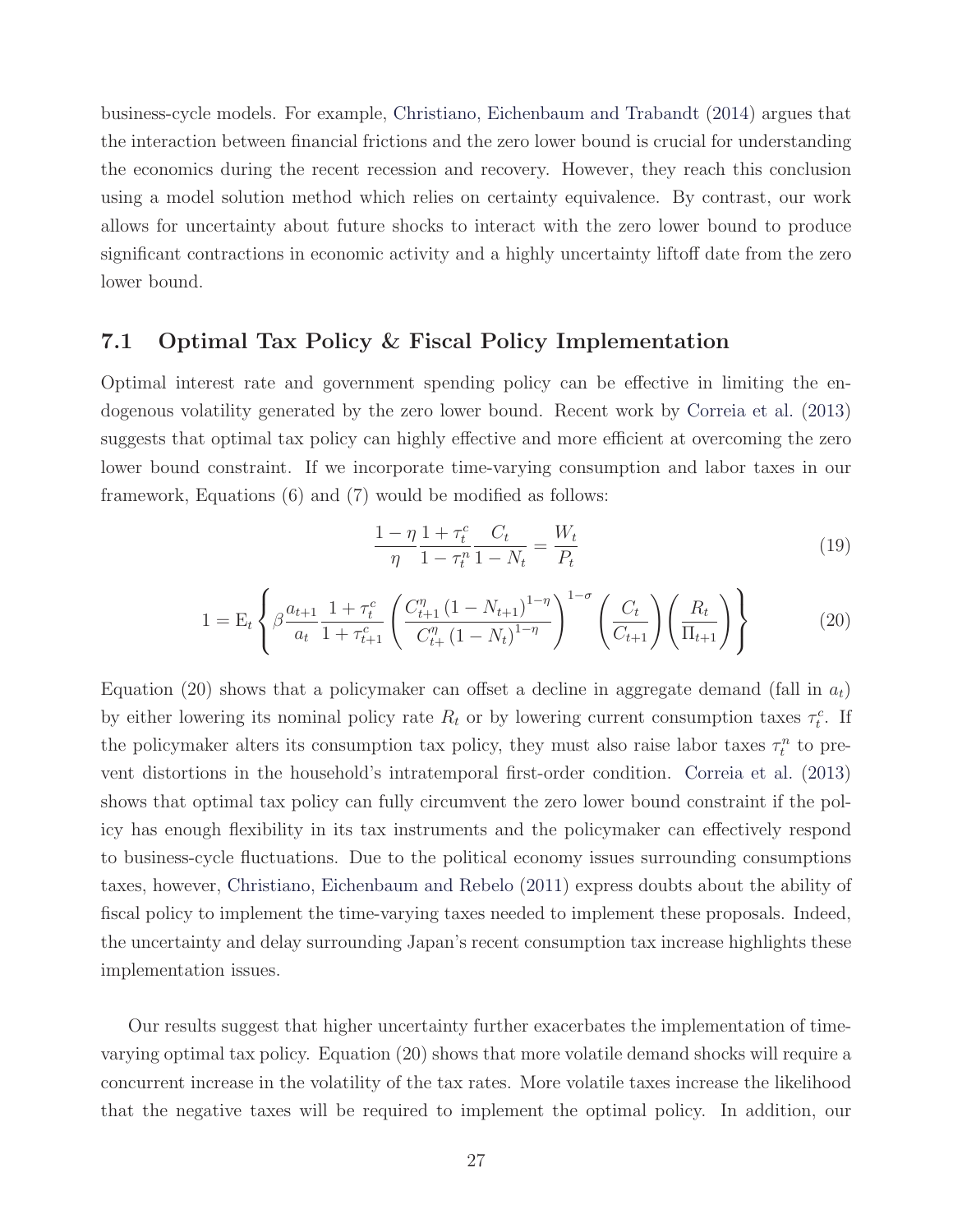results under optimal government spending show that implementation in an environment with uncertainty shocks may require highly state-contingent policy. In the online Appendix, Table D.1 compares the unconditional and stochastic volatility of government spending under optimal fiscal and monetary policy. The small-sample confidence intervals provide some insight into the types of outcomes required to implement optimal policy. When the economy doesn't hit the zero lower bound too often, the left boundary of the confidence interval shows that government spending is nearly constant and shows no stochastic volatility. However, when the economy spends a large fraction at the time at the zero lower bound, the upper tail of the interval shows that government spending is highly volatile on average and shows significant stochastic volatility. Thus, the presence of uncertainty shocks requires the optimal policymaker to be highly state-contingent in responding to the economy.

### 7.2 Comparison with News Shocks

Recent work by Jaimovich and Rebelo (2009) and others argues that news about the future can be a key driver of business cycles. News shocks, like our uncertainty shock, change expectations about future shocks for the economy without a change in current fundamentals. In this section, we show that an uncertainty shock at the zero lower bound acts like a negative news shock about the future mean of fundamentals coupled with an endogenous increase in the variance and decline in the skewness of expected future outcomes. <sup>12</sup>

To formally compare uncertainty and news shocks, we solve a version of our model using the following stochastic process for demand shocks:

$$
a_{t+1} = (1 - \rho_a) a + \rho_a a_t + \sigma^c \varepsilon_{t+1}^a + \sigma^n \varepsilon_t^a \tag{21}
$$

This alternative process for aggregate demand features contemporaneous and 1-period ahead news shocks but constant volatility. To compare with our uncertain shock results, we simulate the same decline in aggregate demand in both the uncertainty and news shock economies. Then, we choose the news shock such that both economies have the same expected mean output gap. Figure 9 shows the expected distribution of outcomes for both the news and uncertainty shock economies.

The endogenous volatility created by the zero lower bound implies significantly higher fluctuations for the uncertainty shock economy. Returning to the intuition from Equation (2), a more

<sup>12</sup>Recent work by Ilut and Schneider (2014) argues that exogenous shocks to the "worst-case" shock distribution are a key driver of business cycles. In loose terms, the zero lower bound endogenously generates time-variation in the worst-case outcome by shifting the entire distribution of future consumption.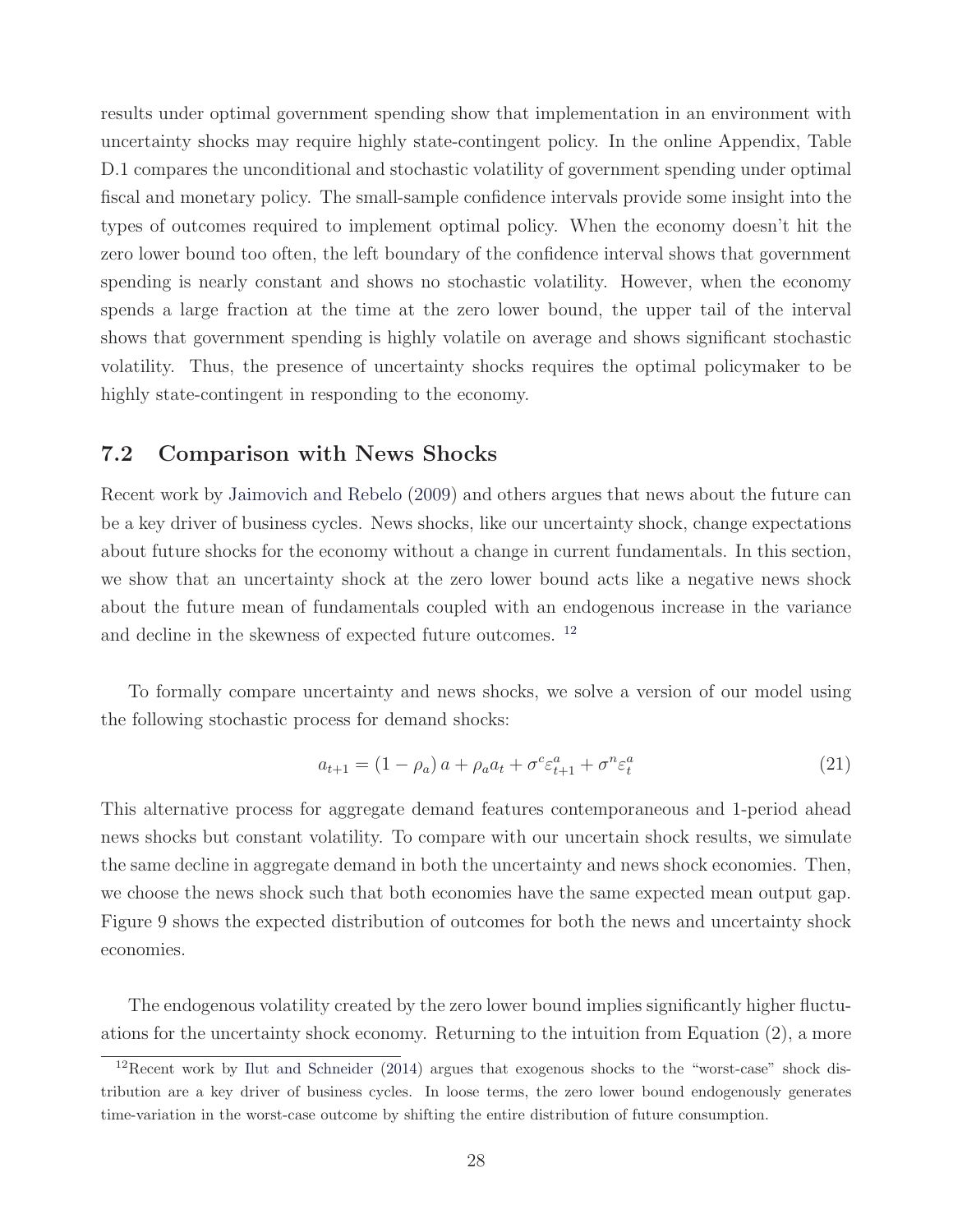volatile and negatively-skewed expected output gap produces larger output losses today even if the conditional means are equivalent. In addition, the 1-year ahead output gap shows that the zero lower bound greatly propagates the negative effects of the uncertainty shock. Thus, an uncertainty shock at the zero lower bound produces larger initial losses and its negative effects are significantly more propagated than a similarly-calibrated news shocks.

### 8 A Solution to the Forward Guidance Puzzle

Our results suggest that the endogenous volatility generated by the zero lower bound has important implications for household decisions. Thus, our results may provide an explanation for "Forward Guidance Puzzle" discussed in Del Negro, Giannoni and Patterson (2013). Using a similar model with nominal rigidities, they argue that the economy is too responsive to exogenous changes in interest rates. However, they reach this conclusion using a first-order linearized model. Under this assumption, households do not take into account the uncertainty about future consumption. We argue that this omitted variable may be crucially important when the economy is stuck at the zero lower bound. Households care about both the current real rate and the distribution of expected future consumption. Thus, current consumption responds less to an exogenous decline in interest rates if expected future consumption also becomes more volatile and negatively-skewed.

To illustrate this idea, we make two changes to our baseline model. First, we replace our rule in Equation (17) with the following specification for monetary policy:

$$
r_t^d = \left(1 - \phi_r\right)r + \phi_r r_{t-1}^d + \phi_\pi \left(\pi_t - \pi\right) + \phi_x x_t + \sigma^r \varepsilon_t^r \tag{22}
$$

$$
r_t = \max\left(0, r_t^d\right) \tag{23}
$$

Away from the zero lower bound, this policy rule acts like a Taylor (1993)-type policy rule with interest-rate smoothing and  $\varepsilon_t^r$  is an exogenous monetary policy shock. When the economy encounters the zero lower bound, however, this history-dependent rule lowers the future path of policy to help offset the previous higher-than-desired nominal rates caused by the nominal constraint. Households fully internalize this future conduct of policy. When desired rates are less than zero, an exogenous shock to the desired rate acts like an exogenous extension of the zero lower bound episode. In addition to changing our monetary policy rule, we replace our uncertainty shock process with two time-invariant calibrations. We denote the first calibration as the perfect foresight calibration with  $\sigma^a = \sigma^r = 0$  and the second calibration as our under uncertainty calibration  $\sigma^a = 0.03, \sigma^r = 0.0025$ . These alterations help make our framework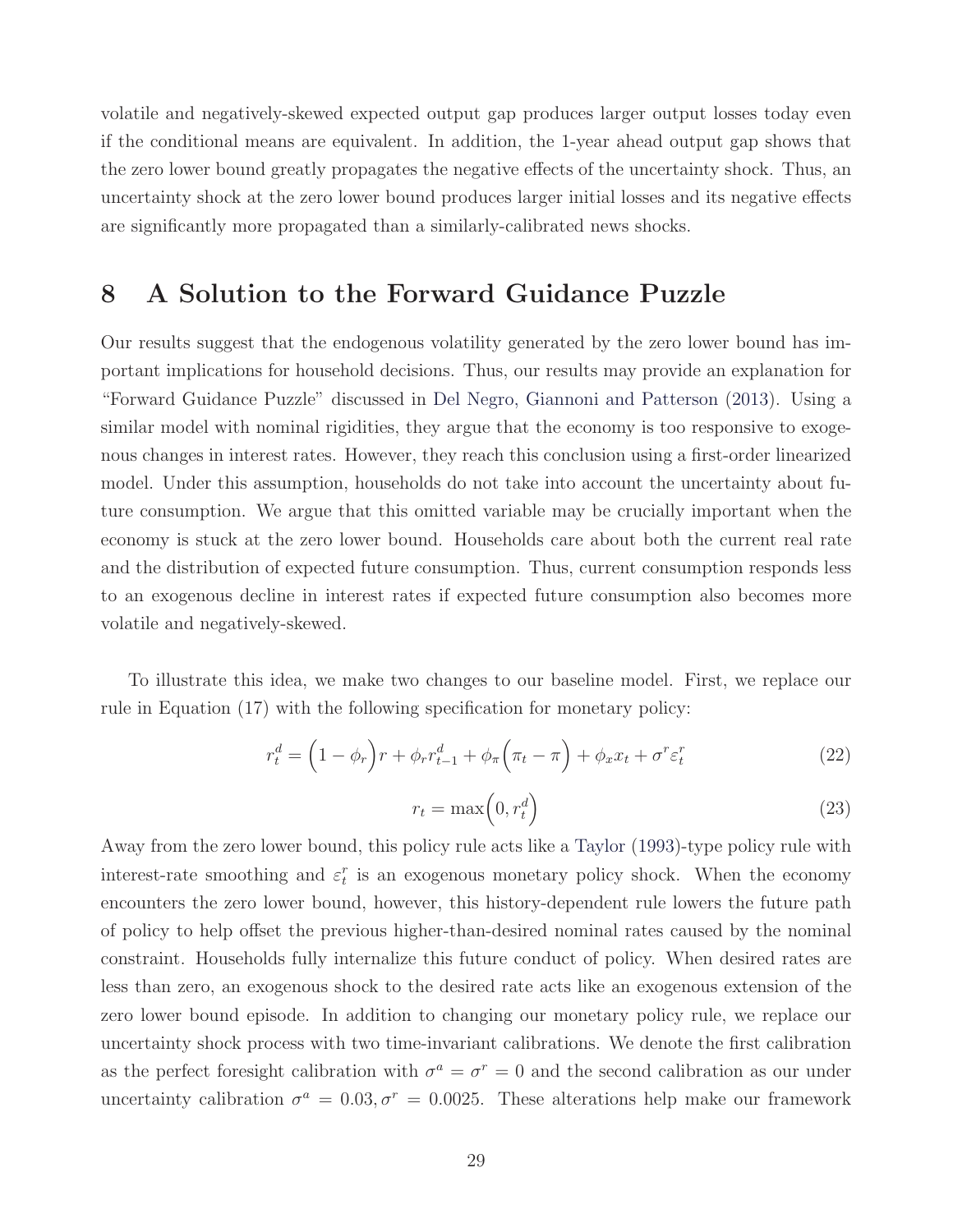similar to the experiments in the previous literature.

We begin by simulating a large decline in aggregate demand such that both the perfect foresight and uncertainty economies hit the zero lower bound. After the initial shock, we assume that both economies experience no further shocks. We pick the initial demand shock for each economy such that they both experience the same length zero bound episode in equilibrium. We refer to this simulation as the baseline scenario for each economy. We now examine an exogenous extension of the zero lower bound episode. Using the same initial shocks, we simulate a new time path for each economy but also simulate a large negative shock to the desired rate in period nine such that both economies remain at the zero lower bound for an additional few quarters. As with the initial demand shock, we pick the monetary policy shock such that the equilibrium path of the nominal interest rate is the same in both economies.

The endogenous volatility generated by the zero lower bound greatly diminishes the economy's response. At the announcement of interest rate change, Figure 9 shows that the perfect foresight economy surges with a four percent increase in the output gap and a two percent increase in inflation. For the same path of nominal rates, however, the presence of uncertainty attenuates the response of the economy by roughly half. Equation (4) helps provide the intuition for these results. The exogenous extension lowers the path of real interest rates. Under perfect foresight, the household's consumption decision only depends on the path of real interest rates. Under uncertainty, however, the extension also increases the endogenous volatility through the asymmetric ability to offset shocks. This precautionary saving curtails the household's response to the change in interest rates and affects the transmission of policy shock to the macroeconomy.<sup>13</sup>

## 9 Conclusions

This paper highlights the interactions between the zero lower bound and expectations about future shocks. Our results suggest that even small probabilities of bad outcomes can be destabilizing. To stabilize the economy, the central bank must effectively communicate to households that it will respond using its available policy tools if bad shocks are realized. We also show that the form of the monetary policy rule is crucially important even when the economy is at the

<sup>13</sup>McKay, Nakamura and Steinsson (2014) shows a similar result when households face idiosyncratic, rather than aggregate, uncertainty about future consumption. Vavra (2012) and Aastveit, Natvik and Sola (2013) also find that the responses to exogenous policy shocks may change depending on the state of the economy. However, both of these papers are silent on the effects of the zero lower bound, which currently remains a real constraint on many central banks.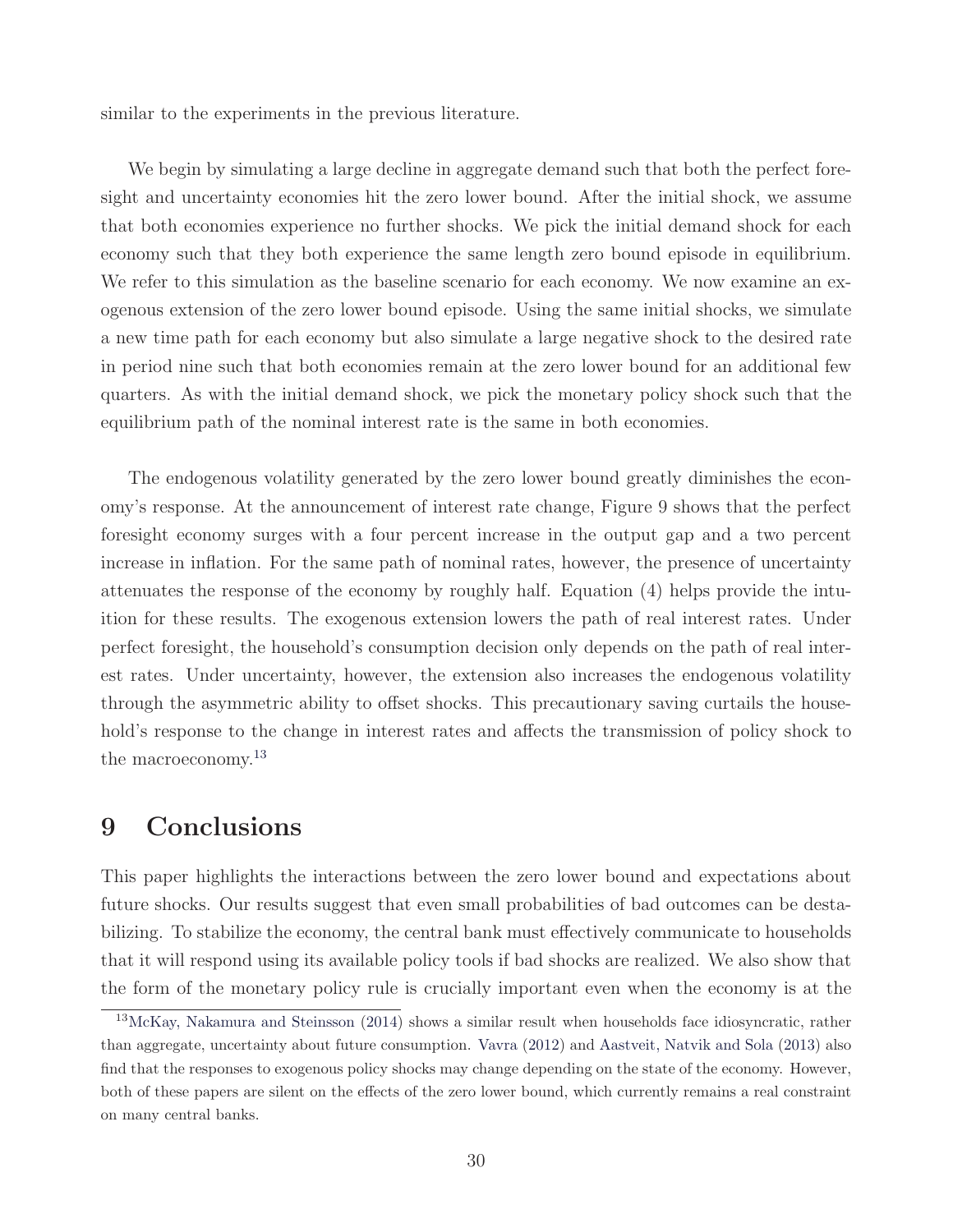zero lower bound. Rules with good descriptive and normative properties in the past may cause catastrophic outcomes and not be representative of actual policy at the zero lower bound.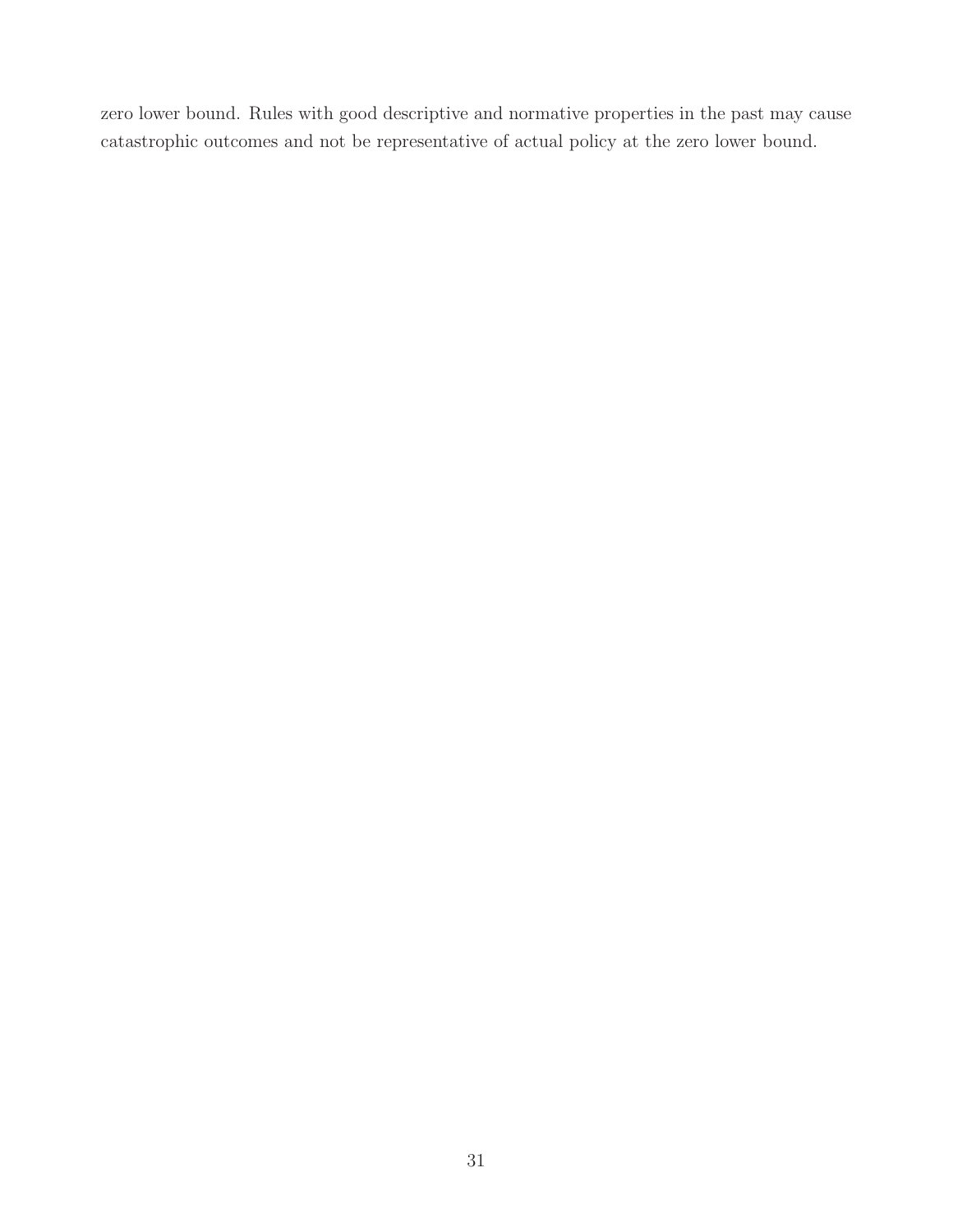# References

- Aastveit, Knut Are, Gisle James Natvik, and Sergio Sola. 2013. "Macroeconomic Uncertainty and the Effectiveness of Monetary Policy." Working Paper.
- Adam, Klaus, and Roberto M. Billi. 2006. "Optimal Monetary Policy under Commitment with a Zero Bound on Nominal Interest Rates." *Journal of Money, Credit, and Banking*, 38(7): 1877–1905.
- Basu, Susanto, and Brent Bundick. 2012. "Uncertainty Shocks in a Model of Effective Demand." Working Paper.
- Basu, Susanto, and Miles S. Kimball. 2002. "Long-Run Labor Supply and the Intertemporal Substitution for Consumption." Working Paper.
- Bloom, Nicholas. 2009. "The Impact of Uncertainty Shocks." *Econometrica*, 77(3): 623–685.
- Bundick, Brent. 2014. "Real Fluctuations at the Zero Lower Bound." Working Paper.
- Christiano, Lawrence J., Martin S. Eichenbaum, and Mathias Trabandt. 2014. "Understanding the Great Recession." Working Paper.
- Christiano, Lawrence, Martin Eichenbaum, and Sergio Rebelo. 2011. "When Is the Government Spending Multiplier Large?" *Journal of Political Economy*, 119(1): 78–121.
- Coleman, Wilbur John. 1990. "Solving the Stochastic Growth Model by Policy Function Iteration." *Journal of Business & Economic Statistics*, 8(1): 27–29.
- Correia, Isabel, Emmanuel Farhi, Juan Pablo Nicolini, and Pedro Teles. 2013. "Unconventional Fiscal Policy at the Zero Bound." *American Economic Review*, 103(4): 1172– 1211.
- Davig, Troy. 2004. "Regime-Switching Debt and Taxation." *Journal of Monetary Economics*, 51(4): 837–859.
- Del Negro, Marco, Marc Giannoni, and Christina Patterson. 2013. "The Forward Guidance Puzzle." Working Paper.
- Eggertsson, Gauti B. 2010. "What Fiscal Policy is Effective at Zero Interest Rates?" *NBER Macroeconomics Annual*.
- Eggertsson, Gauti B. 2012. "Was the New Deal Contractionary." *American Economic Review*, 102(1): 524–555.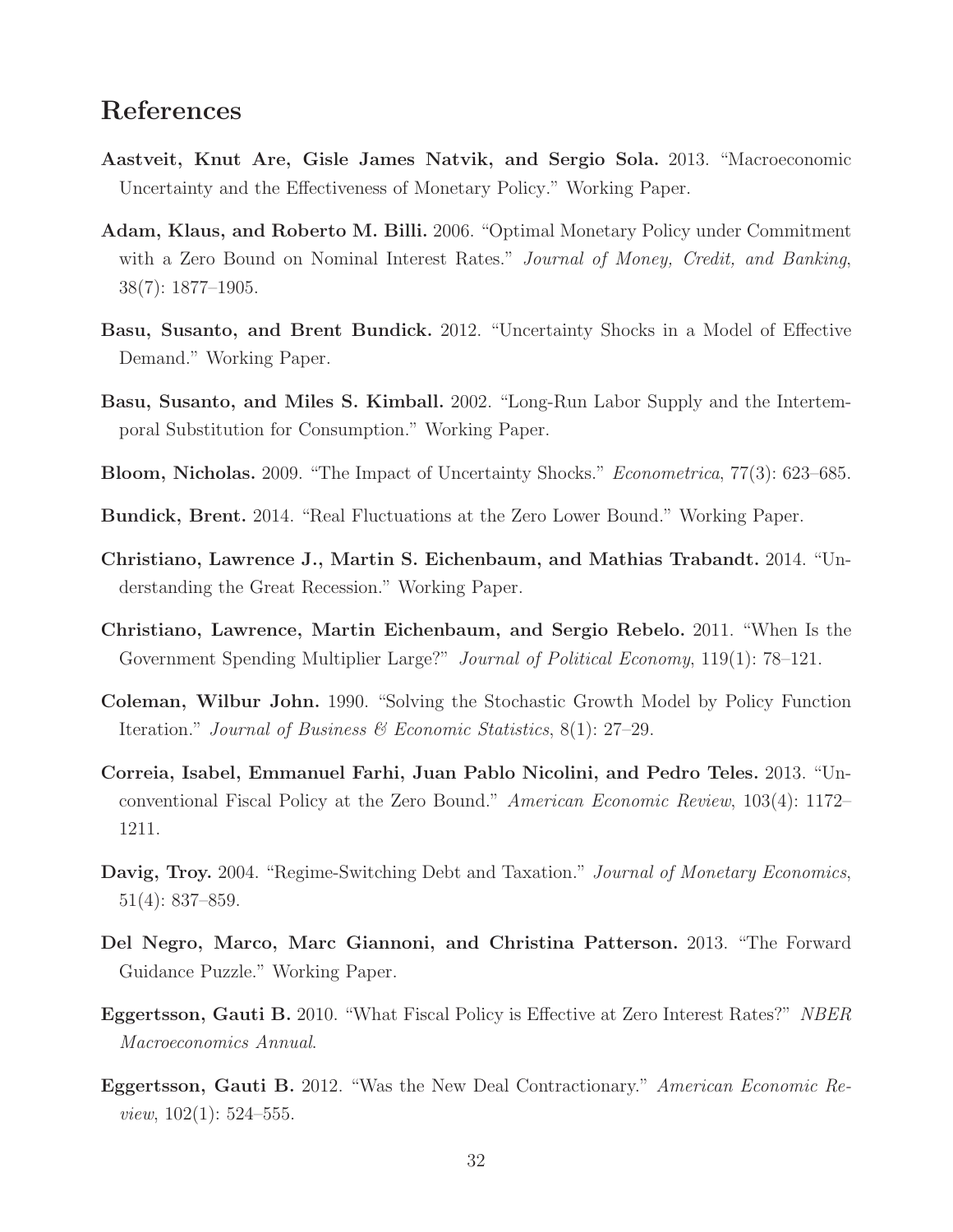- Erceg, Christopher, and Jesper Lindé. 2014. "Is There a Fiscal Free Lunch in a Liquidity Trap." *Journal of the European Economic Association*, 12(1): 73–107.
- Fernández-Villaverde, Jesús, Grey Gordon, Pablo A. Guerrón-Quintana, and Juan **Rubio-Ramírez.** 2012. "Nonlinear Adventures at the Zero Lower Bound." Working Paper.
- Fernández-Villaverde, Jesús, Pablo A. Guerrón-Quintana, Keith Kuester, and Juan Rubio-Ramírez. 2013. "Fiscal Uncertainty and Economic Activity." Working Paper.
- Gust, Christopher, David López-Salido, and Matthew E. Smith. 2013. "The Empirical Implications of the Interest-Rate Lower Bound." Working Paper.
- Ilut, Cosmin, and Martin Schneider. 2014. "Ambiguous Business Cycles." *American Economic Review*. Forthcoming.
- Ireland, Peter N. 2003. "Endogenous Money or Sticky Prices." *Journal of Monetary Economics*, 50: 1623–1648.
- Ireland, Peter N. 2011. "A New Keynesian Perspective on the Great Recession." *Journal of Money, Credit, and Banking*, 43(1): 31–54.
- Jaimovich, Nir, and Sergio Rebelo. 2009. "Can News about the Future Drive the Business Cycle." *American Economic Journal: Economic Policy*, 99(4): 1097–1118.
- **Johannsen, Benjamin K.** 2013. "When are the Effects of Fiscal Policy Uncertainty Large?" Working Paper.
- Kocherlakota, Narayana. 2010. "Monetary Policy, Labor Markets, and Uncertainty." Speech on November 22, 2010.
- Koop, Gary, M. Hashem Pesaran, and Simon M. Potter. 1996. "Impulse Response Analysis in Nonlinear Multivariate Models." *Journal of Econometrics*, 74: 119–147.
- Leduc, Sylvain, and Zheng Liu. 2014. "Uncertainty Shocks are Aggregate Demand Shocks." Working Paper.
- McKay, Alisdair, Emi Nakamura, and Jón Steinsson. 2014. "The Power of Forward Guidance Revisited." Working Paper.
- Mendes, Rhys R. 2011. "Uncertainty and the Zero Lower Bound: A Theoretical Analysis." Working Paper.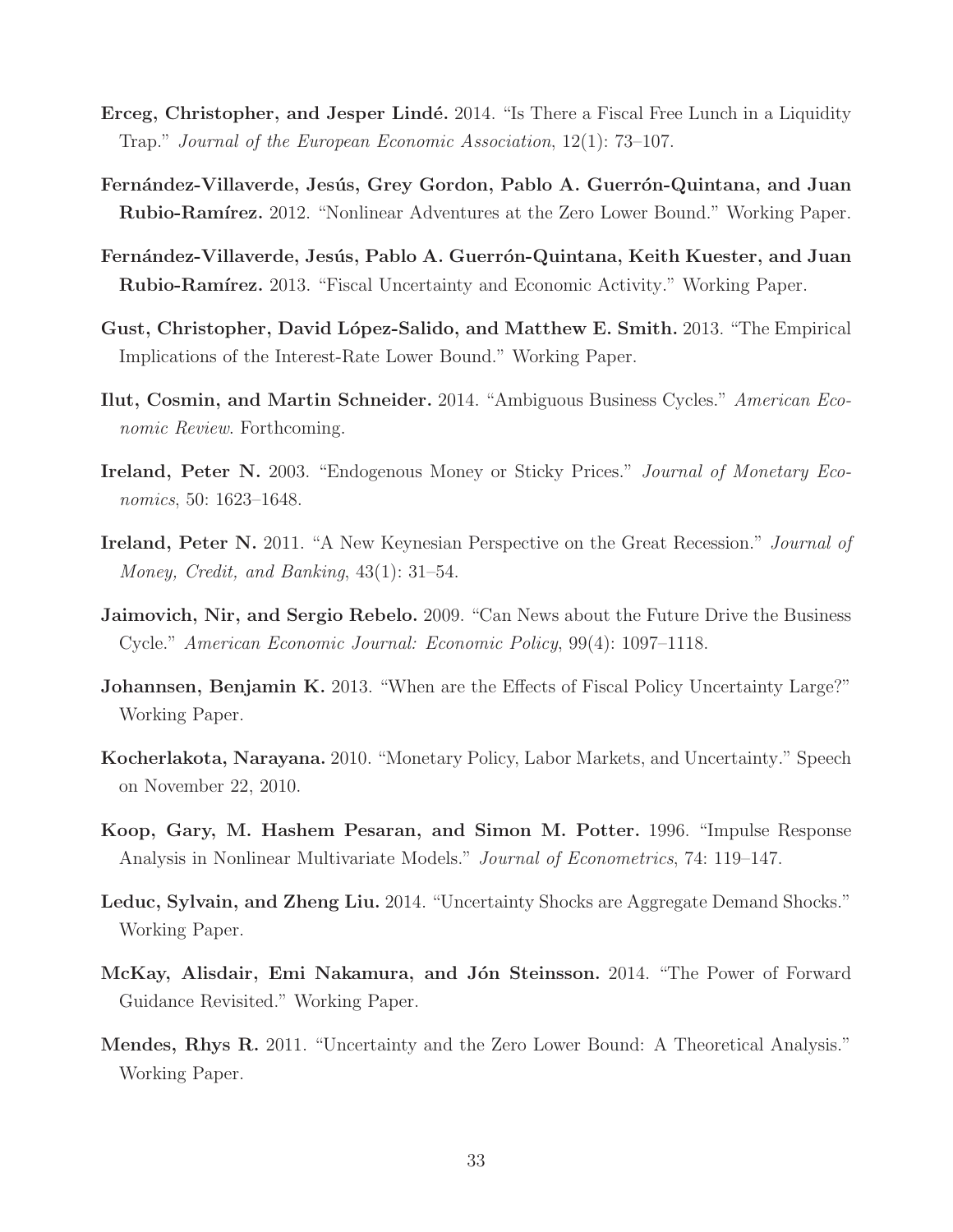- Nakata, Taisuke. 2012. "Optimal Fiscal and Monetary Policy With Occasionally Binding Zero Bound Constraints." Working Paper.
- Nakata, Taisuke. 2013. "Uncertainty at the Zero Lower Bound." Working Paper.
- Nakata, Taisuke, and Sebastian Schmidt. 2014. "Conservatism and Liquidity Traps." Working Paper.
- Nakov, Anton. 2008. "Optimal and Simple Monetary Policy Rules with Zero Floor on the Nominal Interest Rate." *International Journal of Central Banking*, 4(2): 73–127.
- Plante, Michael, Alexander W. Richter, and Nathaniel A. Throckmorton. 2014. "The Zero Lower Bound and Endogenous Uncertainty." Working Paper.
- Reifschneider, David, and John C. Williams. 2000. "Three Lessons for Monetary Policy in a Low-Inflation Era." *Journal of Money, Credit, and Banking*, 32(4): 936–966.
- Richter, Alexander W., and Nathaniel A. Throckmorton. 2014. "The Zero Lower Bound: Frequency, Duration, and Numerical Convergence." *B.E. Journal of Macroeconomics: Contributions*. Forthcoming.
- Rotemberg, Julio J. 1982. "Sticky Prices in the United States." *Journal of Political Economy*, 90: 1187–1211.
- Stock, James H., and Mark W. Watson. 2012. "Disentangling the Channels of the 2007- 2009 Recession." Working Paper.
- Taylor, John B. 1993. "Discretion Versus Policy Rules in Practice." *Carnegie-Rochester Conference Series on Public Policy*, 39: 195–214.
- Vavra, Joseph. 2012. "Inflation Dynamics and Time-Varying Volatility: New Evidence and an Ss Interpretation." Working Paper.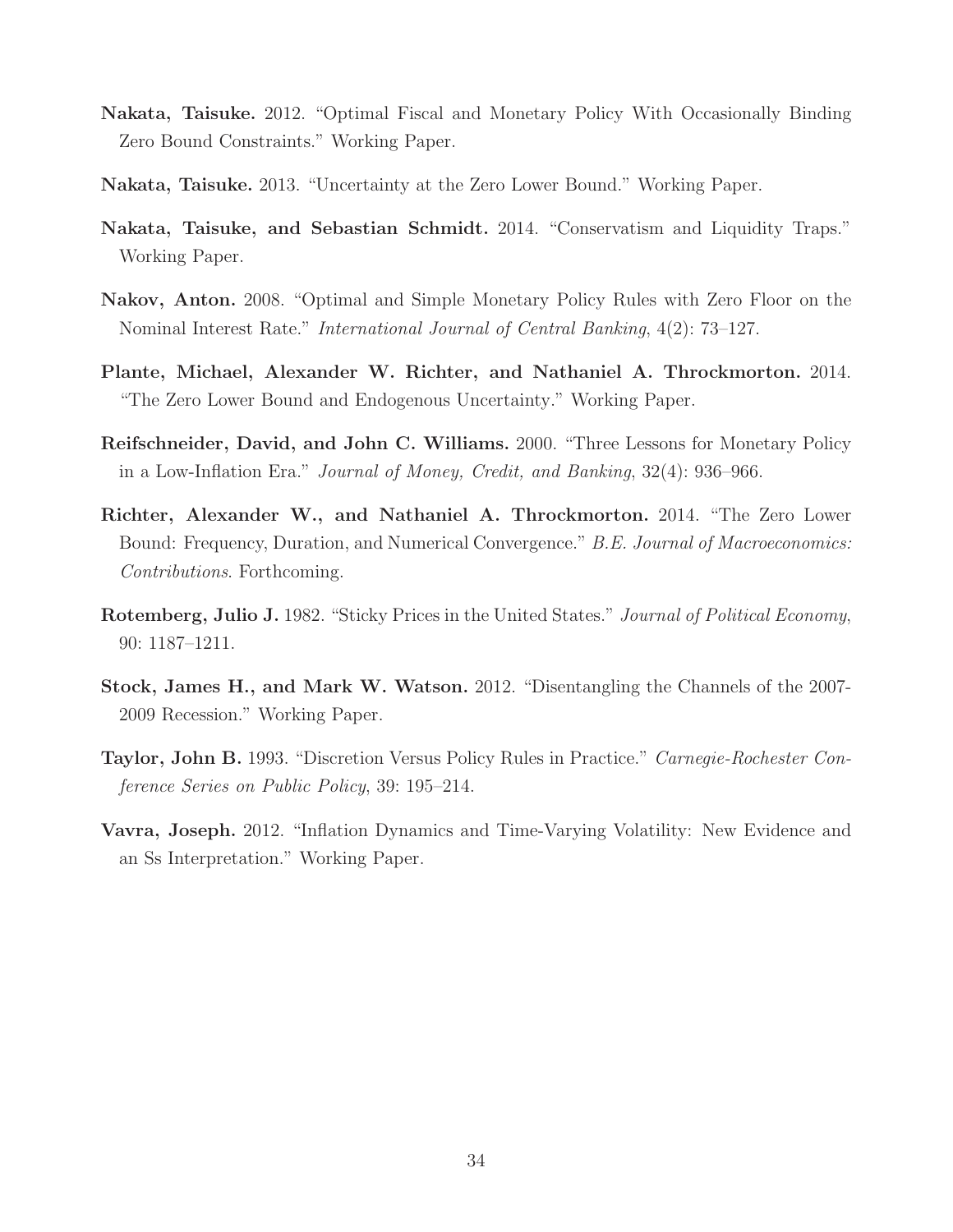| Parameter           | Description                                   | Calibrated Value |
|---------------------|-----------------------------------------------|------------------|
|                     |                                               |                  |
| β                   | Household Discount Factor                     | 0.99             |
| $\phi_P$            | Adjustment Cost to Changing Prices            | 160.0            |
| $\prod$             | Steady State Inflation Rate                   | 1.000            |
| $\sigma$            | Parameter Affecting Household Risk Aversion   | 2.0              |
| $\eta$              | Consumption Share in Period Utility Function  | 0.24             |
| $\theta$            | Elasticity of Substitution Intermediate Goods | 6.0              |
| $\phi_{\pi}$        | Central Bank Response to Inflation            | 1.5              |
| $\phi_x$            | Central Bank Response to Output Gap           | 0.25             |
| $\rho_a$            | Preference Shock Persistence                  | 0.85             |
| $\rho_{\sigma^a}$   | Uncertainty Shock Persistence                 | 0.85             |
| $\sigma^a$          | Steady State Shock Volatility                 | 0.01             |
| $\sigma^{\sigma^a}$ | Uncertainty Shock Volatility                  | 0.005            |

Table 1: Calibration of Baseline Model Parameters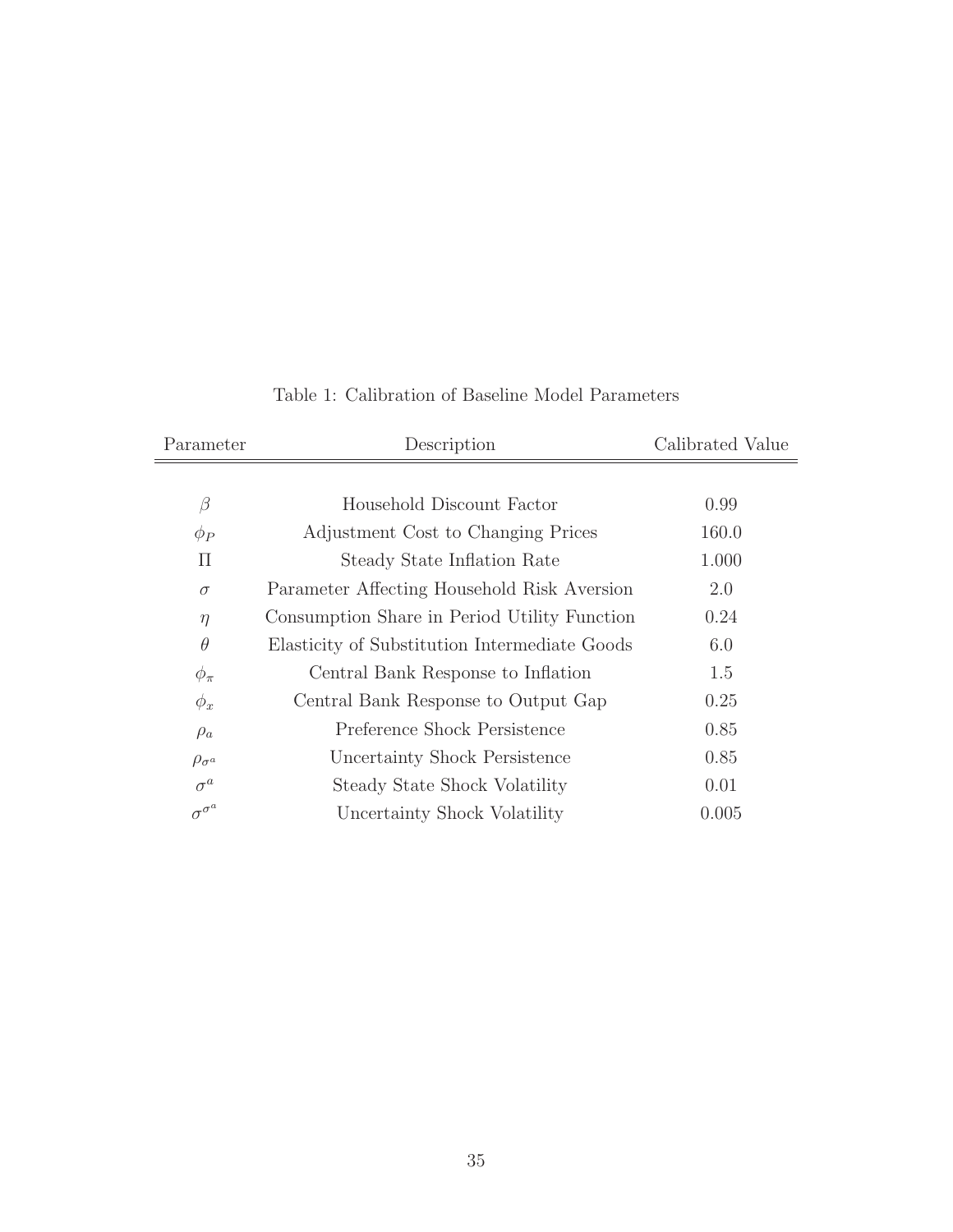|                              | Data          | <b>Baseline</b> | No Stochastic    | No Zero Lower |
|------------------------------|---------------|-----------------|------------------|---------------|
| Moment                       | $1984 - 2013$ | Model           | Shock Volatility | Bound         |
|                              |               |                 |                  |               |
| Unconditional Volatility     |               |                 |                  |               |
| $\boldsymbol{x}$             | 2.52          | 1.70            | 0.93             | 1.24          |
|                              |               | (0.89, 3.00)    | (0.72, 1.21)     | (0.80, 1.79)  |
| $\pi$                        | 0.98          | $1.03\,$        | 0.62             | 0.83          |
|                              |               | (0.62, 1.58)    | (0.49, 0.77)     | (0.55, 1.17)  |
| $\,r\,$                      | 2.91          | 2.42            | 1.89             |               |
|                              |               | (1.70, 3.28)    | (1.53, 2.29)     |               |
| Stochastic Volatility        |               |                 |                  |               |
| $\boldsymbol{x}$             | 0.77          | 0.73            | 0.23             | 0.41          |
|                              |               | (0.28, 1.57)    | (0.12, 0.38)     | (0.22, 0.70)  |
| $\pi$                        | 0.49          | 0.40            | 0.14             | 0.28          |
|                              |               | (0.19, 0.77)    | (0.09, 0.22)     | (0.15, 0.48)  |
| $\,r\,$                      | 0.74          | 0.72            | 0.40             |               |
|                              |               | (0.41, 1.16)    | (0.25, 0.58)     |               |
| Quarters at Zero Lower Bound | 20            | 13              | $\mathbf 5$      |               |
|                              |               | (2, 29)         | (0, 13)          |               |

#### Table 2: Empirical and Model-Implied Moments

Note: Unconditional volatility is measured with the sample standard deviation. Stochastic volatility is measured by the standard deviation of the time-series estimate for the 5-year rolling standard deviation. The 90% small sample bootstrapped confidence intervals are given in parenthesis.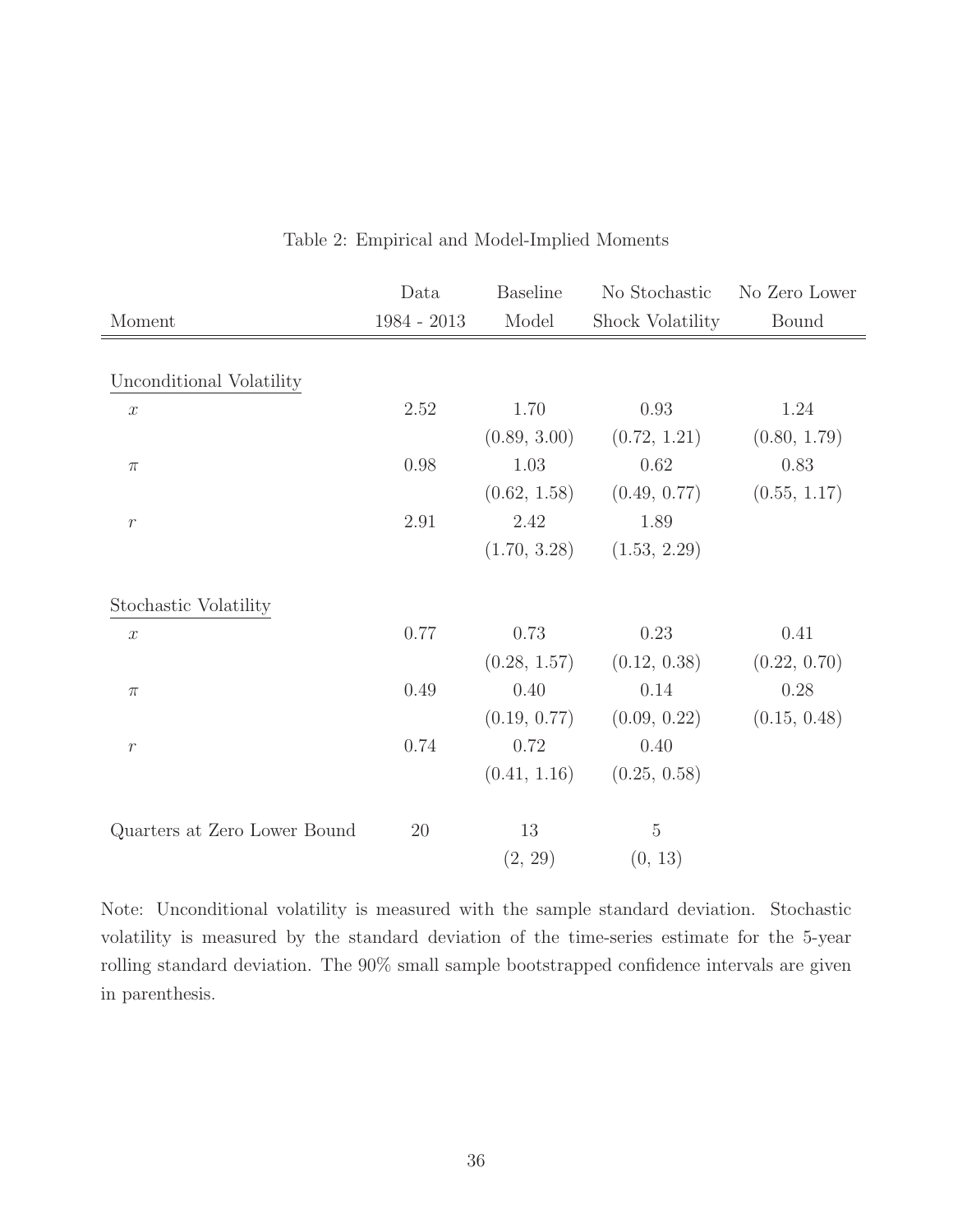

Figure 1: Impulse Responses to Demand Uncertainty Shock

Note: The output gap, price level, and shock volatility responses are plotted as percent deviations. The real interest rate and inflation are plotted in annualized percent deviations. The nominal interest rate is plotted in annualized percent.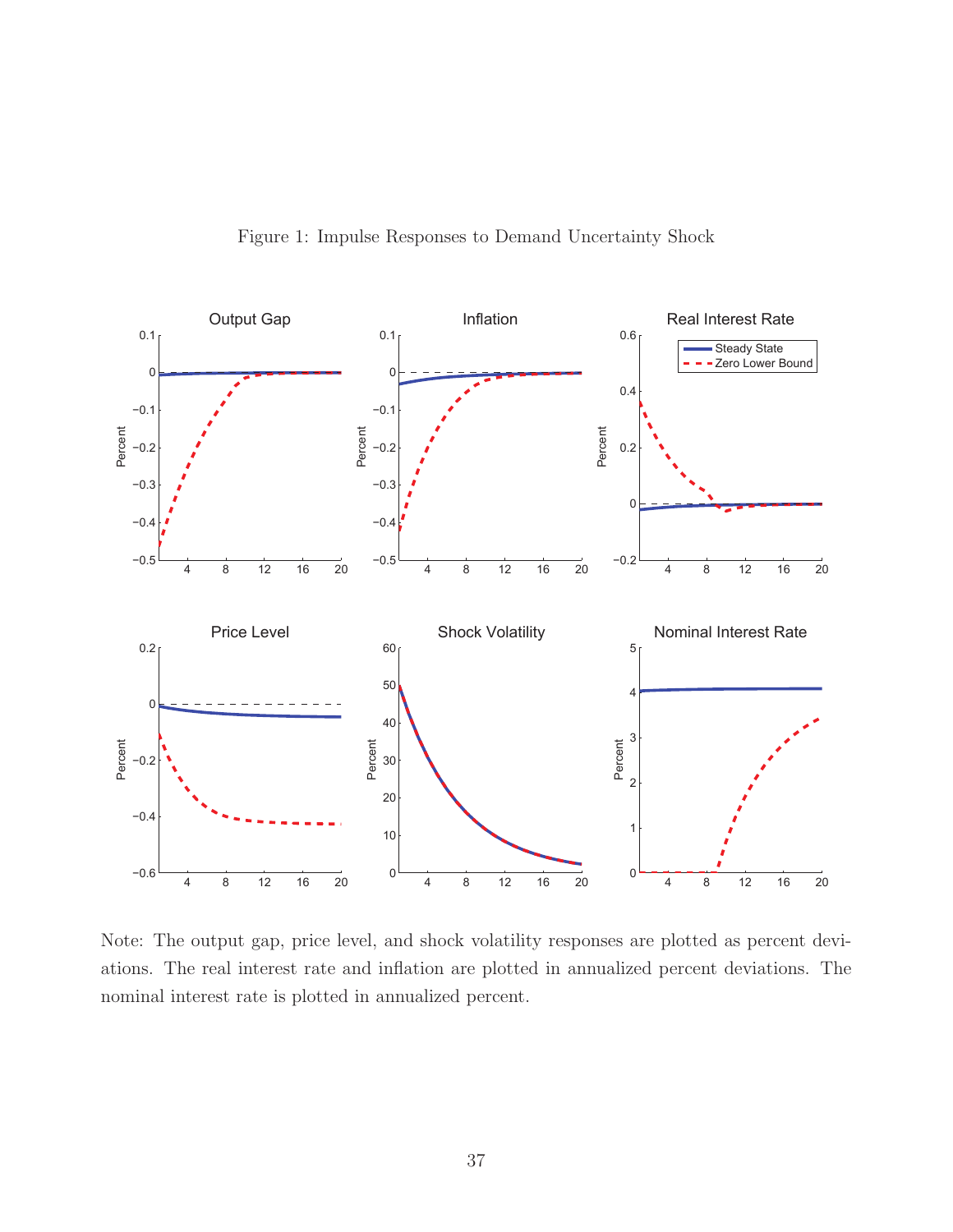



Note: The output gap response is plotted in percent deviations. The inflation response is plotted in annualized percent deviations and the nominal interest rate is plotted in annualized percent.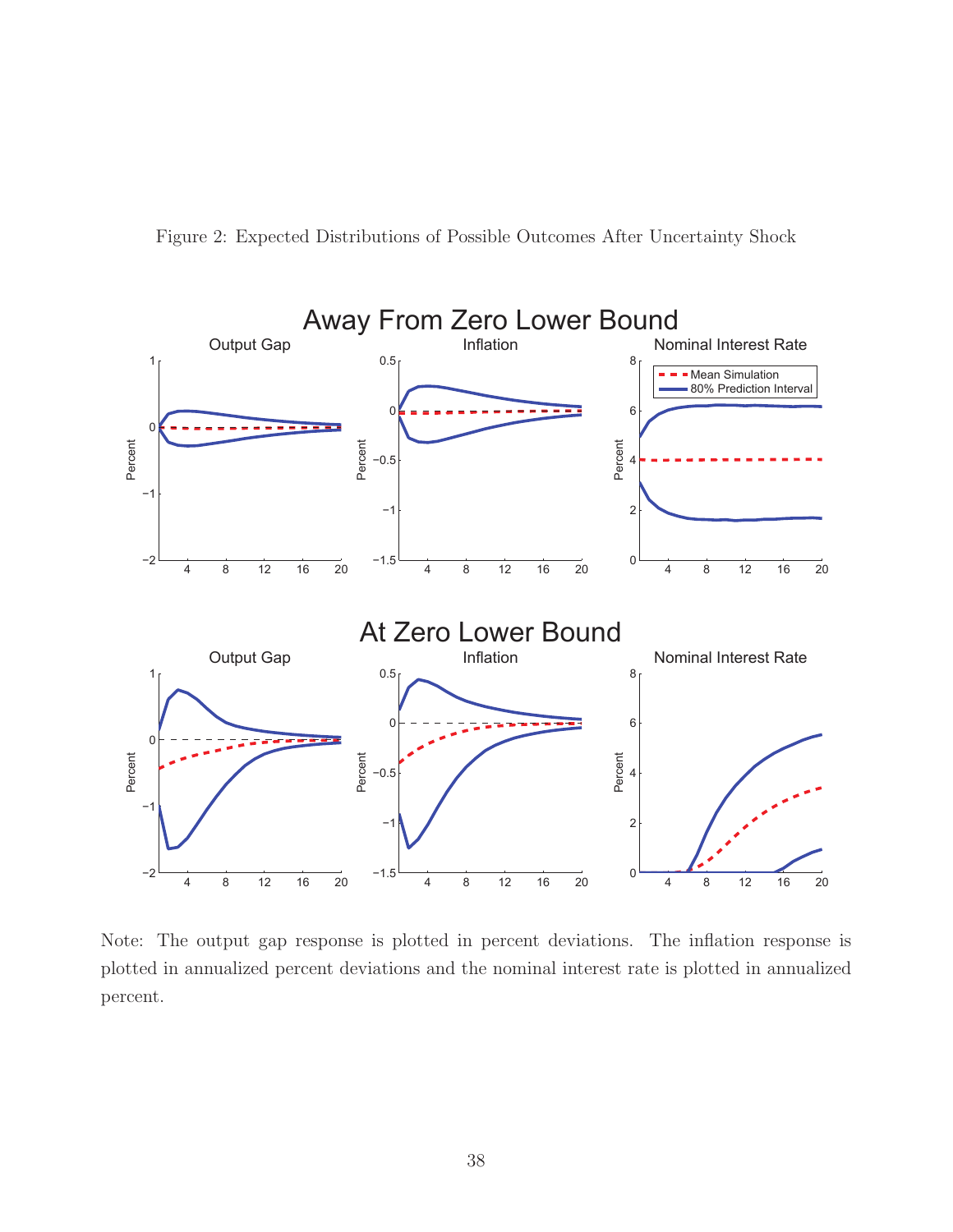



Figure 4: Nominal Interest-Rate Distributions



Figure 5: General-Equilibrium Effects of the Contractionary Bias

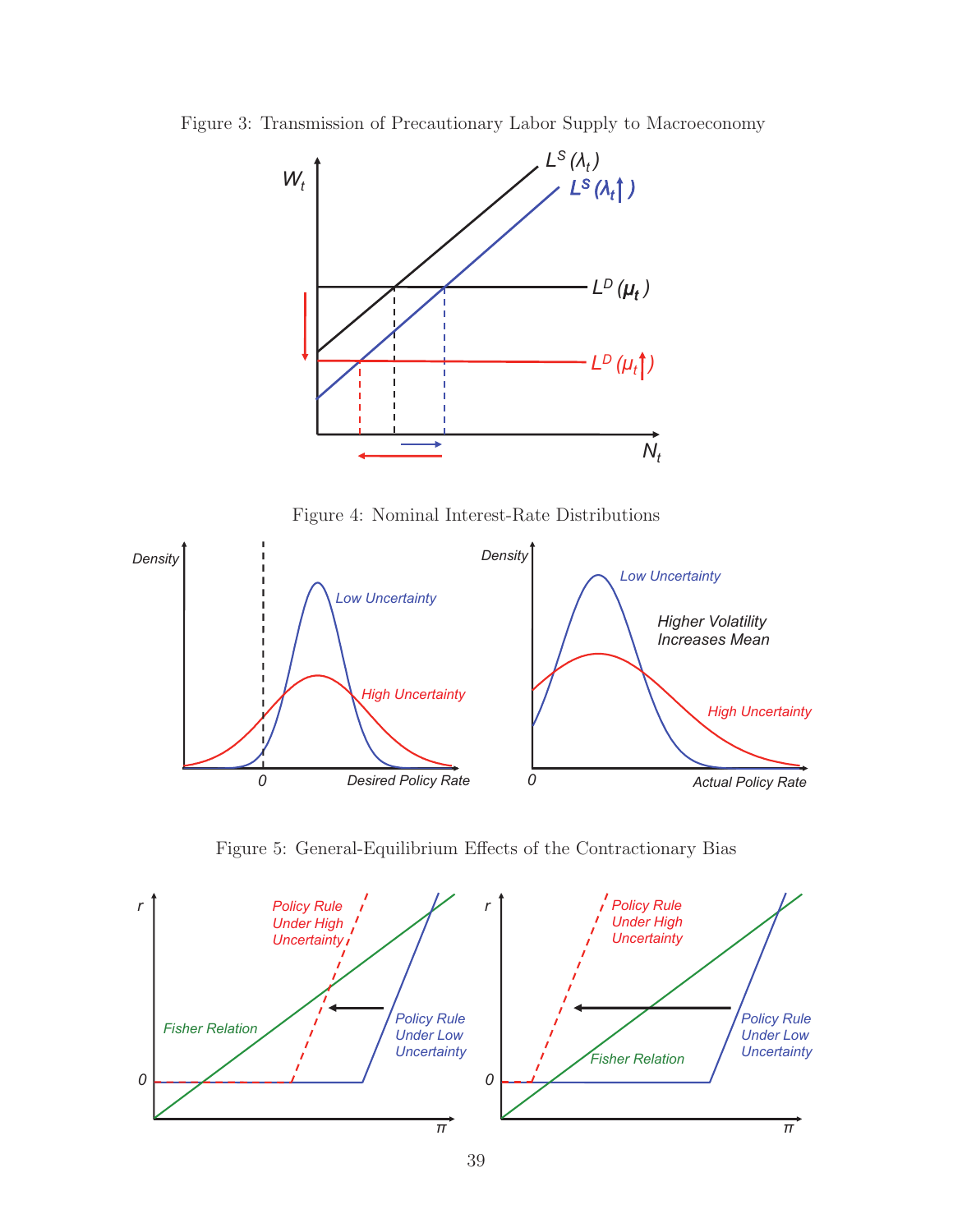

Figure 6: Quantifying the Precautionary Saving and Contractionary Bias Channels

Figure 7: Policymakers' Expectations of Zero Lower Bound Liftoff in January 2012



40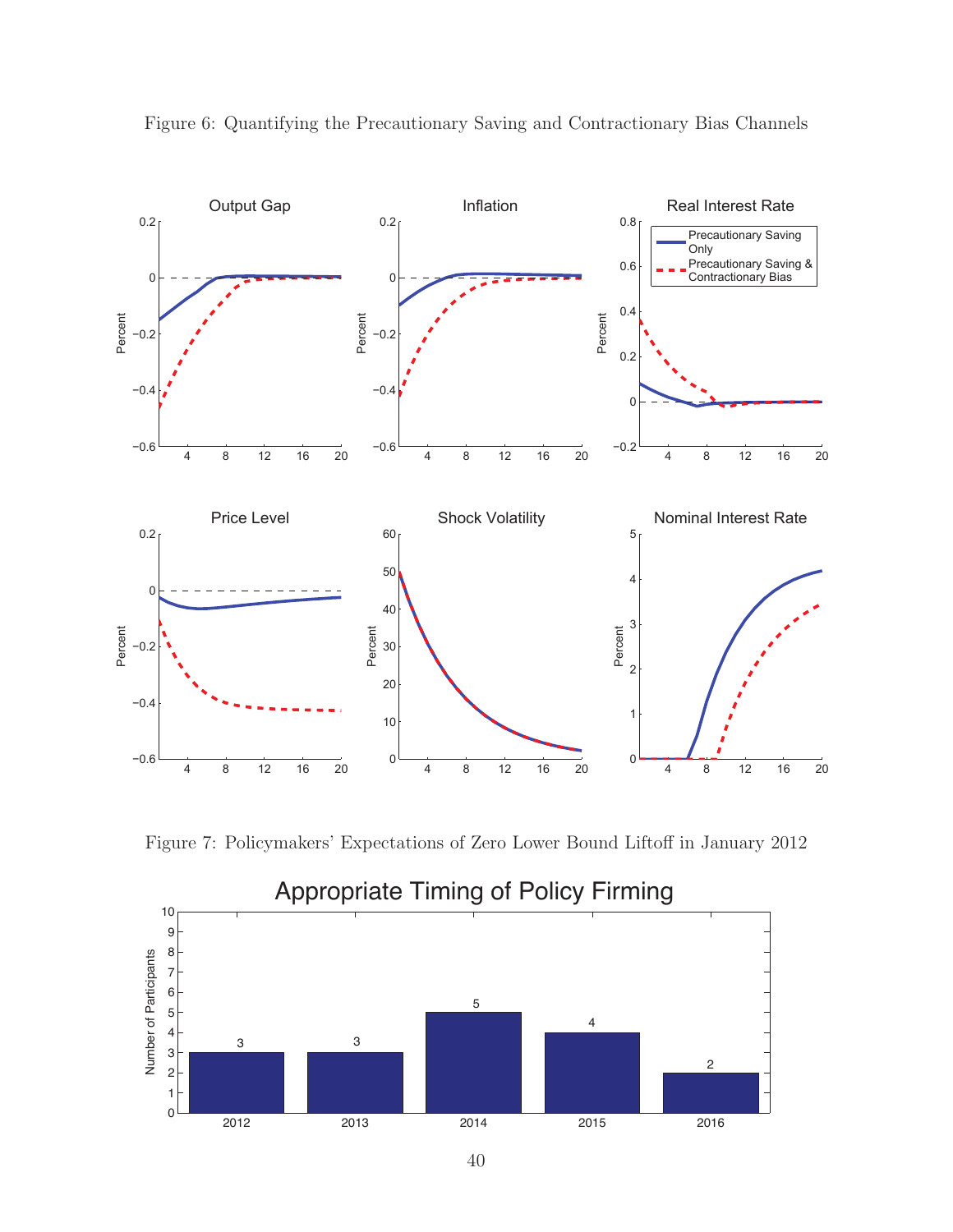

Figure 8: Expected Distributions of Possible Outcomes Under Alternative Policies

Note: The output gap and government spending responses are plotted in percent deviations. The inflation response is plotted in annualized percent deviations and the nominal interest rate is plotted in annualized percent.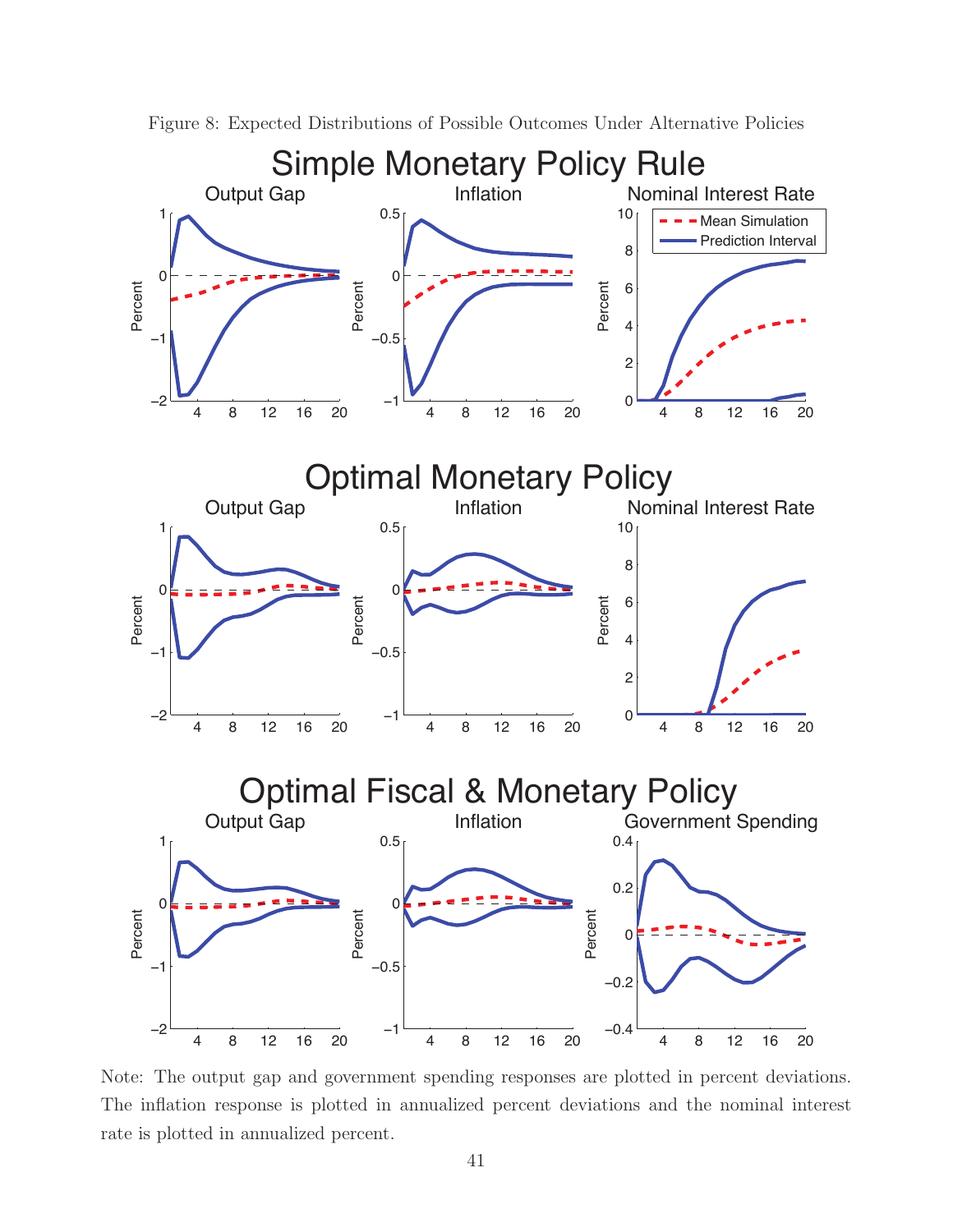

Figure 9: Expected Output Gap Distribution at Zero Lower Bound

Figure 10: Uncertainty and the Forward Guidance Puzzle

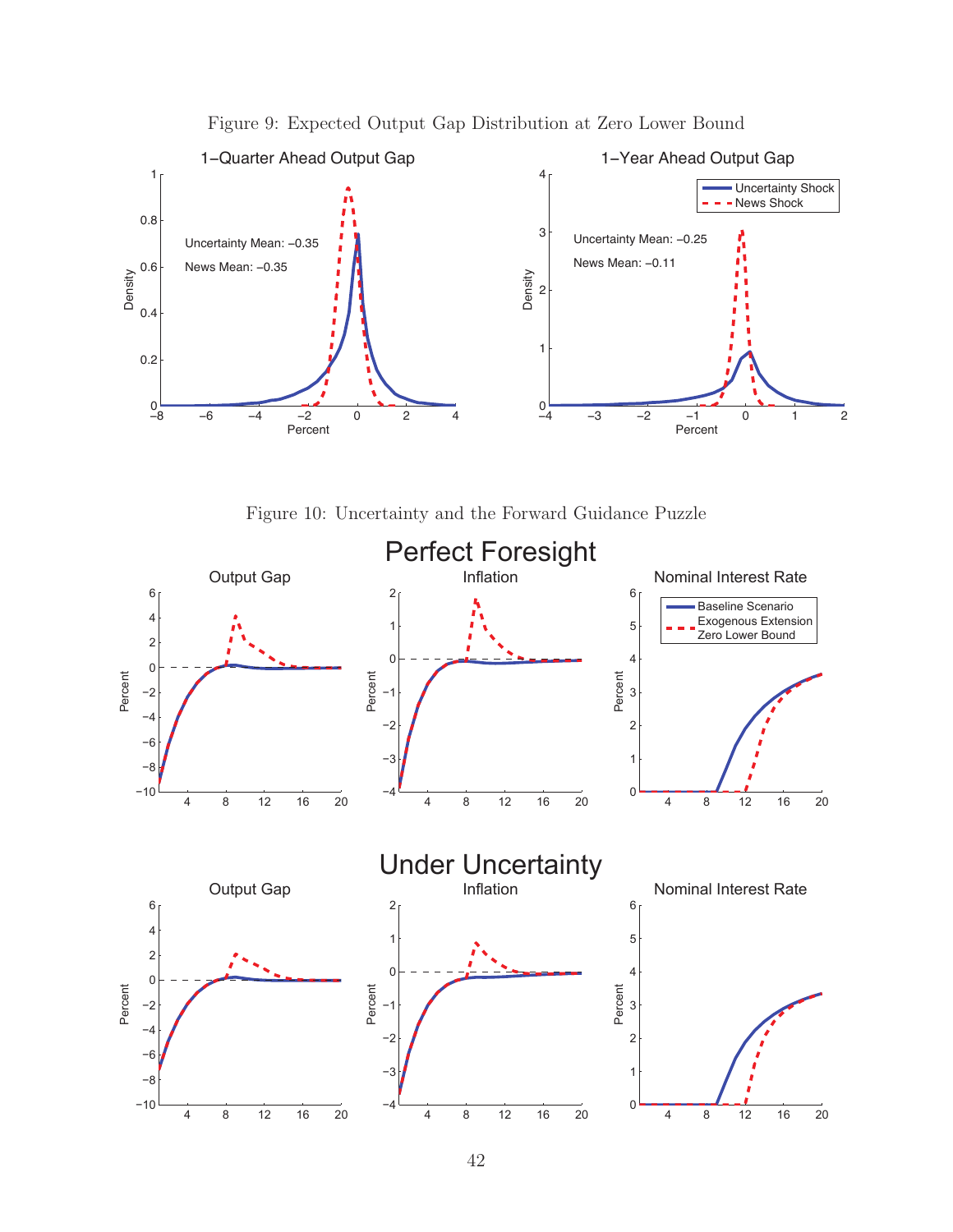# For Online Publication Technical Appendix

# A Derivation of Equations From Intuition Section

This section provides a detailed derivation of the equations from Section 2 of the main text. Using the consumption Euler equation in Equation (1), complete the following steps to derive Equation (2):

1. Multiply and divide the right side of the Euler equation by the steady state values of the real interest rate  $R^R$  and consumption C raised to the power  $-\sigma$ . Apply the natural logarithm and exponential functions inside the conditional expectations. Denote  $\hat{X}_t$  =  $log(X_t/X)$  to write the variables in log-deviations from steady state.

$$
1 = E_t \left\{ \beta R_t^R \left( \frac{C_{t+1}}{C_t} \right)^{-\sigma} \right\} = E_t \left\{ \left( \frac{R_t^R}{R^R} \right) \left( \frac{C_t}{C} \right)^{\sigma} \left( \frac{C_{t+1}}{C} \right)^{-\sigma} \right\}
$$
  

$$
1 = E_t \left\{ \exp \left( \log \left( \frac{R_t^R}{R^R} \right) - \sigma \log \left( \frac{C_{t+1}}{C} \right) + \sigma \log \left( \frac{C_t}{C} \right) \right) \right\}
$$
  

$$
1 = E_t \left\{ \exp \left( \hat{R}_t^R + \sigma \hat{C}_t - \sigma \hat{C}_{t+1} \right) \right\}
$$

2. Reorganize, divide by the time t variables, and take the logarithm of both sides.

$$
1 = \mathcal{E}_t \left\{ \exp \left( \hat{R}_t^R + \sigma \hat{C}_t \right) \exp \left( -\sigma \hat{C}_{t+1} \right) \right\}
$$

$$
\left( \exp \left( \hat{R}_t^R + \sigma \hat{C}_t \right) \right)^{-1} = \mathcal{E}_t \left\{ \exp \left( -\sigma \hat{C}_{t+1} \right) \right\}
$$

$$
- \hat{R}_t^R - \sigma \hat{C}_t = \log \left( \mathcal{E}_t \left\{ \exp \left( -\sigma \hat{C}_{t+1} \right) \right\} \right)
$$

3. Replace  $\exp(-\sigma \hat{C}_{t+1})$  with its Taylor series expansion around  $\hat{C}_{t+1} = 0$  and take conditional expectations at time t.

$$
-\hat{R}_t^R - \sigma \hat{C}_t = \log \left( \mathbf{E}_t \left\{ 1 - \sigma \hat{C}_{t+1} + \frac{1}{2} \sigma^2 \hat{C}_{t+1}^2 - \sigma^3 \hat{C}_{t+1}^3 + \dots \right\} \right)
$$

$$
-\hat{R}_t^R - \sigma \hat{C}_t = \log \left( 1 - \sigma \mathbf{E}_t \hat{C}_{t+1} + \frac{1}{2} \sigma^2 \mathbf{E}_t \hat{C}_{t+1}^2 - \sigma^3 \mathbf{E}_t \hat{C}_{t+1}^3 + \dots \right)
$$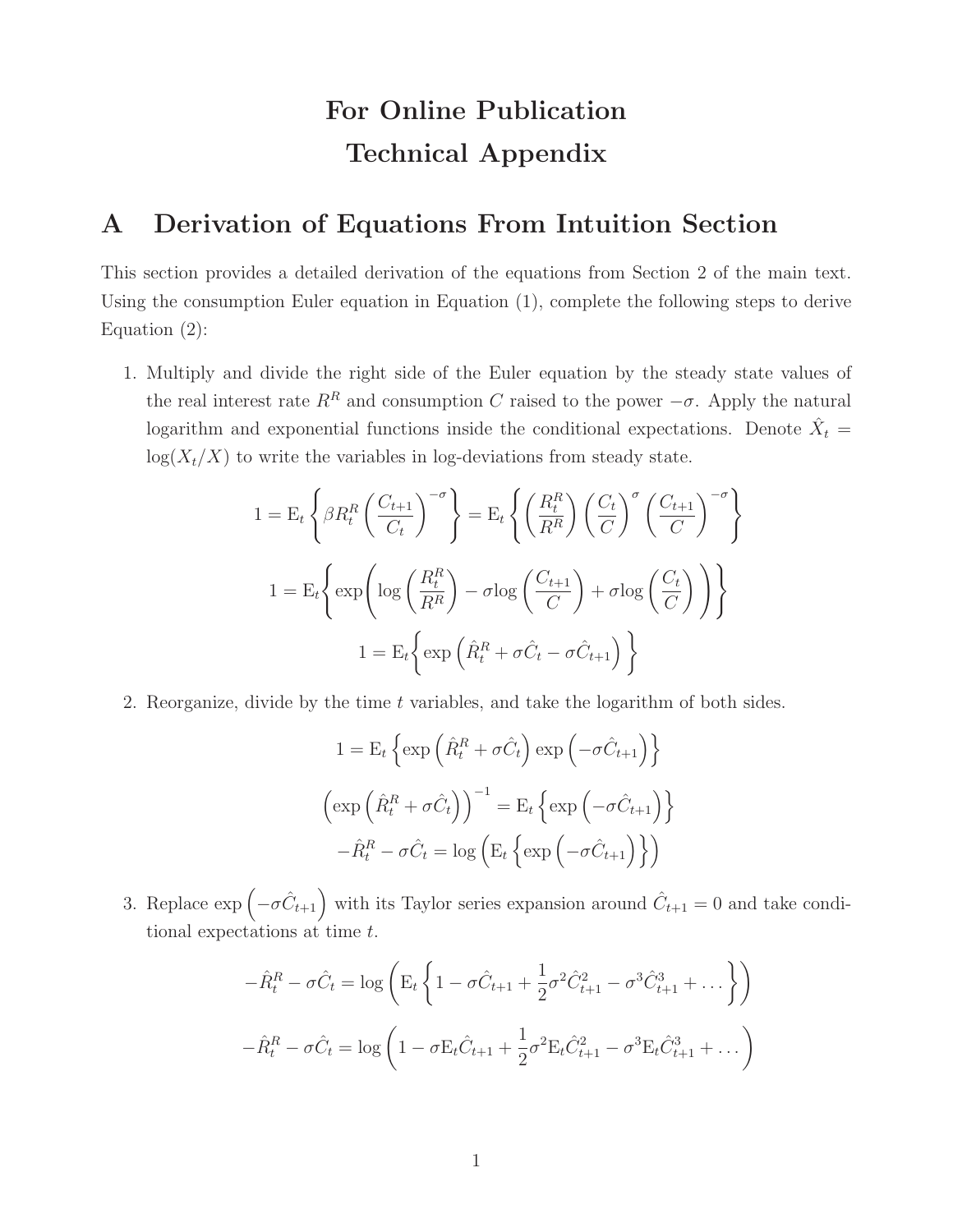4. Define  $Z = \sigma E_t \hat{C}_{t+1} - \frac{1}{2}$  $\frac{1}{2}\sigma^2 \mathcal{E}_t \hat{C}_{t+1}^2 + \sigma^3 \mathcal{E}_t \hat{C}_{t+1}^3 - O\left(C_{t+1}^4\right)$  and use the Taylor series expansion of  $log(1 - Z) = -Z - (1/2)Z^2 - (1/3)Z^3 - O(Z^4)$  to expand the previous equation. To compute a third-order approximation, drop all terms that are fourth-order or above. Reorganize the remaining terms to form the conditional variance and conditional skewness:

$$
\text{Var}_{t}\hat{C}_{t+1} = \text{E}_{t}\hat{C}_{t+1}^{2} - \left(\text{E}_{t}\hat{C}_{t+1}\right)^{2}
$$
  
\n
$$
\text{Skew}_{t}\hat{C}_{t+1} = \text{E}_{t}\hat{C}_{t+1}^{3} - 3\text{E}_{t}\hat{C}_{t+1}^{2}\text{E}_{t}\hat{C}_{t+1} + \left(\text{E}_{t}\hat{C}_{t+1}\right)^{3}.
$$
  
\n
$$
-\hat{R}_{t}^{R} - \sigma\hat{C}_{t} = -\sigma\text{E}_{t}\hat{C}_{t+1} + \frac{1}{2}\sigma^{2}\text{Var}_{t}\hat{C}_{t+1} - \frac{1}{6}\sigma^{3}\text{Skew}_{t}\hat{C}_{t+1}
$$
  
\n
$$
\hat{C}_{t} = \text{E}_{t}\hat{C}_{t+1} - \frac{1}{\sigma}\hat{R}_{t}^{R} - \frac{1}{2}\sigma\text{Var}_{t}\hat{C}_{t+1} + \frac{1}{6}\sigma^{2}\text{Skew}_{t}\hat{C}_{t+1}
$$

5. Denote variables in logs using lowercase letters and normalize steady state consumption  $C$  to equal one to derive Equation  $(2)$ :

$$
c_{t} = \mathcal{E}_{t} c_{t+1} - \frac{1}{\sigma} \left( r_{t}^{r} - r^{r} \right) - \frac{1}{2} \sigma \, \text{Var}_{t} c_{t+1} + \frac{1}{6} \, \sigma^{2} \, \text{Skew}_{t} c_{t+1}
$$

6. Define a flexible-price version of the previous equation. Subtract the flexible-price version from the actual approximated Euler equation in Step 5. Note in a model with only discount factor shocks, flexible-price consumption is constant since prices always fully adjust. Define the data-consistent output gap  $x_t$  as the deviation of consumption from steady state:

$$
x_{t} = \mathcal{E}_{t} x_{t+1} - \frac{1}{\sigma} \left( r_{t}^{r} - r_{t}^{n} \right) - \frac{1}{2} \sigma \operatorname{Var}_{t} x_{t+1} - \frac{1}{6} \sigma^{2} \operatorname{Skew}_{t} x_{t+1}
$$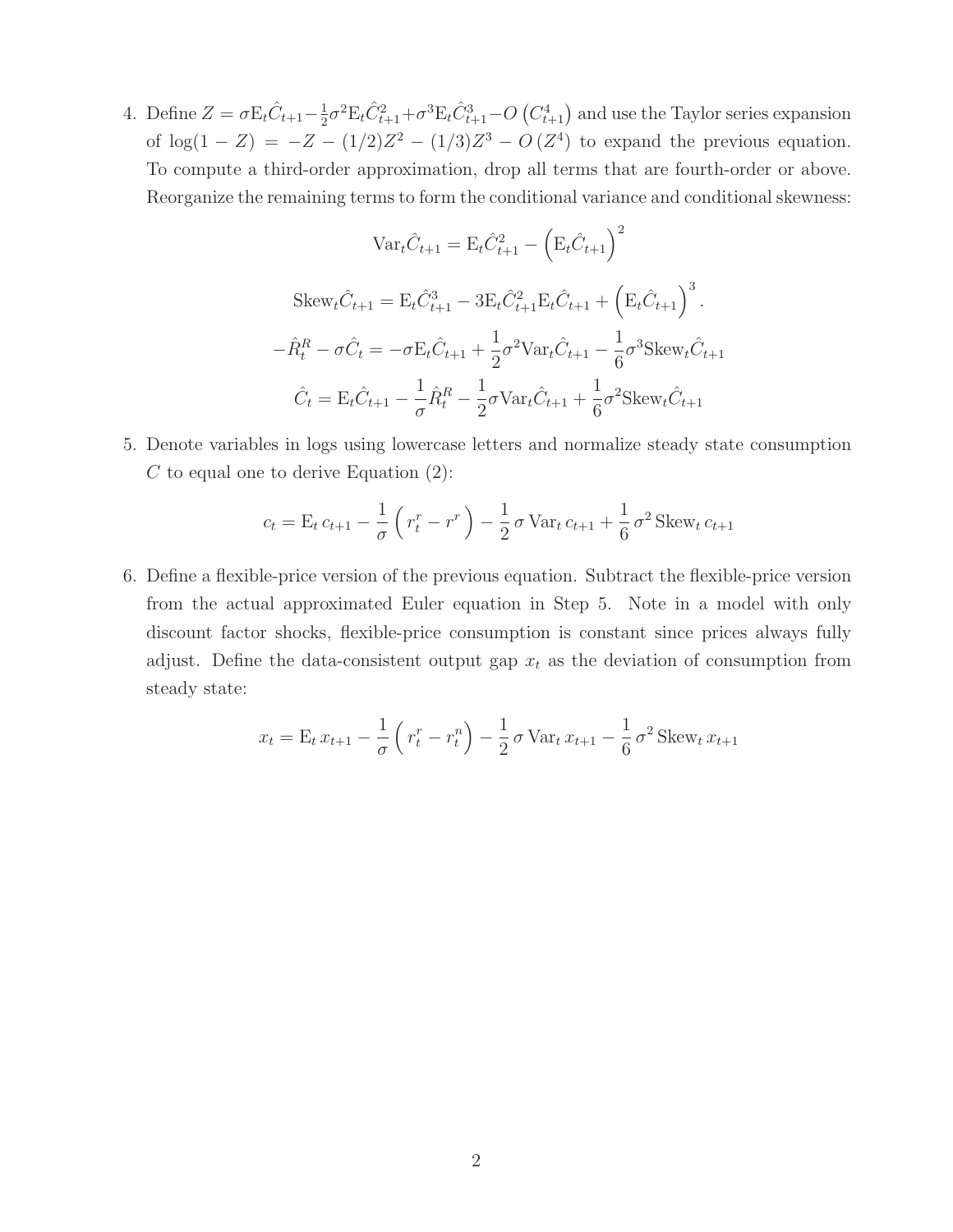## B Numerical Solution Method

To analyze the impact of uncertainty at the zero lower bound, we solve the model using the policy function iteration method of Coleman (1990). This global approximation method allows us to model the occasionally-binding zero lower bound constraint. This section provides the details of the algorithm when monetary policy follows the simple policy rule in Equation (17) and (18) in the main text. The algorithm is implemented using the following steps:

- 1. Discretize the state variables of the model:  $\{a_t \times \sigma_t^a \times P_{t-1}\}\$
- 2. Conjecture initial guesses for the policy functions of the model  $N_t = N(a_t, \sigma_t^a, P_{t-1}),$  $\Pi_t = \Pi(a_t, \sigma_t^a, P_{t-1}), R_t = R(a_t, \sigma_t^a, P_{t-1}), \text{ and } R_t^R = R^R(a_t, \sigma_t^a, P_{t-1}).$
- 3. For each point in the discretized state space, substitute the current policy functions into the equilibrium conditions of the model. Use interpolation and numerical integration over the exogenous state variables  $\{a_{t+1} \times \sigma_{t+1}^a\}$  to compute expectations for each Euler equation. This operation generates a nonlinear system of equations. The solution to this system of equations provides an updated value for the policy functions at that point in the state space. The solution method enforces the zero lower bound for each point in the state space and in expectation.
- 4. Repeat Step (3) for each point in the state space until the policy functions converge and cease to be updated.

We implement the policy function iteration method in **FORTRAN** using the nonlinear equation solver DNEQNF from the IMSL numerical library. When monetary policy follows an alternative specification, the state variables and Euler equations are adjusted appropriately.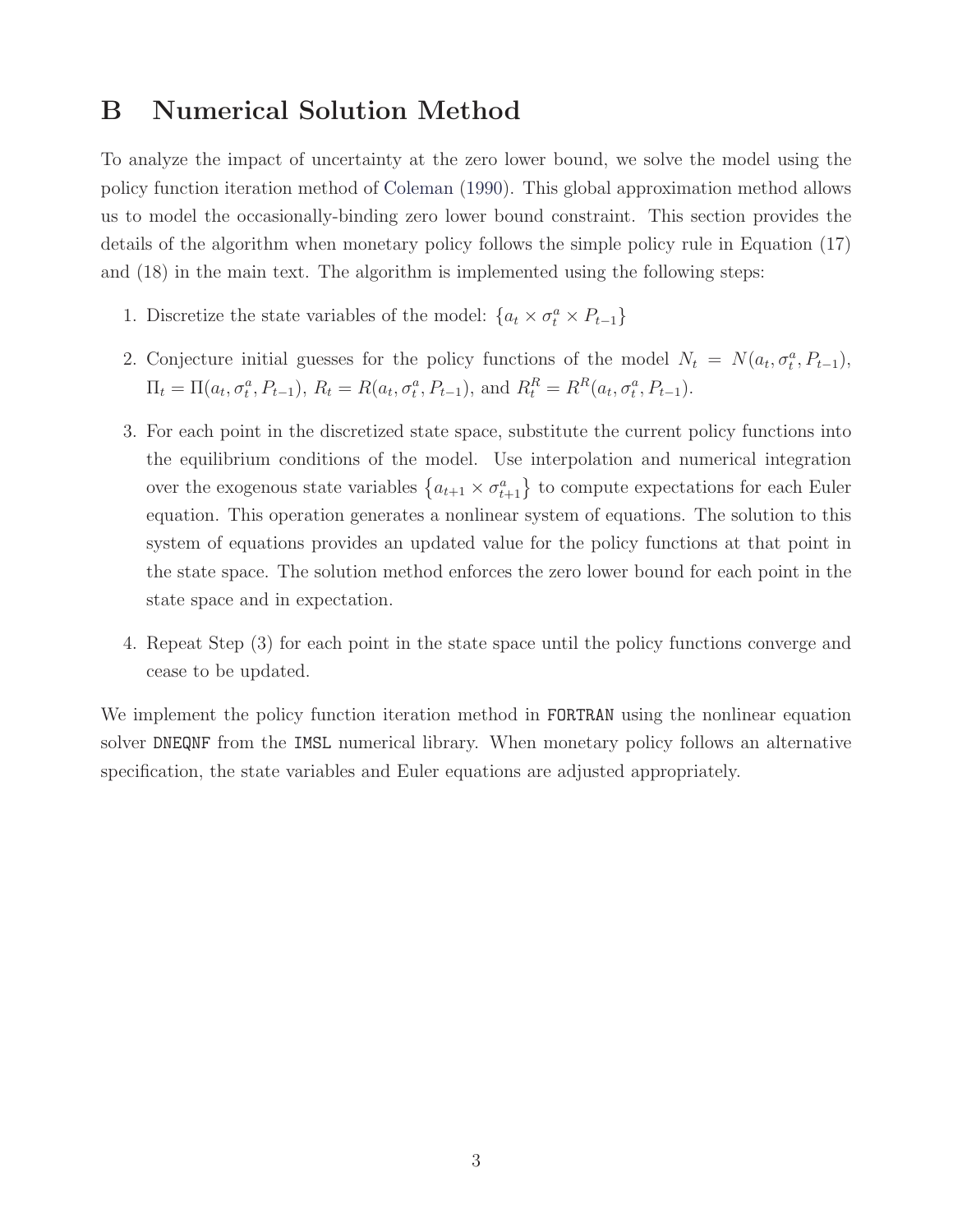# C Optimal Policy

### C.1 Optimal Monetary Policy Under Commitment

The optimal monetary policy maker under commitment aims to maximize the representative household's utility subject to the constraints of the economy. Some of the constraints include expectations of future variables. Following Khan, King and Wolman (2003), we introduce lagged Lagrange multipliers to make the solutions time-invariant. The augmented Lagrangian for the optimal policy problem under commitment can be written as follows:

$$
L = \min_{\{\omega_{t+s}\}_{s=0}^{\infty}} \max_{\{d_{t+s}\}_{s=0}^{\infty}} E_{t} \Bigg\{ \sum_{s=0}^{\infty} \beta^{s} \left( \frac{a_{t+s}}{a_{t}} \right) \frac{(C_{t+s}^{n} (1 - N_{t+s})^{1-\eta})^{1-\sigma}}{1 - \sigma} + \omega_{1t+s} \left( Y_{t+s} - C_{t+s} - \frac{\phi_{P}}{2} \left( \frac{\Pi_{t+s}}{\Pi} - 1 \right)^{2} C_{t+s} \right) + \omega_{2t+s} \left( N_{t+s} - \Phi - Y_{t+s} \right) + \omega_{3t+s} \left( W_{t+s}^{R} - \frac{1-\eta}{\eta} C_{t+s} (1 - N_{t+s})^{-1} \right) + \omega_{4t+s} \left( (\theta - 1) - \theta W_{t}^{R} + \phi_{P} \left( \frac{\Pi_{t+s}}{\Pi} - 1 \right) \left( \frac{\Pi_{t+s}}{\Pi} \right) \right) \left( a_{t+s} C^{\eta(1-\sigma)-1} (1 - N_{t+s})^{(1-\eta)(1-\sigma)} Y_{t+s} \right) - \omega_{4t+s-1} \left( \phi_{P} \left( \frac{\Pi_{t+s}}{\Pi} - 1 \right) \left( \frac{\Pi_{t+s}}{\Pi} \right) \right) \left( a_{t+s} C^{\eta(1-\sigma)-1} (1 - N_{t+s})^{(1-\eta)(1-\sigma)} Y_{t+s} \right) + \omega_{5t+s} \left( a_{t+s} C^{\eta(1-\sigma)-1} (1 - N_{t+s})^{(1-\eta)(1-\sigma)} R_{t+s}^{-1} \right) - \omega_{5t+s-1} \left( a_{t+s} C^{\eta(1-\sigma)-1} (1 - N_{t+s})^{(1-\eta)(1-\sigma)} \Pi_{t+s}^{-1} \right) + \omega_{6t+s} \left( R_{t+s} - 1 \right) \Bigg\},
$$

where  $d_t = \{Y_t, C_t, N_t, W_t^R, \Pi_t, R_t\}$  is the set of decision variables and

 $\omega_t = \{\omega_{1t}, \omega_{2t}, \omega_{3t}, \omega_{4t}, \omega_{5t}, \omega_{6t}\}\$ is the vector of Lagrange multipliers. The final constraint imposes the zero lower bound constraint since the gross nominal policy rate  $R_t$  must be greater than or equal to one. After solving for the first-order conditions, the optimal policy problem is solved using the algorithm outlined in Appendix B. To determine the equilibrium real interest rate  $R_t^R$ , we also include the Euler equation for a zero net supply real bond as well. The algorithm solves for the policy functions for  $N_t = N(a_t, \sigma_t^a, \omega_{4t-1}, \omega_{5t-1}), \Pi_t = \Pi(a_t, \sigma_t^a, \omega_{4t-1}, \omega_{5t-1}),$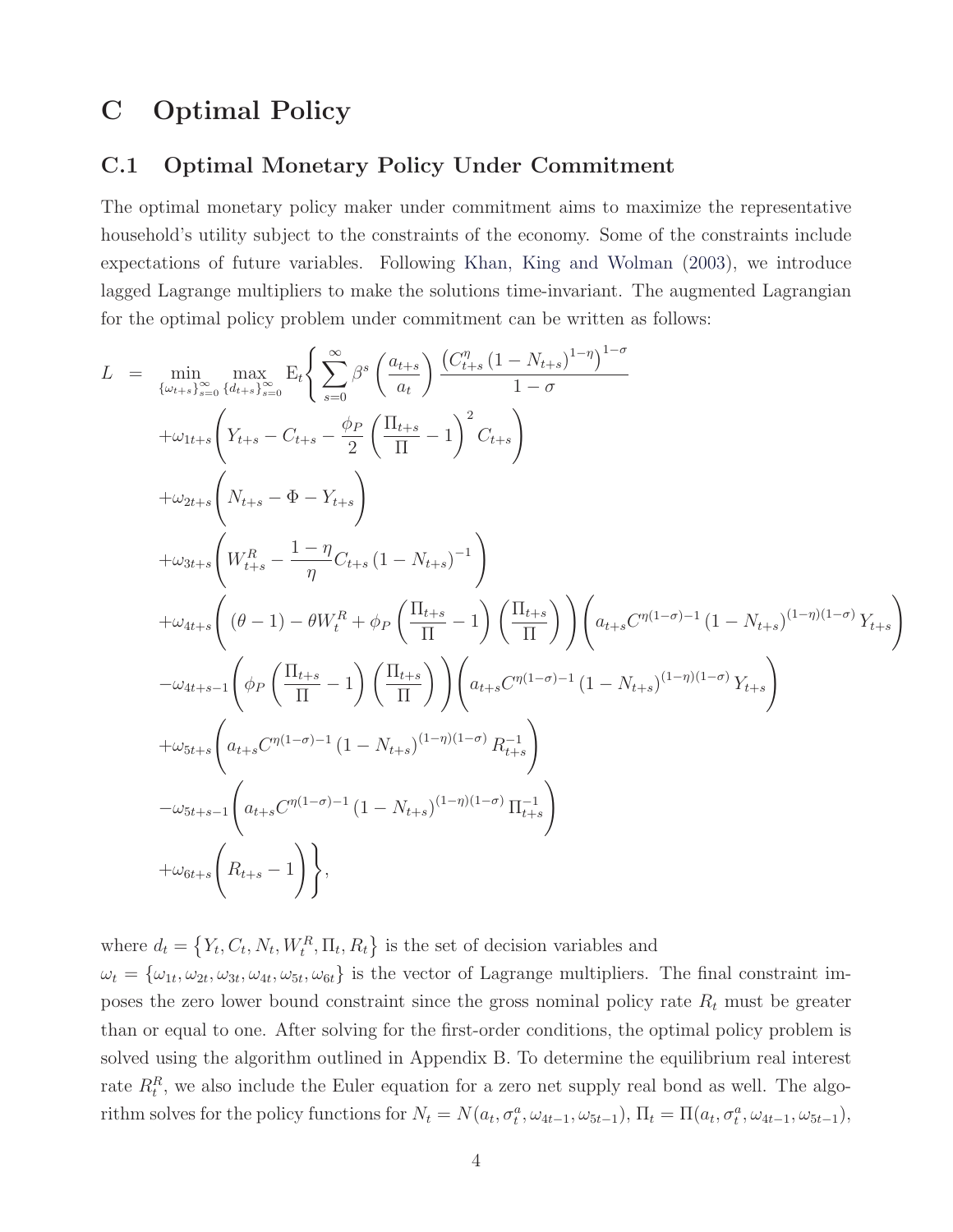$R_t = R(a_t, \sigma_t^a, \omega_{4t-1}, \omega_{5t-1}), R_t^R = R^R(a_t, \sigma_t^a, \omega_{4t-1}, \omega_{5t-1}), \omega_{4t} = \omega_4(a_t, \sigma_t^a, \omega_{4t-1}, \omega_{5t-1}), \text{ and}$  $\omega_{5t} = \omega_5(a_t, \sigma_t^a, \omega_{4t-1}, \omega_{5t-1})$  on a discretized state space for  $\{a_t \times \sigma_t^a \times \omega_{4t-1} \times \omega_{5t-1}\}.$ 

### C.2 Optimal Fiscal and Monetary Policy Under Commitment

To solve for jointly optimal fiscal and monetary policy under commitment, we make two changes to the previous Lagrangian from Section C.1. We include utility from government spending in the period utility function of the representative household:

$$
\frac{\left(C_{t+s}^{\eta}\left(1-N_{t+s}\right)^{1-\eta}\right)^{1-\sigma}}{1-\sigma}+\psi\frac{G_{t}^{1-\sigma}}{1-\sigma},
$$

where we choose  $\psi$  to pin down steady state  $G/Y$  to be 20 percent. In addition, the national income accounting identity in the first constraint now includes government spending:

$$
Y_{t+s} = C_{t+s} + G_{t+s} + \frac{\phi_P}{2} \left( \frac{\Pi_{t+s}}{\Pi} - 1 \right)^2 C_{t+s},
$$

where the set of decision variables is  $d_t = \{Y_t, C_t, N_t, W_t^R, \Pi_t, R_t, G_t\}.$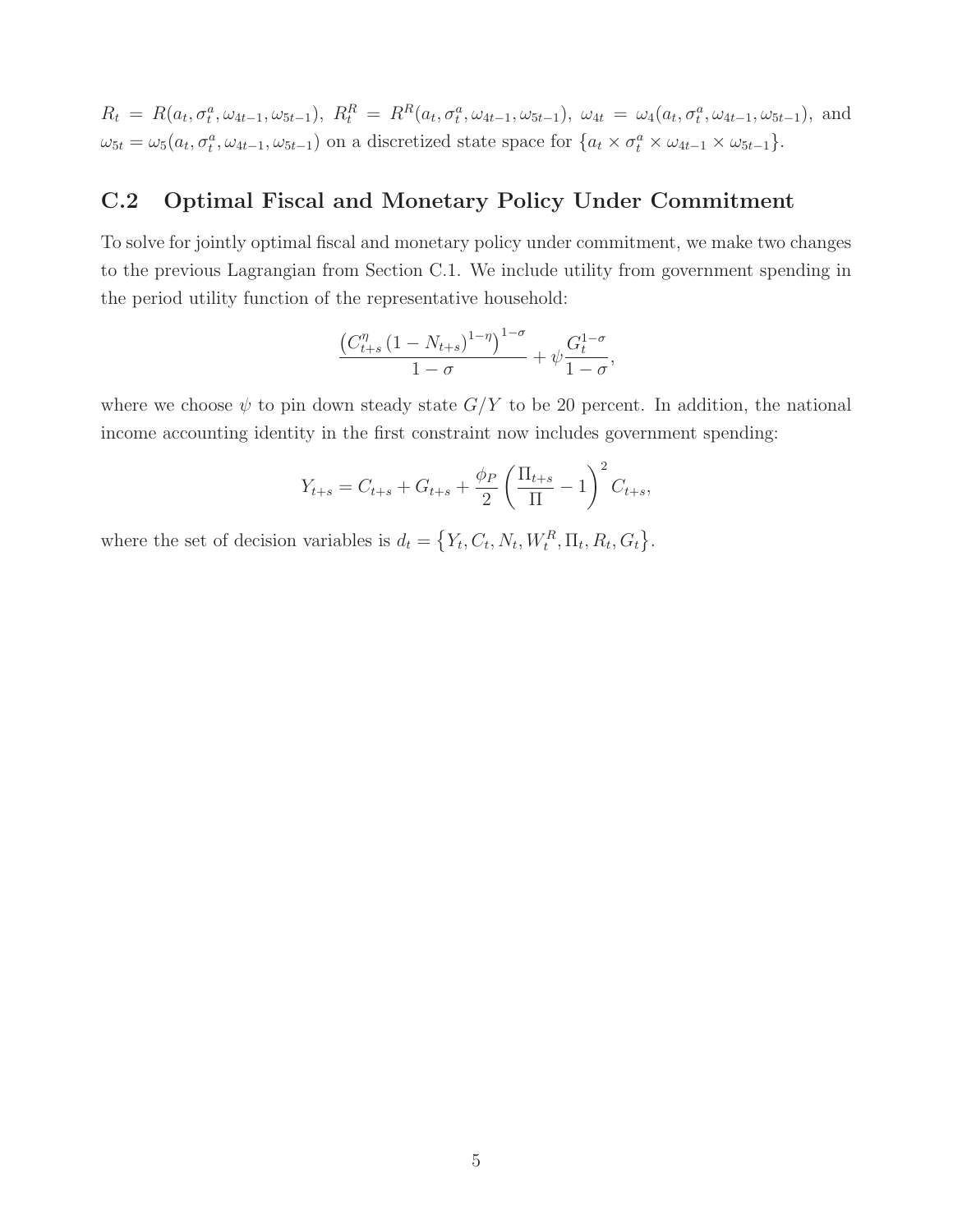# D Additional Results & Extensions

### D.1 Model-Implied Moments Under Alternative Policies

Table D.1 computes the moments from our empirical calibration exercise under both our baseline policy rule as well as optimal monetary and fiscal policy. These results echo the findings of the conditional impulse responses in Figure 8 of the main text. Optimal monetary policy can greatly attenuate, but not eliminate, fluctuations in output and inflation. To implement these improved outcomes for the economy, the central bank may have to maintain a zero nominal policy rate for an extended period. In a 30-year simulation, the economy may spend as much as 10 years at the zero lower bound. Access to state-contingent government spending helps further attenuate the endogenous volatility in the output gap.

### D.2 Incorporating Physical Capital

Our previous results show that precautionary saving by households leads to significant contractions in real activity and prices at the zero lower bound. However, a potential criticism of our results is that households do not have the ability to save in equilibrium. In our baseline model, households hold zero net supply real and nominal bonds. Higher uncertainty about future consumption increases the desired saving by households. To clear the bond markets, the rates of return on these zero net supply assets must fall. We now address this concern by adding physical capital to the model. We provide a detailed description of the key model equations below and Figure D.1 plots the effect of a one standard deviation uncertainty shock both at and away from the zero lower bound. These results show a very similar decline in total output to the model without physical capital. Even when we incorporate an elastic asset for saving, the endogenous volatility generated by the zero lower bound can generate a large decline in output and all its components.

For the model with capital, we add or modify the following equations from our baseline model.

Intermediate-goods producing firm production function:

$$
\left[\frac{P_t(i)}{P_t}\right]^{-\theta} Y_t \le K_t(i)^{\alpha} \left[Z_t N_t(i)\right]^{1-\alpha}
$$

Capital accumulation equation subject to adjustment costs:

$$
K_{t+1}(i) = \left(1 - \delta - \frac{\phi_K}{2} \left(\frac{I_t(i)}{K_t(i)} - \delta\right)^2\right) K_t(i) + I_t(i)
$$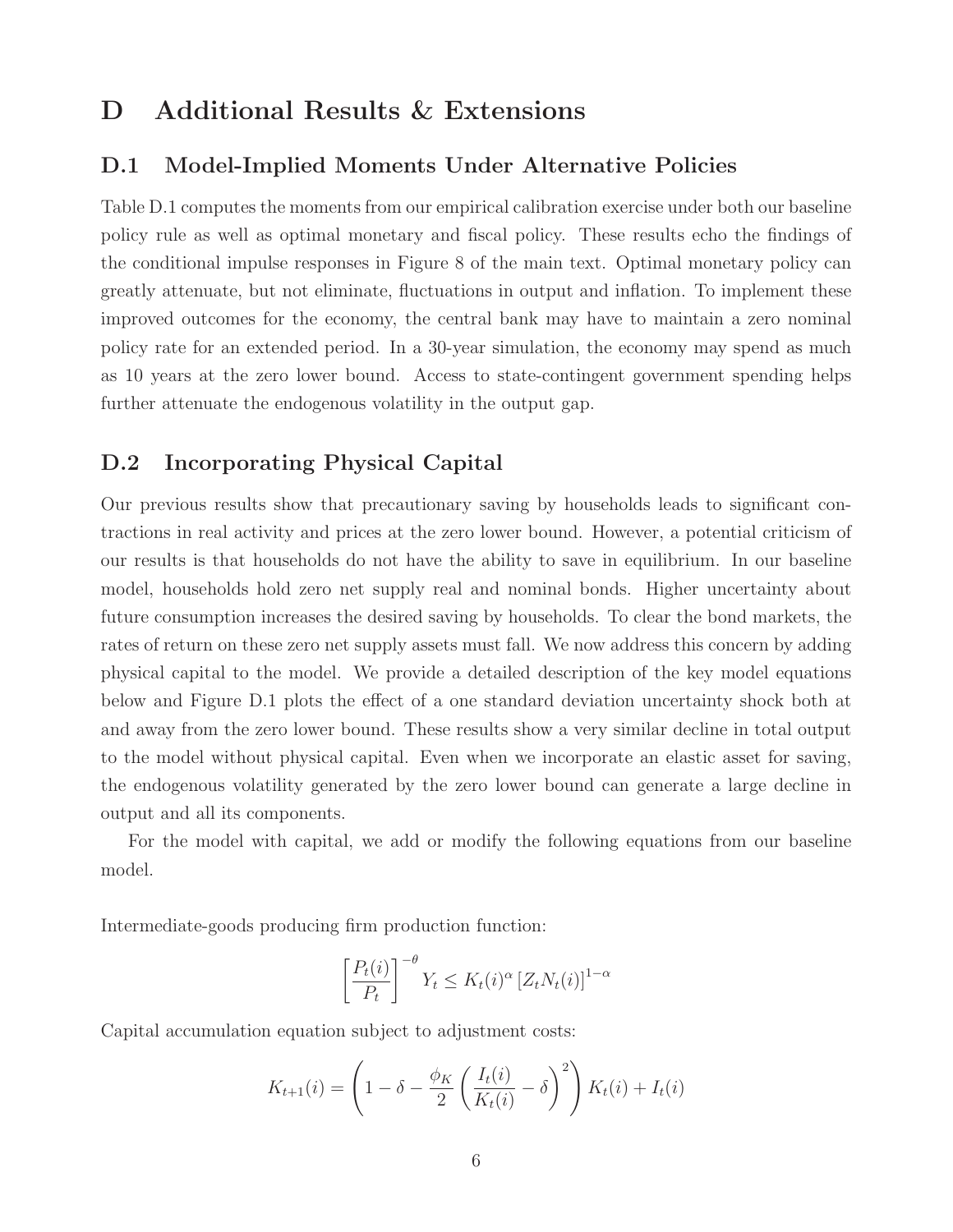Intermediate-goods producing firm first-order conditions for labor and capital demand:

$$
\frac{W_t}{P_t}N_t(i) = (1 - \alpha)\Xi_t K_t(i)^{\alpha} \left[Z_t N_t(i)\right]^{1-\alpha} \tag{1}
$$

$$
\frac{R_t^K}{P_t} K_t(i) = \alpha \Xi_t K_t(i)^{\alpha} \left[ Z_t N_t(i) \right]^{1-\alpha} \tag{2}
$$

Household first-order conditions for capital and investment:

$$
q_{t} = \mathcal{E}_{t} \left\{ \left( \beta \frac{\lambda_{t+1}}{\lambda_{t}} \right) \left( R_{t+1}^{K} + q_{t+1} \left( 1 - \delta - \frac{\phi_{K}}{2} \left( \frac{I_{t+1}}{K_{t+1}} - \delta \right)^{2} + \phi_{K} \left( \frac{I_{t+1}}{K_{t+1}} - \delta \right) \left( \frac{I_{t+1}}{K_{t+1}} \right) \right) \right) \right\}
$$
(3)

$$
\frac{1}{q_t} = 1 - \phi_K \left( \frac{I_t}{K_t} - \delta \right) \tag{4}
$$

where  $K_t(i)$  denotes physical capital, and  $q_t$  is the price of a marginal unit of installed capital.  $R_t^K/P_t$  is the marginal revenue product of capital, which is paid to the owners of the capital stock. Our adjustment cost specification is similar to the specification used by Jermann (1998) and Ireland (2003), and allows Tobin's q to vary over time. We calibrate  $\phi_K = 20$ , which implies an elasticity of  $I_t/K_t$  to  $q_t$  of 2. Figure D.1 shows the effects of an increased in expected shock volatility without any change in realized shock volatility both at and away from the zero lower bound. In producing Figure D.1, we follow the same procedure outlined in Section 4.1 of the main text.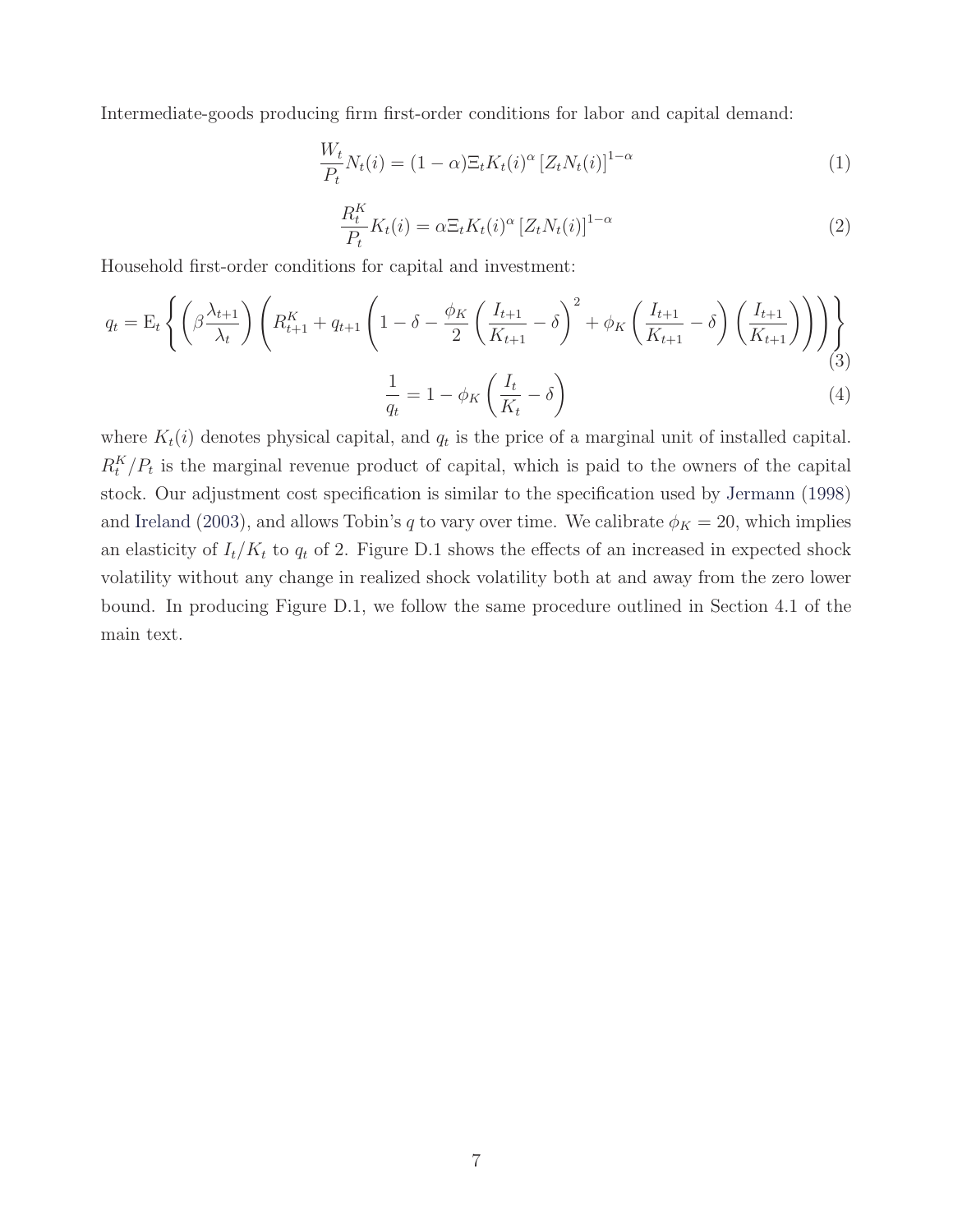# References

- Coleman, Wilbur John. 1990. "Solving the Stochastic Growth Model by Policy Function Iteration." Journal of Business & Economic Statistics, 8(1): 27–29.
- Ireland, Peter N. 2003. "Endogenous Money or Sticky Prices." Journal of Monetary Economics, 50: 1623–1648.
- Jermann, Urban J. 1998. "Asset Pricing in Production Economies." Journal of Monetary Economics, 41(2): 257–275.
- Khan, Aubhik, Robert G. King, and Alexander L. Wolman. 2003. "Optimal Monetary Policy." Review of Economic Studies, 70(4): 825–860.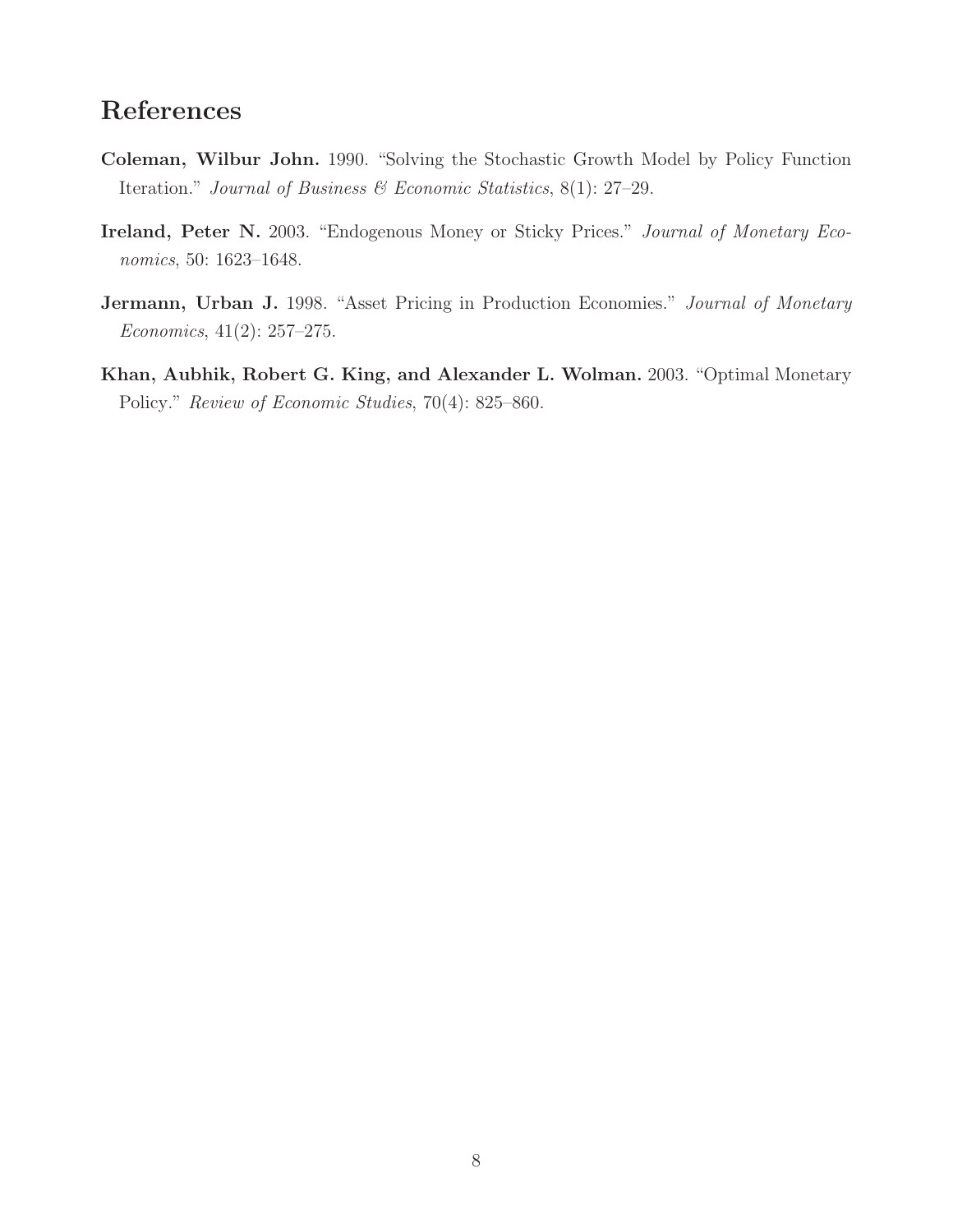|                                                           | <b>Baseline Simple</b> |              | Optimal Monetary Optimal Monetary & |
|-----------------------------------------------------------|------------------------|--------------|-------------------------------------|
| Moment                                                    | Policy Rule            | Policy       | <b>Fiscal Policy</b>                |
|                                                           |                        |              |                                     |
| Unconditional Volatility                                  |                        |              |                                     |
| $\boldsymbol{x}$                                          | 1.70                   | 0.51         | 0.40                                |
|                                                           | (0.89, 3.00)           | (0.03, 1.39) | (0.03, 1.08)                        |
| $\pi$                                                     | 1.03                   | 0.14         | 0.13                                |
|                                                           | (0.62, 1.58)           | (0.01, 0.42) | (0.01, 0.40)                        |
| $\boldsymbol{r}$                                          | 2.42                   | 2.65         | 2.63                                |
|                                                           | (1.70, 3.28)           | (1.87, 3.60) | (1.87, 3.59)                        |
| $\mathcal{G}% _{M_{1},M_{2}}^{\alpha,\beta}(\varepsilon)$ |                        |              | 0.17                                |
|                                                           |                        |              | (0.01, 0.47)                        |
|                                                           |                        |              |                                     |
| Stochastic Volatility                                     |                        |              |                                     |
| $\boldsymbol{x}$                                          | 0.73                   | 0.39         | $0.30\,$                            |
|                                                           | (0.28, 1.57)           | (0.03, 1.00) | (0.02, 0.78)                        |
| $\pi$                                                     | 0.40                   | 0.10         | 0.09                                |
|                                                           | (0.19, 0.77)           | (0.01, 0.29) | (0.01, 0.27)                        |
| $\,r\,$                                                   | 0.72                   | 0.78         | 0.78                                |
|                                                           | (0.41, 1.16)           | (0.46, 1.24) | (0.45, 1.24)                        |
| $\mathfrak{g}$                                            |                        |              | $0.12\,$                            |
|                                                           |                        |              | (0.01, 0.35)                        |
| Quarters at Zero Lower Bound                              | 13                     | 19           | 18                                  |
|                                                           | (2, 29)                | (2, 44)      | (2, 43)                             |
|                                                           |                        |              |                                     |

#### Table D.1: Model-Implied Moments Under Alternative Policies

Note: Unconditional volatility is measured with the sample standard deviation. Stochastic volatility is measured by the standard deviation of the time-series estimate for the 5-year rolling standard deviation. The economy is considered at the zero lower bound if the policy rate falls below 25 basis points. The 90% small sample bootstrapped confidence intervals are given in parenthesis.